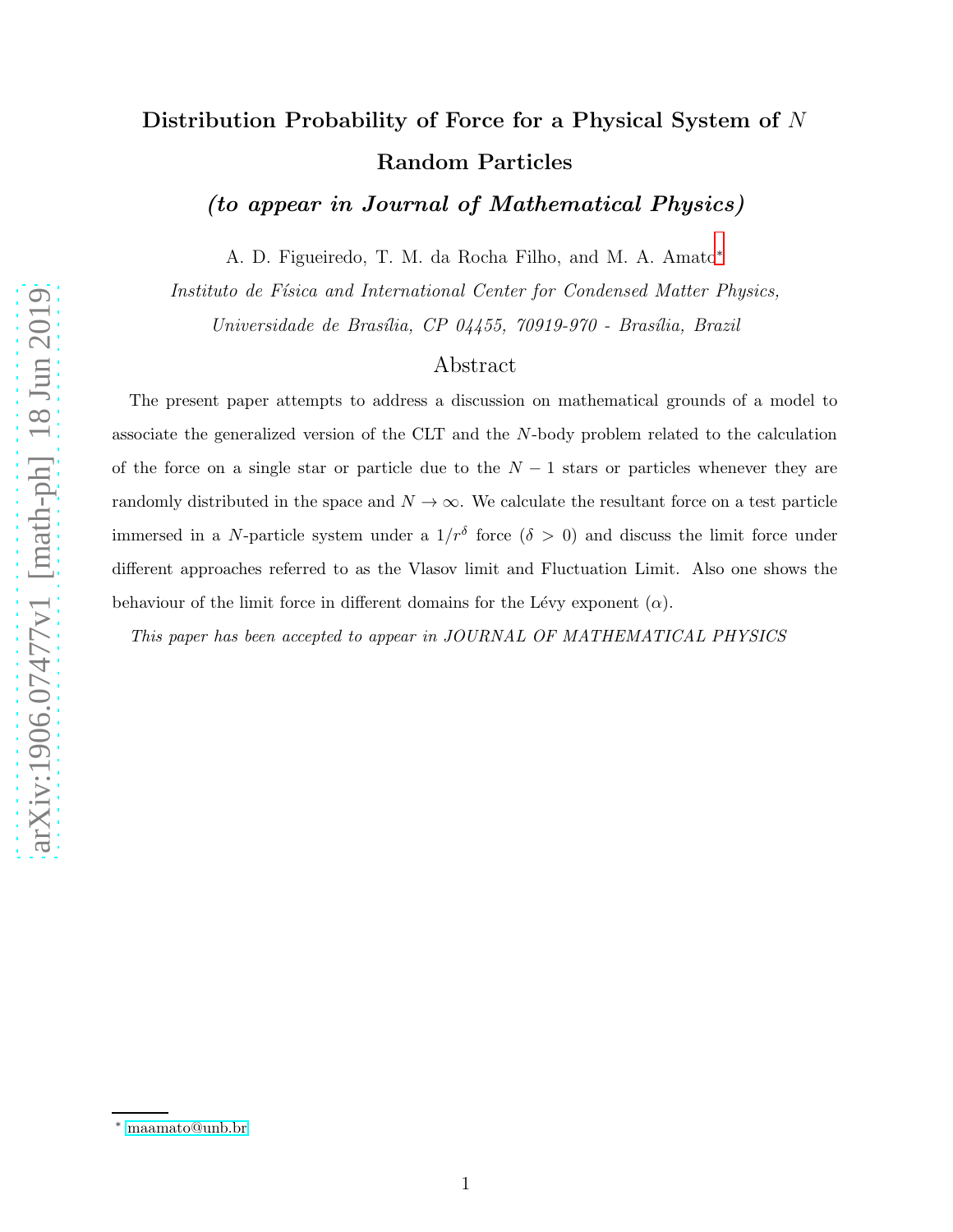#### I. INTRODUCTION

The work of Lévy on non Gaussian stable laws  $[1]$  allows the interpretation of the limit sum of N real random variables as a one-dimensional resultant force from N particles on a test particle. For that the particles are uniformly distributed in space with a pairwise interaction and the force with a power law dependence. Subsequently, this result has been generalized in [\[2](#page-34-1)] and may be interpreted as the resultant force of an arbitrary distribution of particles in an infinity line. The extension to built the limit theory for the sum of random vectors was first made by Levy in [\[3](#page-34-2)]-[\[4\]](#page-34-3) and later using the famous tringular renormalization scheme of Kolmogorov [\[5\]](#page-35-0) by Rvaceva in [\[6](#page-35-1)] and this work has been the basis for further developments in the study of Limit Theorems for the sum of random vectors.

Lévy  $[1]-[4]$  $[1]-[4]$  and Levy and Khintchine  $[7]$  have demonstrated rigorously that the stable laws are infinitely divisible and therefore may obtained as a limit of a sum of identically distributed random vectors. Such result relies on the direct extension of the theory of infinitely divisible laws for real random variables.

The mathematical form to represent the characteristic function associated with a given stable law most used and also considered standard is the representation due to Samorodtsky and Taqqu [\[8,](#page-35-3) [9,](#page-35-4) [19\]](#page-35-5).

In order to determine for which stable law the sum process of random vectors converges, the most important property of a probability density is its asymptotic behaviour at infinity. According to Lévy (see  $|3|$ ) it is required that the probability density should have an asymptotic behaviour as a power law, or at least, bounded by a power law. More recently, using the notion of functions with regular variation  $|10|$ – $|11|$  and according to Feller  $|12|$ , it was introduced a more general characterization of asymptotic properties of a probability density implying convergence to stable laws [\[13](#page-35-9)]–[\[18\]](#page-35-10). A more comprehensive mathematical treatment on the problem of limit distributions for sums of random vectors can be found in [\[20\]](#page-35-11).

In physics due to the importance of the understanding of the statistical properties of the gravitational force, the pioneer studies of Chandrasekhar [\[21\]](#page-36-0), Antonov [\[22](#page-36-1)] and LyndenBell and Wood [\[23](#page-36-2)] on the thermodynamics and dynamics of galaxies and stars led to the development of a set of very similar methods to those developed for the Central Limit Theorem (CLT) although with a limited scope and aim. Hereafter, d and  $\delta$  stand for dimensionality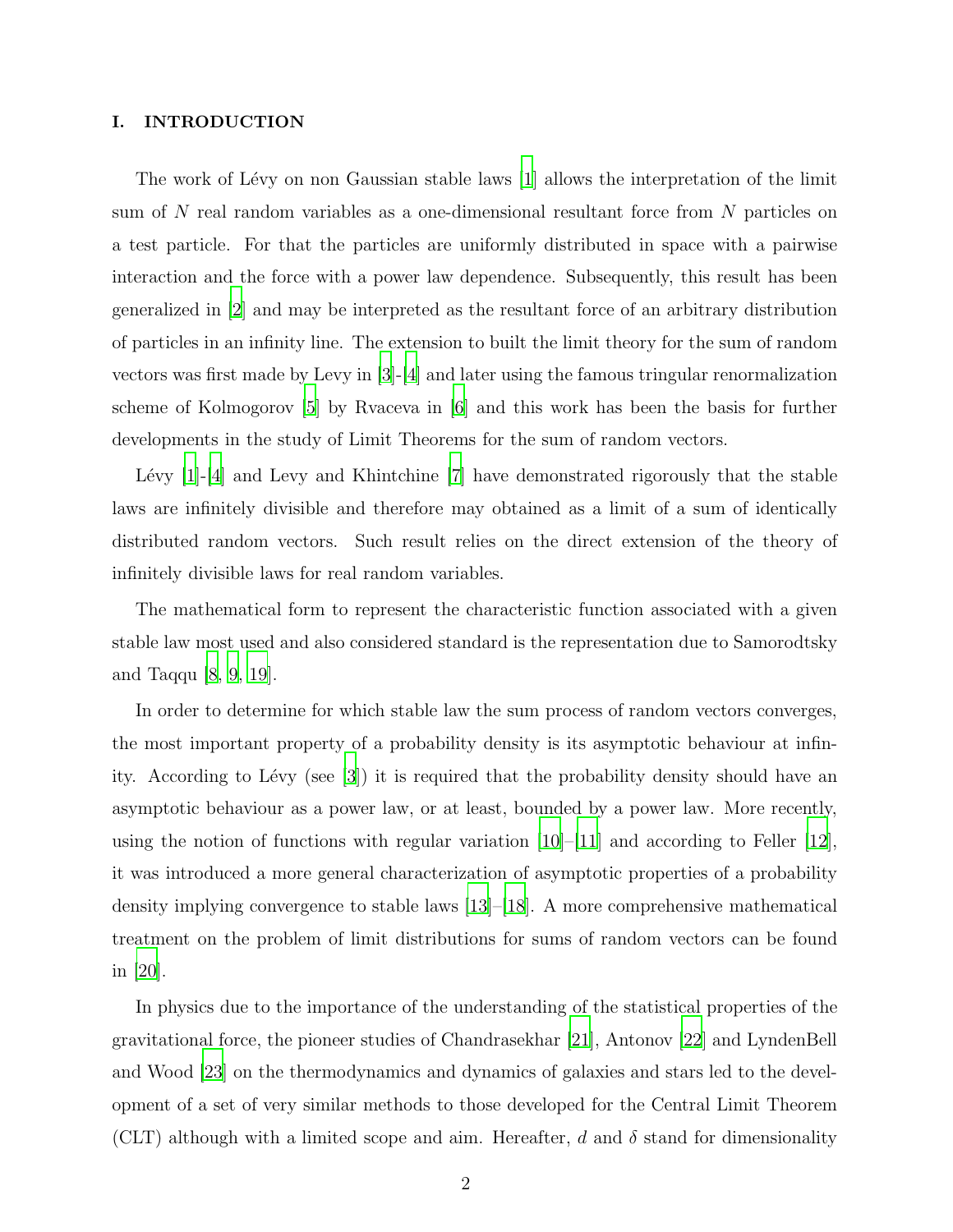of the system and power law of the force, respectively.

Chandrasekhar [\[21](#page-36-0)] develops along the same reasoning of the work of Holtsmark [\[24\]](#page-36-3) in the context of plasma physics for gravitational force  $(d = 3, \delta = 2)$  and obtains the limit distribution for the resultant force on a test particle located in the centre of a sphere of radius L for a system of N uniformily distributed particles inside the sphere (d stands for the dimension of the system). The result obtained in the thermodynamic limit with  $N, L \rightarrow \infty$ and  $3N/4\pi L^3 = const$  is a symmetrical stable Lévy distribution with  $\alpha = 3/2$  which is the same exponent  $\left(\alpha = \frac{3}{2}\right)$  $\frac{3}{2}$ ) of the Holtsmark distribution. Ahmad and Cohen [\[25](#page-36-4)] studied the same system with  $N \to \infty$  but a finite L and could not obtain a limit distribution for the resultant force. Instead, they obtained an assymptotic expression for the force as a function of N. Kandrup [\[26,](#page-36-5) [27\]](#page-36-6) extends these results for an isotropic and non uniform distribution and notice that whatever the size of sphere  $(L)$  it is unimportant for the determination of the distribution of the resultant force in its assymptotic form.

In a set of papers Chavanis and Sire [\[28](#page-36-7), [29](#page-36-8)] and Chavanis [\[30,](#page-36-9) [31\]](#page-36-10) studied the problem in different dimensions  $(d = 2, \delta = 1)$  and  $(d = 1, \delta = 0)$  along the same lines of the theories developed for  $d = 3$  systems. For  $d = 2$  and a uniform distributuion, in the thermodynamic limit  $N, L \rightarrow \infty$  and  $N/\pi L^2 = constant$  the results show that one cannot obtain a well defined limit and assymptocally the distribution has a gaussian behaviour but its second moment diverges with N. For  $d = 1$ , representing an effective gravitional force between infinity planes, the particle are distributed simmetrically in an interval of size  $2L$ , with the test particle at the midpoint of the interval, the results show that a proper thermodynamic limit  $(N/L = const)$  is absent. In this case he obtains an assymptotic expression for the distribution of the resultant force but with first and second moments proportional to the system size (N). In [\[31\]](#page-36-10) Chavanis extends the results for a dimension d and  $\delta > 0$ , an isotropic distribution  $(\rho(r) = Cr^{\nu}(C>0))$  for a system of N particles in a sphere of size L with a test particle at its centre. Imposing the restrictions  $-d < \nu \leq 0$  and  $0 < \alpha =$  $(d+\nu)/\delta < 2$  he obtains the limit distribution of the resultant force for  $N, L \to \infty$  with the constraint  $NL^{d+\nu} = constant$ . In this conditions the distribution is a Lévy symmetrical and stable distribution with exponent  $\alpha = (d + \nu)/\delta$ .

Amid this amount of work on the subject one notices that a sistematic study of the conditions for the existence of a well defined limit for the resultant force is still necessary. To carry out this study one makes use of the mathematical tools developed by Lévy in his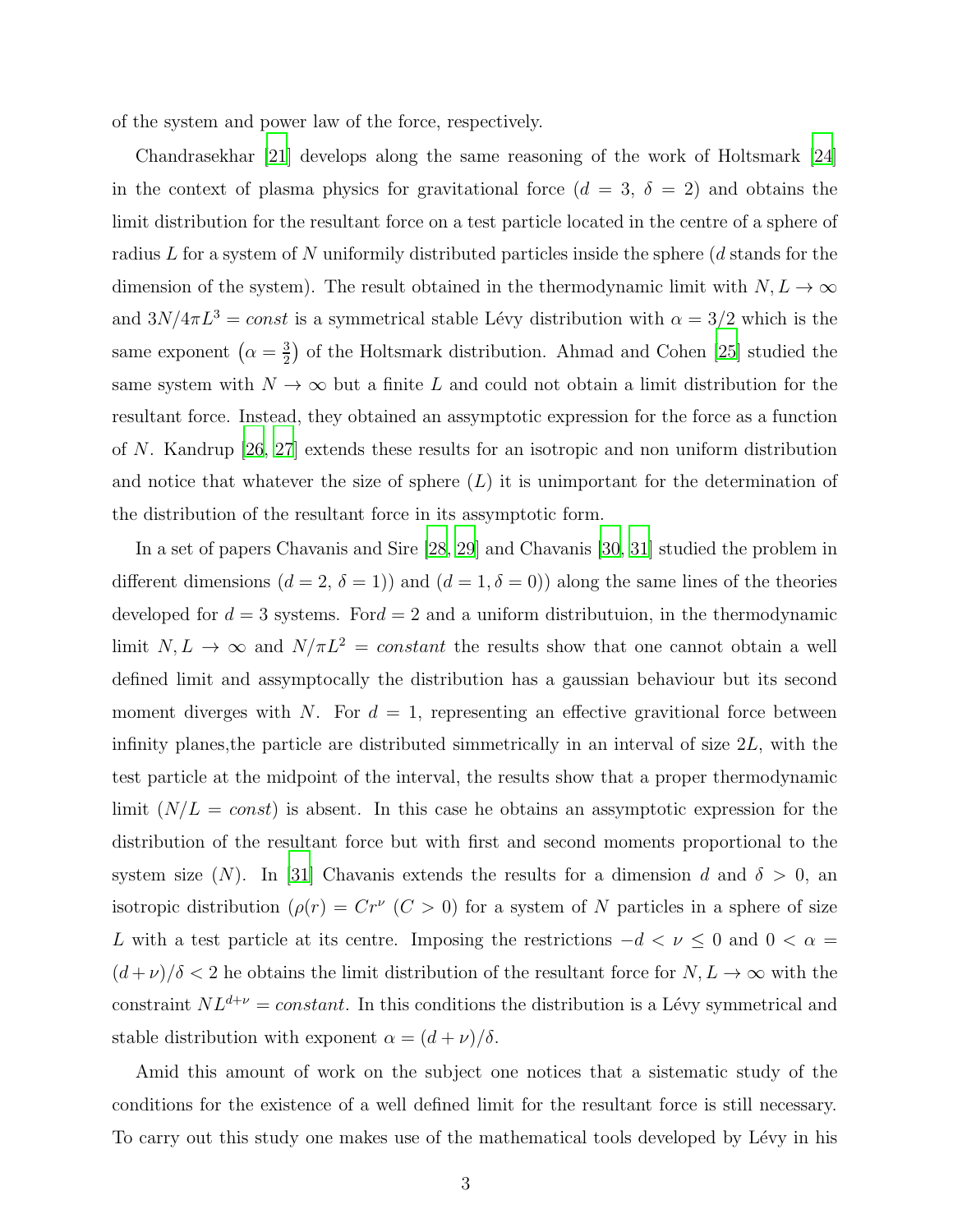approach to obtain the Central Limit Theorem. The present paper attempts to address to this fundamental problem in which gravitational forces play a central role and for that one discuss on a more rigorous mathematical ground a model to associate the generalized version of the CLT and the N-body problem related to the calculation of the force on a single star or particle due to the  $N-1$  stars or particles whenever they are randomly distributed in the space and  $N \to \infty$ . On this grounds we have obtained in more general terms the conditions for the existence of this limit and not needing to impose condition of either uniformity or isotropy for the distribution of  $N$  particles that act on the test particle. This study encompass the previous results presented in the literature and are shown in Tables [V](#page-28-0) and [IV.](#page-24-0) A thorough revision of these problems may be found in [\[33\]](#page-36-11) and [\[34\]](#page-36-12).

The paper has the following structure: in Section [II](#page-3-0) we discuss the CLT for the sum of random force and provide the mathematical tools in the context of probability theory, in Section [III](#page-10-0) one obtains the Lévy-Khintchine Stable Distributions of the Resultant Force, in Section [IV](#page-14-0) we calculate the resultant force on a test particle immersed in a N-particle system under a  $1/r^{\delta}$  force  $(\delta > 0)$  and discuss the limit force under different approaches referred as to Vlasov limit and Fluctuation Limit. Also one shows the behaviour of the limit force in different domains for the Lévy exponent  $(\alpha)$ . In Section [V](#page-25-0) we present our concluding remarks about the process of renormalization. In the appendices some stages of the mathematical results are included in order to make the paper more self contained and some applications are also presented.

#### <span id="page-3-0"></span>II. CENTRAL LIMIT THEOREM FOR THE SUM OF RANDOM FORCES

The main issue related to the general version of the CLT is to characterize the probability density of a given random vector, in such a way that the sum of  $N$  of these random vectors converge to a stable law when  $N \to \infty$ . This sum can be done by a proper normalization and centralization of the random vector corresponding to the sum of these N identical vectors. This process will be referred to as Renormalization.

In this section we aim to apply the CLT to calculate the net force on a given particle, called Test Particle, due to its interaction with others N identical particles and the force of each one of these particles on the test particle is supposed to be described by a random vector with a power law density distribution. For this we make use of the CLT for a sum of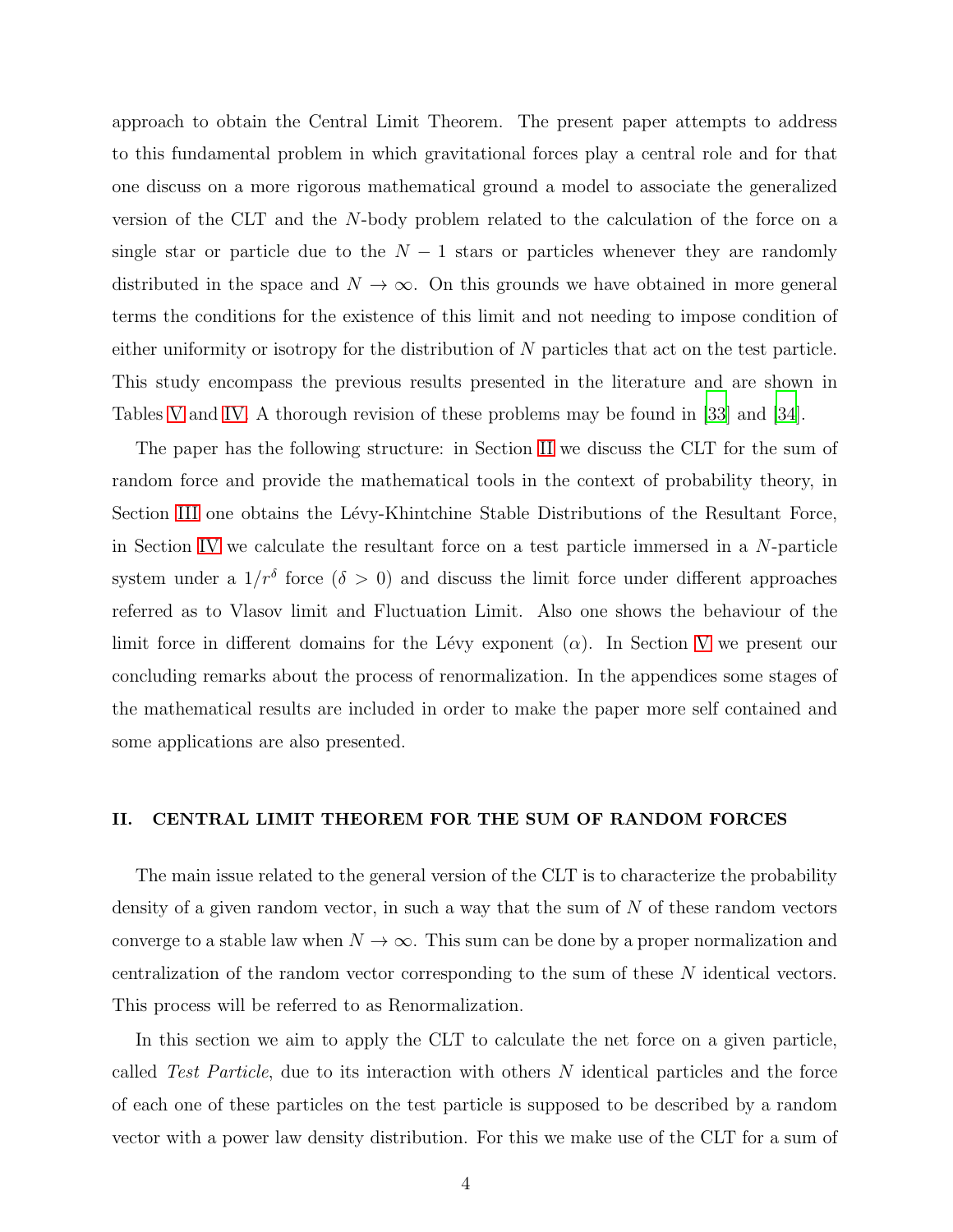identical random forces that is directly based on the formalism described in [\[1\]](#page-34-0) and [\[2\]](#page-34-1) for sum of the random real variables [\[14](#page-35-12)].

#### A. Basic Definitions and Notations

A d-dimensional real random vector  $\vec{U}$  is an ordered collection of d real random variables denoted by a capital letter with an arrow and its components by the same letter with a index subscript and represented by  $\vec{U} = (U_1, \ldots, U_d)$ . We admit in the following that all  $U_i$ 's are continuous random variables. Although the mathematical results presented in this section remain valid for any dimension  $d$ , for the random force in the physical space one must should restrict to  $d = 1, 2, 3$  dimensions.

The probability density  $\rho_{\vec{U}}(\vec{u})$  of a simultaneous realization  $\vec{u} = (u_1, \ldots, u_d)$  of each component  $U_i$  of  $\vec{U}$  satisfy the usual criteria, i.e.,  $\rho_{\vec{U}}(\vec{u}) \geq 0$  and  $\int_{\mathbf{R}^d} \rho_{\vec{U}}(\vec{u}) d^d \vec{u} = 1$ . The mean of a function  $f(\vec{U})$  and the characteristic function of  $\rho_{\vec{U}}(\vec{u})$  are defined by:

$$
\left\langle f(\vec{U}) \right\rangle = \int_{I\!\!R^d} f(\vec{u}) \rho_{\vec{U}}(\vec{u}) d^d \vec{u},\tag{1}
$$

$$
\psi_{\vec{U}}(\vec{z}) = \langle \exp(i\vec{z} \cdot \vec{u}) \rangle = \int_{I\!\!R^d} \exp(i\vec{z} \cdot \vec{u}) \,\rho_{\vec{U}}(\vec{u}) d^d \vec{u},\tag{2}
$$

respectively, with  $\vec{z} \in \mathbb{R}^d$  and  $\vec{z} \cdot \vec{u} \equiv z_1u_1 + \cdots + z_nu_d$ . The important point is that there is a one to one correspondence between density distributions and characteristic functions. If the second order statistical moments of  $\vec{U}$  exists, then we can define the covariance matrix of a random vector  $\vec{U}$  as the  $d \times d$  matrix  $\bar{M}$  with components:

<span id="page-4-0"></span>
$$
\bar{M}_{ij} = \langle U_i U_j \rangle - \langle U_i \rangle \langle U_j \rangle. \tag{3}
$$

On these grounds the following properties hold:

1. The renormalization property: For the afine transformation  $\vec{W} = a\vec{U} + \vec{b}$  of the random vector  $\vec{U}$ , with a being a real number and  $\vec{b} \in I\!\!R^d$ , we have:

$$
\psi_{\vec{W}}(\vec{z}) = \exp\left(i\vec{b}\cdot\vec{z}\right)\psi_{\vec{U}}(a\vec{z}),
$$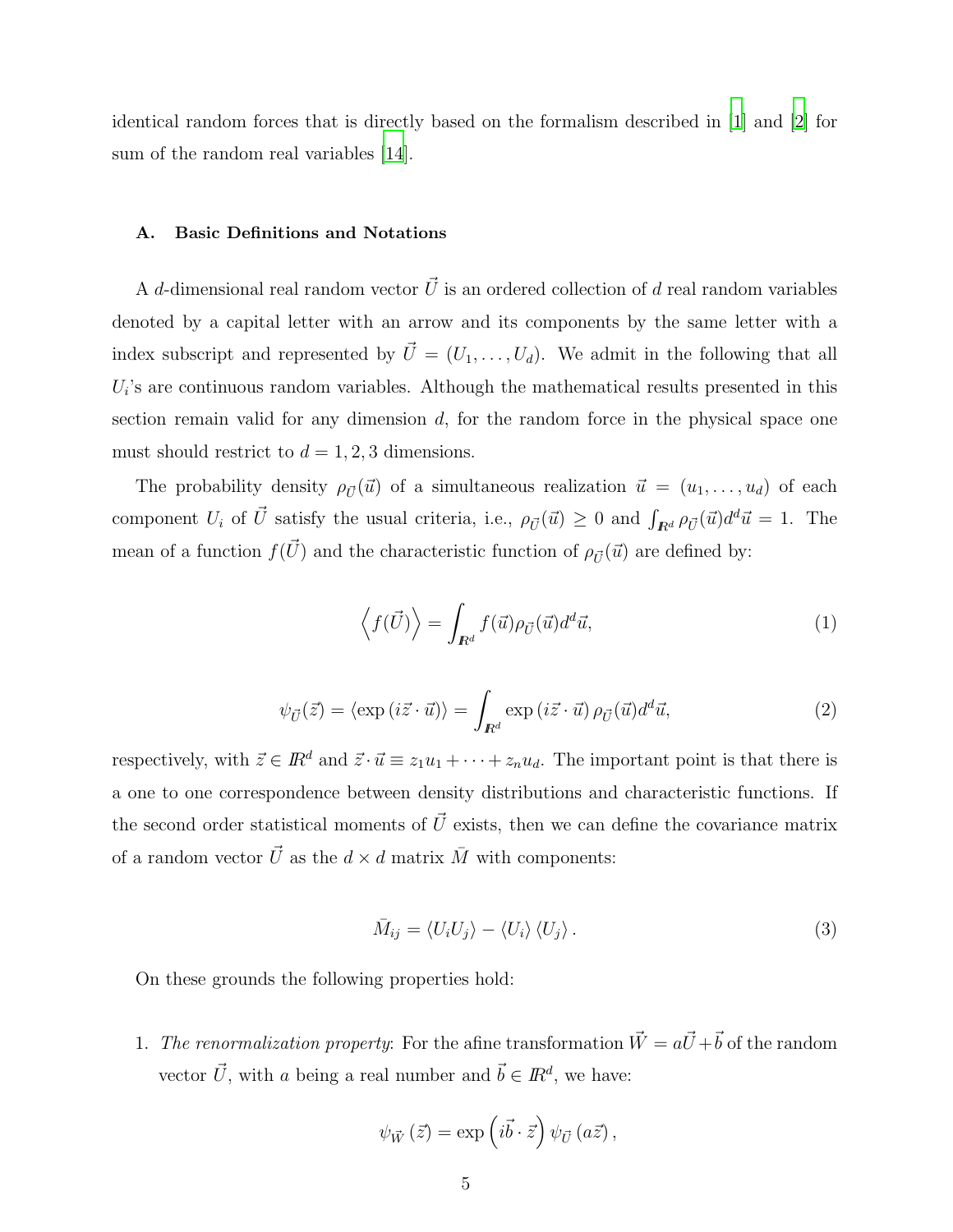2. The convolution property: For  $\vec{U}$  and  $\vec{W}$  being two independent random vectors, the characteristic function of  $\vec{U}+\vec{W}$  is given by:

$$
\psi_{\vec{U}+\vec{W}}(\vec{z}) = \psi_{\vec{U}}(\vec{z}) \psi_{\vec{W}}(\vec{z}).
$$

3. Lévy's Continuity Theorem For any sequence of random vectors  $\vec{F}_k, k \in \mathbb{N}$ , such that the sequence of their corresponding characteristic functions converges continuously to some function  $\phi(\vec{z})$ , that is:

$$
\lim_{k \to \infty} \psi_{\vec{F}_k}(\vec{z}) = \phi(\vec{z}),
$$

then the function  $\phi(\vec{z})$  is a the characteristic function of a random vector.

#### B. Random Force Distribution with Power Law Tails

Consider a d-dimensional random force  $\vec{U}$ , with density probability  $\rho_{\vec{U}}(\vec{u})$  given by:

<span id="page-5-1"></span>
$$
\rho_{\vec{U}}\left(\vec{u}\right) = \begin{cases}\nf\left(\vec{u}\right) & \text{if } \quad |\vec{u}| \le u_c, \\
\frac{C\left(\hat{u}\right)}{\left|\vec{u}\right|^{d+\alpha}} & \text{if } \quad |\vec{u}| > u_c\n\end{cases} \tag{4}
$$

with  $u_c > 0$ ,  $\alpha > 0$ ,  $C(\hat{u})$  any non-negative function defined on the hypersphere of unit radius,  $S_d$ , and  $f(\vec{u})$  a positive function defined for  $|\vec{u}| \leq u_c$ . The functions  $f(\vec{u})$  and  $C(\hat{u})$ must be such that  $\rho_{\vec{U}}(\vec{u})$  is a normalized distribution. In order to show that the characteristic function of a power law distribution of random vectors can be put in the canonical form one has to demonstrate the basic integral formula.

#### *1. The Basic Integral Formula*

In this subsection we will calculate the following integral

<span id="page-5-0"></span>
$$
J_{\alpha}(z) = \int_{R}^{\infty} \frac{e^{izy}}{y^{\alpha+1}} dy,
$$
\n(5)

where  $\alpha > 0$ ,  $R > 0$ ,  $z \in \mathbb{R}$  and considering  $y = |\vec{u}|$  and  $z = \hat{u} \cdot \vec{z}$ . For the transformation  $\xi = zy$  with  $z > 0$ , the integral in [\(5\)](#page-5-0) may be written as

$$
J_{\alpha}(z) = z^{\alpha} \int_{zR}^{\infty} \frac{e^{i\xi}}{\xi^{\alpha+1}} d\xi.
$$
 (6)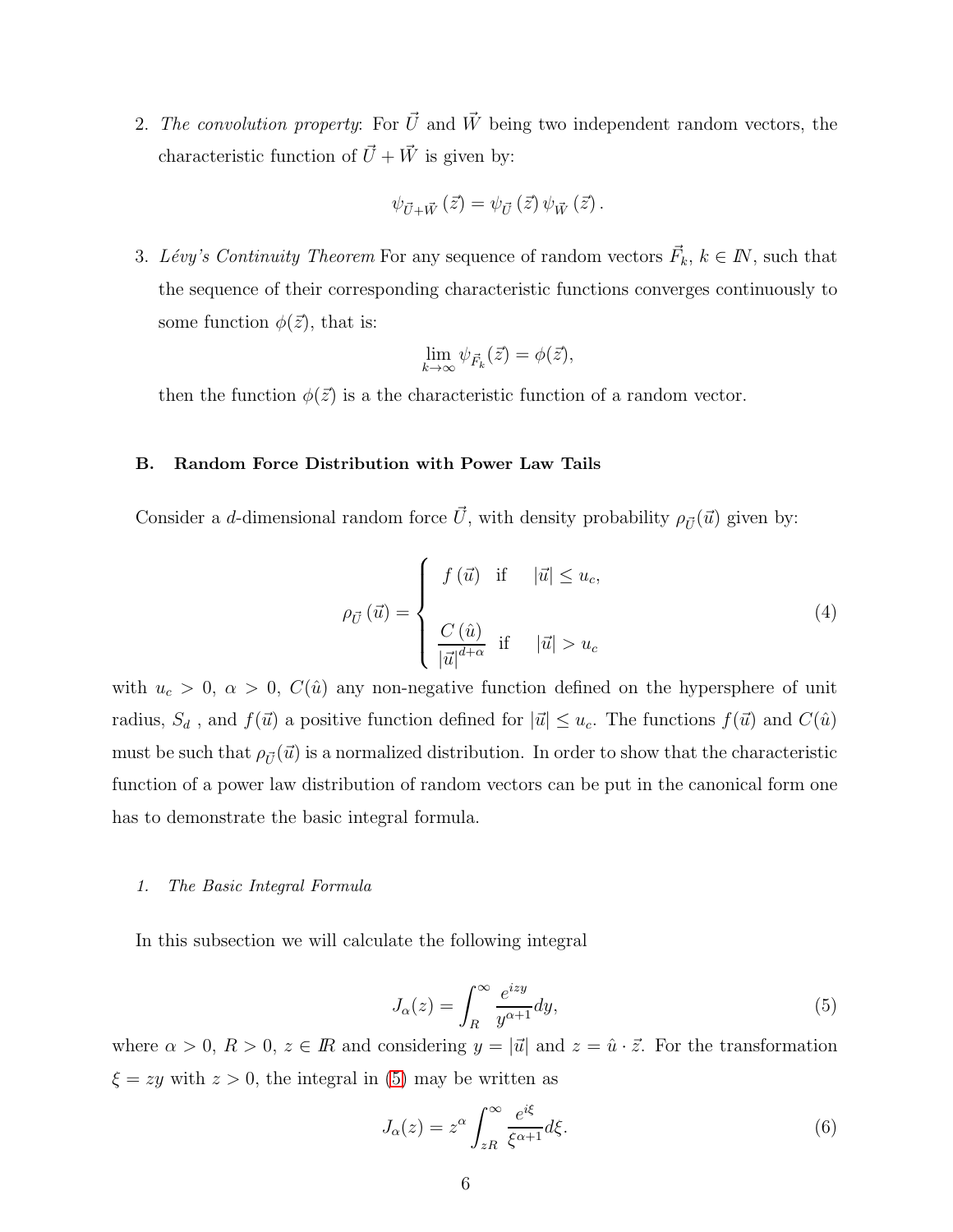Considering  $\alpha$  as a positive non-integer real number and taking the power series development of  $e^{i\xi}$  up to order p where p is the greater integer lower than  $\alpha$ , that is,  $p < \alpha < p+1$ , then we have

<span id="page-6-0"></span>
$$
e^{i\xi} = 1 + i\xi + \frac{(i\xi)^2}{2!} + \dots + \frac{(i\xi)^p}{p!} + \mathcal{R}(i\xi).
$$
 (7)

Defining

$$
\mathcal{P}(i\xi) = \sum_{k=0}^{p} \frac{(i\xi)^k}{k!},\tag{8}
$$

the rest function in equation [\(7\)](#page-6-0) can be written as

$$
\mathcal{R}(i\xi) = e^{i\xi} - \mathcal{P}(i\xi) = \sum_{k=p+1}^{\infty} \frac{(i\xi)^k}{k!}.
$$
\n(9)

Finally, with the definitions given above we can rearrange the integral in [\(5\)](#page-5-0) in the following way

<span id="page-6-1"></span>
$$
J_{\alpha}(z) = z^{\alpha} \int_{zR}^{\infty} \frac{\mathcal{P}(i\xi)}{\xi^{\alpha+1}} d\xi - z^{\alpha} \int_{0}^{zR} \frac{\mathcal{R}(i\xi)}{\xi^{\alpha+1}} d\xi + z^{\alpha} \int_{0}^{\infty} \frac{\mathcal{R}(i\xi)}{\xi^{\alpha+1}} d\xi.
$$
 (10)

The first and the second integrals in [\(10\)](#page-6-1) can be calculated as:

<span id="page-6-3"></span>
$$
\int_{zR}^{\infty} \frac{\mathcal{P}(i\xi)}{\xi^{\alpha+1}} d\xi = \sum_{k=0}^{p} \frac{i^k}{k!} \frac{(zR)^{k-\alpha}}{\alpha-k} \quad (p < \alpha),
$$

$$
\int_{0}^{zR} \frac{\mathcal{R}(i\xi)}{\xi^{\alpha+1}} d\xi = \sum_{k=p+1}^{\infty} \frac{i^k}{k!} \frac{(zR)^{k-\alpha}}{k-\alpha} \quad (\alpha < p+1).
$$
 (11)

The third integral in equation [\(10\)](#page-6-1) may be put in the following form [\[1\]](#page-34-0):

<span id="page-6-2"></span>
$$
\int_0^\infty \frac{\mathcal{R}(i\xi)}{\xi^{\alpha+1}} d\xi = i^{-\alpha} \frac{\Gamma(-\alpha)}{\Gamma(p+1-\alpha)} \int_0^\infty \frac{e^{-y}}{y^{\alpha-p}} dy = i^{-\alpha} \Gamma(-\alpha). \tag{12}
$$

Taking into account that

$$
i^{-\alpha} = e^{-i\alpha\pi/2}
$$
 and  $\Gamma(\alpha + 1)\Gamma(-\alpha) = -\frac{\pi}{\sin(\pi\alpha)}$ ,

the integral in [\(12\)](#page-6-2) becomes

<span id="page-6-4"></span>
$$
\int_0^\infty \frac{\mathcal{R}(i\xi)}{\xi^{\alpha+1}} d\xi = -\frac{\pi}{\Gamma(\alpha+1)} \frac{\cos(\alpha \pi/2) - i \sin(\alpha \pi/2)}{\sin(\alpha \pi)}.
$$
(13)

Inserting the integrals in [\(11\)](#page-6-3) and [\(13\)](#page-6-4) into equation [\(10\)](#page-6-1) we get

<span id="page-6-5"></span>
$$
J_{\alpha}(z) = \sum_{k=0}^{\infty} \frac{R^{k-\alpha}}{k! |\alpha - k|} (iz)^k - \frac{\pi}{\Gamma(\alpha+1)} \frac{\cos(\alpha \pi/2) - i \sin(\alpha \pi/2)}{\sin(\alpha \pi)} z^{\alpha}.
$$
 (14)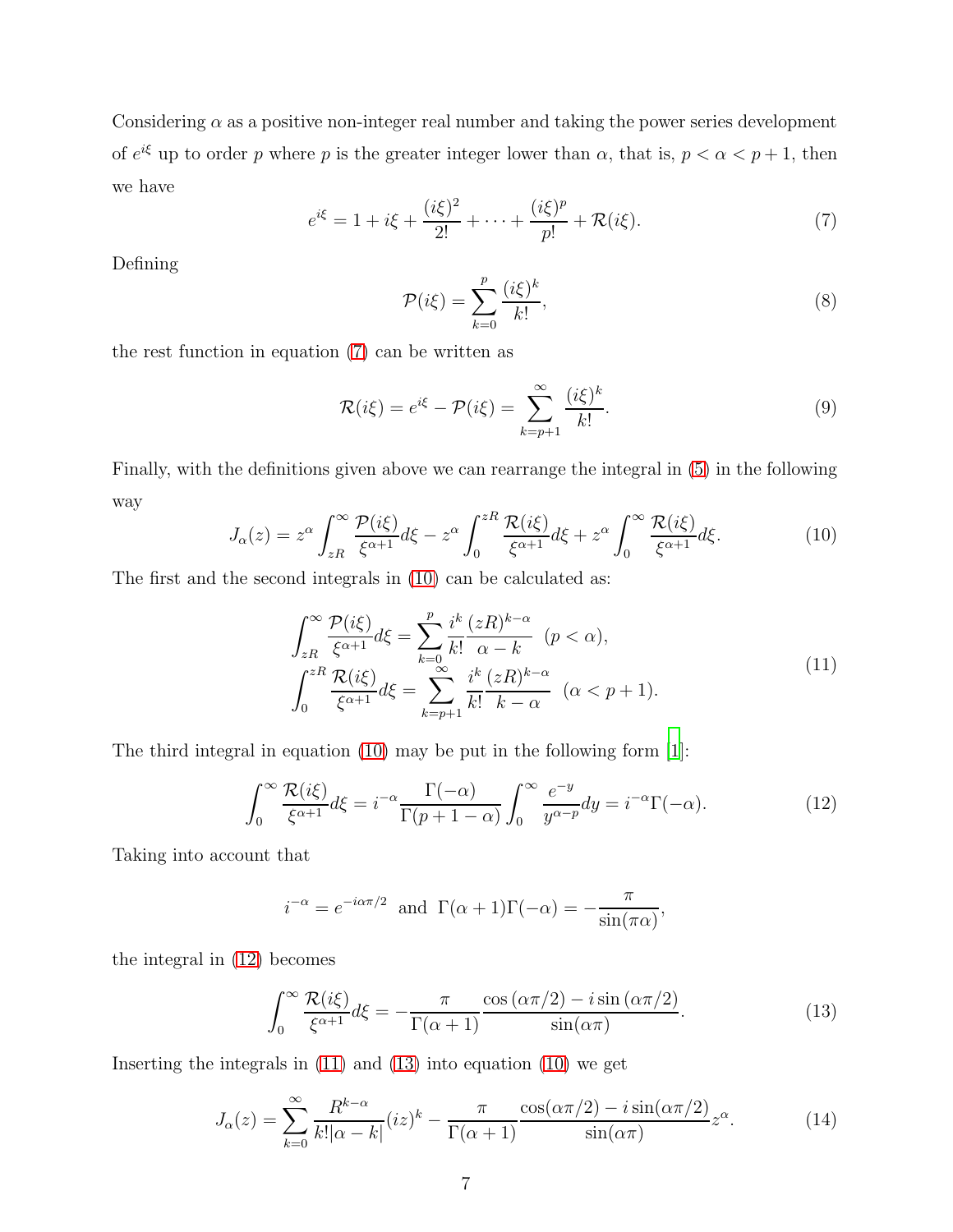The equation [\(14\)](#page-6-5) has been obtained considering  $z > 0$ . In order to obtain the value of  $J_{\alpha}(z)$  in [\(5\)](#page-5-0) for  $z < 0$  one needs to consider that

$$
J_{\alpha}(z) = J_{\alpha}^{\text{Re}}(z) + iJ_{\alpha}^{\text{Im}}(z),
$$

is a complex function with real and imaginary part, which are respectively even and odd functions, that is,

<span id="page-7-1"></span>
$$
J_{\alpha}^{\text{Re}}(-z) = J_{\alpha}^{\text{Re}}(z); \quad J_{\alpha}^{\text{Im}}(-z) = -J_{\alpha}^{\text{Im}}(z). \tag{15}
$$

Thus for  $z > 0$ :

$$
J_{\alpha}^{\text{Re}}(z) = \sum_{k \text{ is even}} \frac{R^{k-\alpha}}{k! |\alpha - k|} i^k z^k - \frac{\pi}{\Gamma(\alpha+1)} \frac{\cos(\alpha \pi/2)}{\sin(\alpha \pi)} z^{\alpha},
$$
  

$$
J_{\alpha}^{\text{Im}}(z) = \sum_{k \text{ is odd}} \frac{R^{k-\alpha}}{k! |\alpha - k|} i^{k-1} z^k + \frac{\pi}{\Gamma(\alpha+1)} \frac{\sin(\alpha \pi/2)}{\sin(\alpha \pi)} z^{\alpha}.
$$

Therefore, for  $z < 0$  the even and odd summations above keep the same expression that for  $z > 0$ , on the other hand  $z^{\alpha}$  must be replaced by  $|z|^{\alpha}$  in the real part  $J_{\alpha}^{\text{Re}}(z)$  and by  $(z/|z|)|z|^{\alpha}$  in the imaginary part  $J_{\alpha}^{\text{Im}}(z)$ . Thence, we can write for any real value of z:

<span id="page-7-2"></span>
$$
J_{\alpha}(z) = \sum_{k}^{\infty} \frac{R^{k-\alpha}}{k! |\alpha - k|} i^k z^k - \frac{\pi}{\Gamma(\alpha+1)} \frac{\cos(\alpha \pi/2) - i \sin(\alpha \pi/2)}{\sin(\alpha \pi)} |z|^{\alpha}.
$$
 (16)

Thus we have showed that for non-integer positive  $\alpha$  the integral  $J_{\alpha}(z)$  can be written as a sum of a non analytical term plus a integer power series (see Ref. [\[1](#page-34-0)]).

Now, let consider the integral  $J_{\alpha}(z)$  in [\(5\)](#page-5-0) when  $\alpha > 0$  is an integer and  $z > 0$ . Then, we integrate  $\alpha$  times by parts to obtain

<span id="page-7-0"></span>
$$
J_{\alpha}(z) = \frac{e^{iRz}}{\alpha!R^{\alpha}} \sum_{k=0}^{\alpha-1} (\alpha - k - 1)!(iz)^{k} + \frac{(iz)^{k}}{\alpha!} \int_{R}^{\infty} \frac{e^{iyz}}{y} dy.
$$
 (17)

The integral in the right side of the equation [\(17\)](#page-7-0) may be expanded in the following series

$$
\int_{R}^{\infty} \frac{e^{iyz}}{y} dy = -\gamma - \ln R + \frac{\pi}{2} i - \ln z + \sum_{k=1}^{\infty} \frac{R^k}{k k!} (iz)^k.
$$
 (18)

Taking into account the parity properties [\(15\)](#page-7-1) of the real and imaginary parts of  $J_{\alpha}(z)$  we can certainly write

<span id="page-7-3"></span>
$$
J_{\alpha}(z) = g(z) + f_{\alpha}(z) - \frac{(iz)^{\alpha}}{\alpha!} \ln|z|,
$$
\n(19)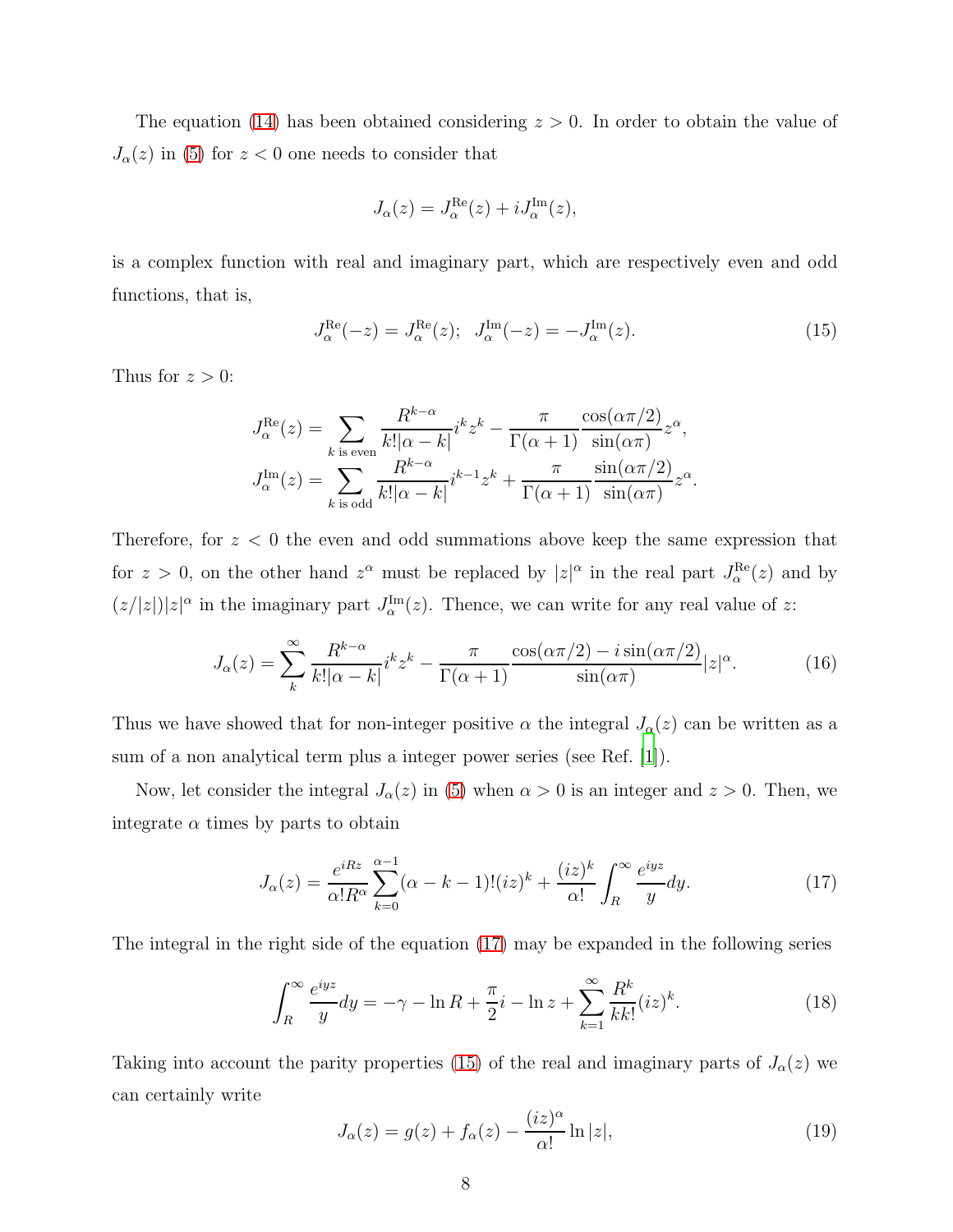for all  $z \in \mathbb{R}$ , where  $g(z)$  is a power series and  $f_{\alpha}(z)$  is a polynomial function of order  $\alpha$  for  $z > 0$ . For instance, when  $\alpha = 1$  and  $\alpha = 2$  we have respectively

$$
f_1(z) = -\frac{\pi}{2}|z| + iz(1 - \gamma - \ln R),
$$
  

$$
f_2(z) = -i\frac{\pi}{4}z|z| - z^2\left(\frac{3}{4} - \frac{\gamma}{2} - \frac{\ln R}{2}\right)
$$

#### *2. The Canonical Characteristic Function*

The characteristic function of a random vector  $\vec{U}$  with distribution given in Eq. [\(4\)](#page-5-1) can be written as

<span id="page-8-0"></span>
$$
\psi_{\vec{U}}\left(\vec{z}\right) = \int_{|\vec{u}| \le u_c} e^{i\vec{u}\cdot\vec{z}} f\left(\vec{u}\right) d^d \vec{u} + \int_{\hat{u} \in S_d} \left[ C\left(\hat{u}\right) \int_{u_c}^{\infty} \frac{e^{i|\vec{u}|\hat{u}\cdot\vec{z}}}{|\vec{u}|^{1+\alpha}} d|\vec{u}| \right] dS_d. \tag{20}
$$

Taking into account the results of the previous subsection, the term inside the bracket in the right-hand side of Eq. [\(20\)](#page-8-0) can be written as:

$$
\int_{u_c}^{\infty} \frac{e^{i|\vec{u}|\hat{u}\cdot\vec{z}}}{|\vec{u}|^{1+\alpha}} d|\vec{u}| = T_{\alpha}\left(\vec{z}\cdot\vec{u}\right) + g\left(\vec{z}\cdot\vec{u}\right),\tag{21}
$$

.

where  $g(\vec{z} \cdot \vec{u})$  is an integer power series on  $\vec{z} \cdot \vec{u}$ . For non-integer values of  $\alpha$  we have (see Eq. [16\)](#page-7-2):

$$
T_{\alpha}(\vec{z} \cdot \hat{u}) = -\frac{\pi |\vec{z} \cdot \hat{u}|^{\alpha}}{\Gamma(\alpha+1)} \frac{\cos(\alpha \pi/2) - i \sin(\alpha \pi/2) (\vec{z} \cdot \hat{u}) / |\vec{z} \cdot \hat{u}|}{\sin(\alpha \pi)},
$$
(22)

and for  $\alpha$  integer (see Eq. [19\)](#page-7-3):

$$
T_{\alpha}(\vec{z} \cdot \vec{u}) = -\frac{i^{\alpha}}{\alpha!} (\vec{z} \cdot \vec{u})^{\alpha} \ln |\vec{z} \cdot \vec{u}| + f_{\alpha}(\vec{z} \cdot \vec{u}). \tag{23}
$$

For  $\alpha \in \mathbb{N}$  it suffices to know the expressions for  $\alpha = 1$  and  $\alpha = 2$ , which are respectively:

$$
T_1(\vec{z} \cdot \hat{u}) = -\frac{\pi}{2} |\vec{z} \cdot \hat{u}| + i\vec{z} \cdot \hat{u} (1 - \gamma - \ln u_c) - i\vec{z} \cdot \hat{u} \ln |\vec{z} \cdot \hat{u}|, \qquad (24)
$$

$$
T_2(\vec{z} \cdot \hat{u}) = -i\frac{\pi}{4}\vec{z} \cdot \hat{u} |\vec{z} \cdot \hat{u}| - \frac{(\vec{z} \cdot \hat{u})^2}{2} \left[ \left( \frac{3}{2} - \gamma - \ln u_c \right) + \ln |\vec{z} \cdot \hat{u}| \right].
$$
 (25)

Now we proceed by noting that Eq. [\(20\)](#page-8-0) can be rewritten as:

<span id="page-8-1"></span>
$$
\psi_{\vec{U}}\left(\vec{z}\right) = F(\vec{z}) + I_{\alpha}(\vec{z}),\tag{26}
$$

where  $F(\vec{z})$  is an integer power series in z:

$$
F(\vec{z}) = \int_{|\vec{u}| \le u_c} e^{i\vec{u}\cdot\vec{z}} f(\vec{u}) d^d\vec{u} + \int_{\hat{u} \in S_d} C(\hat{u}) g(\vec{z} \cdot \hat{u}) dS_d
$$
 (27)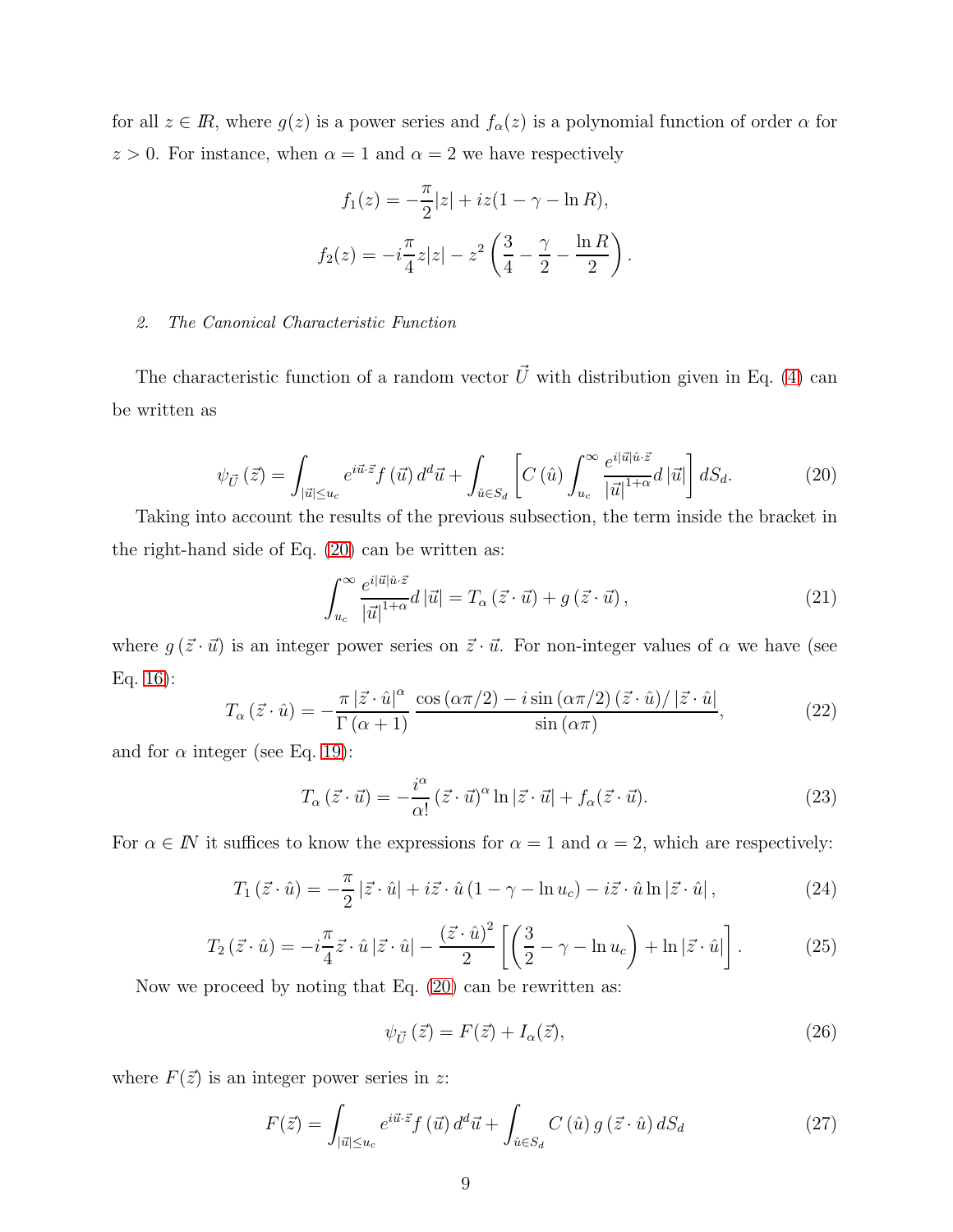and  $I_{\alpha}$  is given for  $\alpha \notin N$  by:

$$
I_{\alpha}\left(\vec{z}\right) = -\frac{\pi}{\Gamma\left(\alpha+1\right)} \frac{\cos\left(\alpha\pi/2\right) A_{\alpha}\left(\hat{z}\right) - i\sin\left(\alpha\pi/2\right) B_{\alpha}\left(\hat{z}\right)}{\sin\left(\alpha\pi\right)} \left|\vec{z}\right|^{\alpha},\tag{28}
$$

and

$$
I_{1}(\vec{z}) = \left[ -\frac{\pi}{2} A_{1}(\hat{z}) + i \left[ B_{1}(\hat{z}) \left( 1 - \gamma - \ln u_{c} - \ln |\vec{z}| \right) - D_{1}(\hat{z}) \right] \right] |\vec{z}|,
$$
  
\n
$$
I_{2}(\vec{z}) = -\left[ A_{2}(\hat{z}) \left( \frac{3}{2} - \gamma - \ln u_{c} - \ln |\vec{z}| \right) - D_{2}(\hat{z}) + i \frac{\pi}{2} B_{2}(\hat{z}) \right] \frac{|\vec{z}|^{2}}{2},
$$
\n(29)

with  $\hat{z} \equiv \vec{z}/|z|$  and the following definitions:

<span id="page-9-3"></span>
$$
A_{\alpha}(\hat{z}) = \int_{S_d} C(\hat{u}) |\hat{z} \cdot \hat{u}|^{\alpha} dS_d,
$$
  
\n
$$
B_{\alpha}(\hat{z}) = \int_{S_d} C(\hat{u}) \frac{\hat{z} \cdot \hat{u}}{|\hat{z} \cdot \hat{u}|} |\hat{z} \cdot \hat{u}|^{\alpha} dS_d,
$$
  
\n
$$
D_{\alpha}(\hat{z}) = \int_{S_d} C(\hat{u}) (\hat{z} \cdot \hat{u})^{\alpha} \ln |\hat{z} \cdot \hat{u}| dS_d.
$$
\n(30)

With the expressions for  $I_{\alpha}(\vec{z})$  and  $F(\vec{z})$ , we have that the characteristic function  $\psi_{\vec{U}}(\vec{z})$ in Eq. [\(26\)](#page-8-1) is given by the sum of a power series in  $\vec{z}$  and one non-analytical term from  $I_{\alpha}(\vec{z})$ . Taking into account the following series expansion:

$$
\ln \psi_{\vec{U}}(\vec{z}) = \ln (1 + h(\vec{z})) = h(\vec{z}) - \frac{1}{2}h^2(\vec{z}) + \cdots,
$$

it is straightforward to show that the characteristic function  $\psi_{\vec{U}}(\vec{z})$  can be written as (taking into account the different values of the Levy exponent  $\alpha$ ):

<span id="page-9-0"></span>
$$
\psi_{\vec{U}}(\vec{z}) = \exp\left(-|\vec{z}|^{\alpha} \left[\Xi_{\alpha}(\vec{z}) + \Omega(\vec{z})\right]\right),\tag{31}
$$

for  $\alpha \leq 1$ ,

<span id="page-9-1"></span>
$$
\psi_{\vec{U}}(\vec{z}) = \exp\left(i\vec{z}\cdot\langle\vec{U}\rangle - |\vec{z}|^{\alpha}\left[\Xi_{\alpha}(\vec{z}) + \Omega(\vec{z})\right]\right),\tag{32}
$$

for  $1<\alpha\leq 2$  and

<span id="page-9-2"></span>
$$
\psi_{\vec{U}}(\vec{z}) = \exp\left(i\vec{z}\cdot\langle\vec{U}\rangle - |\vec{z}|^2 \left[\Xi_{\alpha}(\vec{z}) + \Omega(\vec{z})\right]\right),\tag{33}
$$

for  $\alpha > 2$ . Where  $\Omega(\vec{z})$  is a continuous function in a neighborhood of  $\vec{z} = 0$  such that

<span id="page-9-4"></span>
$$
\lim_{\vec{z}\to 0} \Omega\left(\vec{z}\right) = \Omega(0) = 0. \tag{34}
$$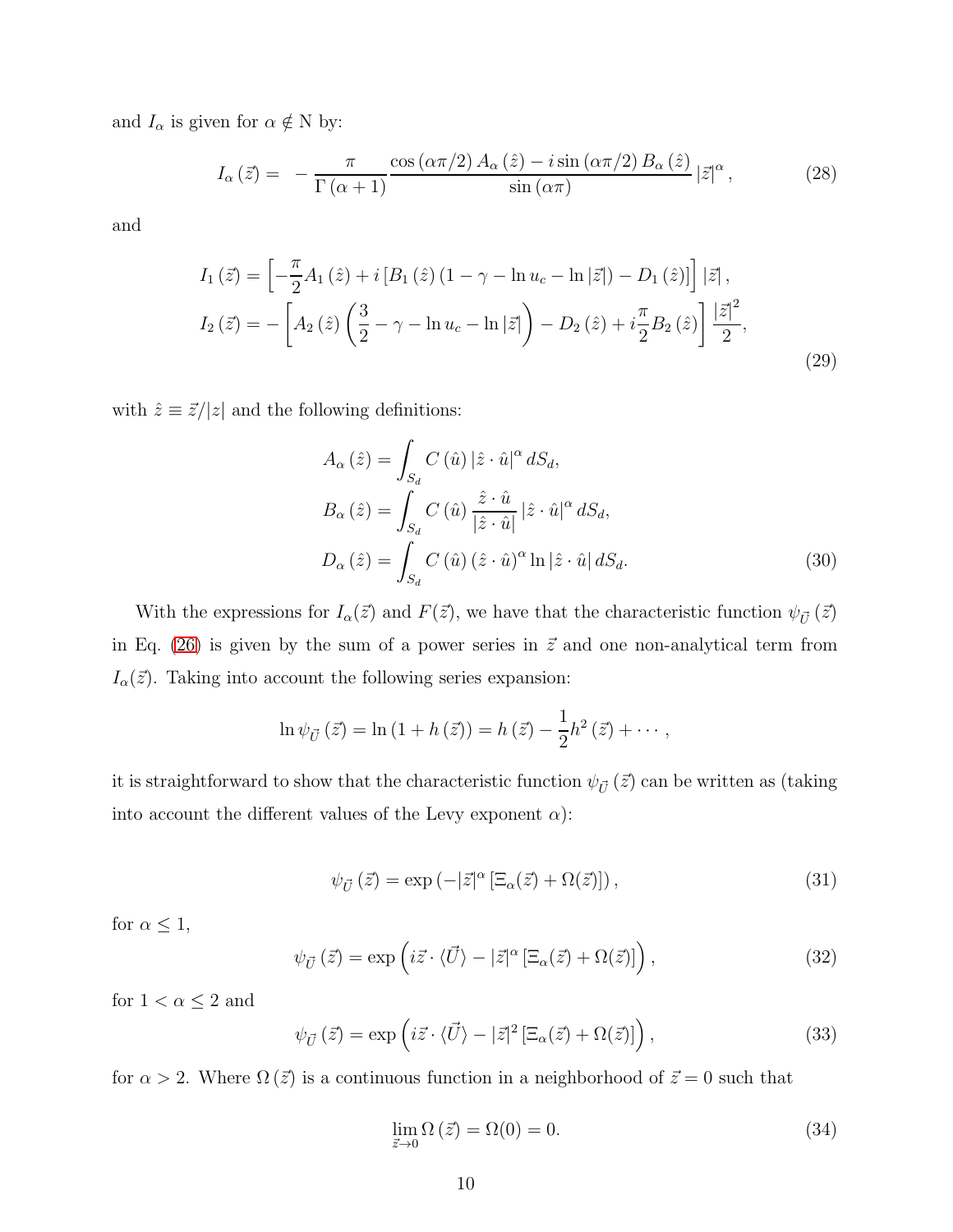The equations [\(31\)](#page-9-0), [\(32\)](#page-9-1) or [\(33\)](#page-9-2) are the canonical form for the characteristic function of a power law distribution of random vectors.

The analytical form of the function  $\Xi_{\alpha}(\vec{z})$  relies on which interval one has for  $\alpha$  and the expressions are presented below according to each interval for the quantity  $\alpha$ :

<span id="page-10-2"></span>
$$
\Xi_{\alpha}(\vec{z}) = \frac{\pi}{\Gamma(\alpha+1)} \frac{\cos(\alpha \pi/2) A_{\alpha}(\hat{z}) - i \sin(\alpha \pi/2) B_{\alpha}(\hat{z})}{\sin(\alpha \pi)}
$$
(35)

for  $0 < \alpha < 2 \ (\alpha \neq 1),$ 

<span id="page-10-3"></span>
$$
\Xi_1(\vec{z}) = \frac{\pi}{2} A_1(\hat{z}) \n-i \left[ \hat{z} \cdot \langle \vec{U} \rangle_{u_c} + B_1(\hat{z}) (1 - \gamma - \ln u_c) + B_1(\hat{z}) \ln |\vec{z}| - D_1(\hat{z}) \right].
$$
\n(36)

for  $\alpha = 1$ ,

<span id="page-10-4"></span>
$$
\begin{split} \Xi_2(\vec{z}) &= \hat{z} \cdot \bar{M}_{u_c} \cdot \hat{z} \\ &+ \left[ A_2(\hat{z}) \left( \frac{3}{2} - \gamma - \ln u_c \right) - D_2(\hat{z}) - A_2(\hat{z}) \ln |\vec{z}| + i \frac{\pi}{2} B_2(\hat{z}) \right]. \end{split} \tag{37}
$$

for  $\alpha = 2$ , and

<span id="page-10-1"></span>
$$
\Xi_{\alpha}(\vec{z}) = \frac{1}{2} \hat{z} \cdot \bar{M} \cdot \hat{z},\tag{38}
$$

with  $\hat{z} \equiv \vec{z}/|z|$  for  $2 < \alpha < \infty$ .

The matrix  $\bar{M}$  is the covariance matrix in Eq. [\(3\)](#page-4-0),  $\langle \vec{U} \rangle_{u_c}$  is the average of  $\vec{U}$  computed for  $|\vec{u}| \leq u_c$ 

$$
\langle \vec{U} \rangle_{u_c} = \int_{|\vec{u}| \le u_c} \vec{u} \rho_{\vec{U}}(\vec{u}) d^n \vec{u},
$$

and  $\bar{M}_{u_c}$  is similar to a covariance matrix in Eq. [\(3\)](#page-4-0) but computed as:

$$
\left(\bar{M}_{u_c}\right)_{ij} = \langle U_i U_j \rangle_{u_c} - \langle U_i \rangle \langle U_j \rangle,\tag{39}
$$

$$
\langle U_i U_j \rangle_{u_c} \equiv \int_{|\vec{u}| \le u_c} u_i u_j \rho_{\vec{U}}(\vec{u}) d^n \vec{u}.
$$
 (40)

## <span id="page-10-0"></span>III. LÉVY-KHINTCHINE STABLE DISTRIBUTIONS OF THE RESULTANT FORCE

In this section we obtain the distribution function of the resultant force  $\vec{F}_{res}^{N}$  on the test particle, which is given by the vector sum of the N forces  $\vec{F}_k$  in the sequence, that is,

$$
\vec{F}_{res}^{N} = \sum_{k=1}^{N} \vec{F}_{k}.
$$
\n(41)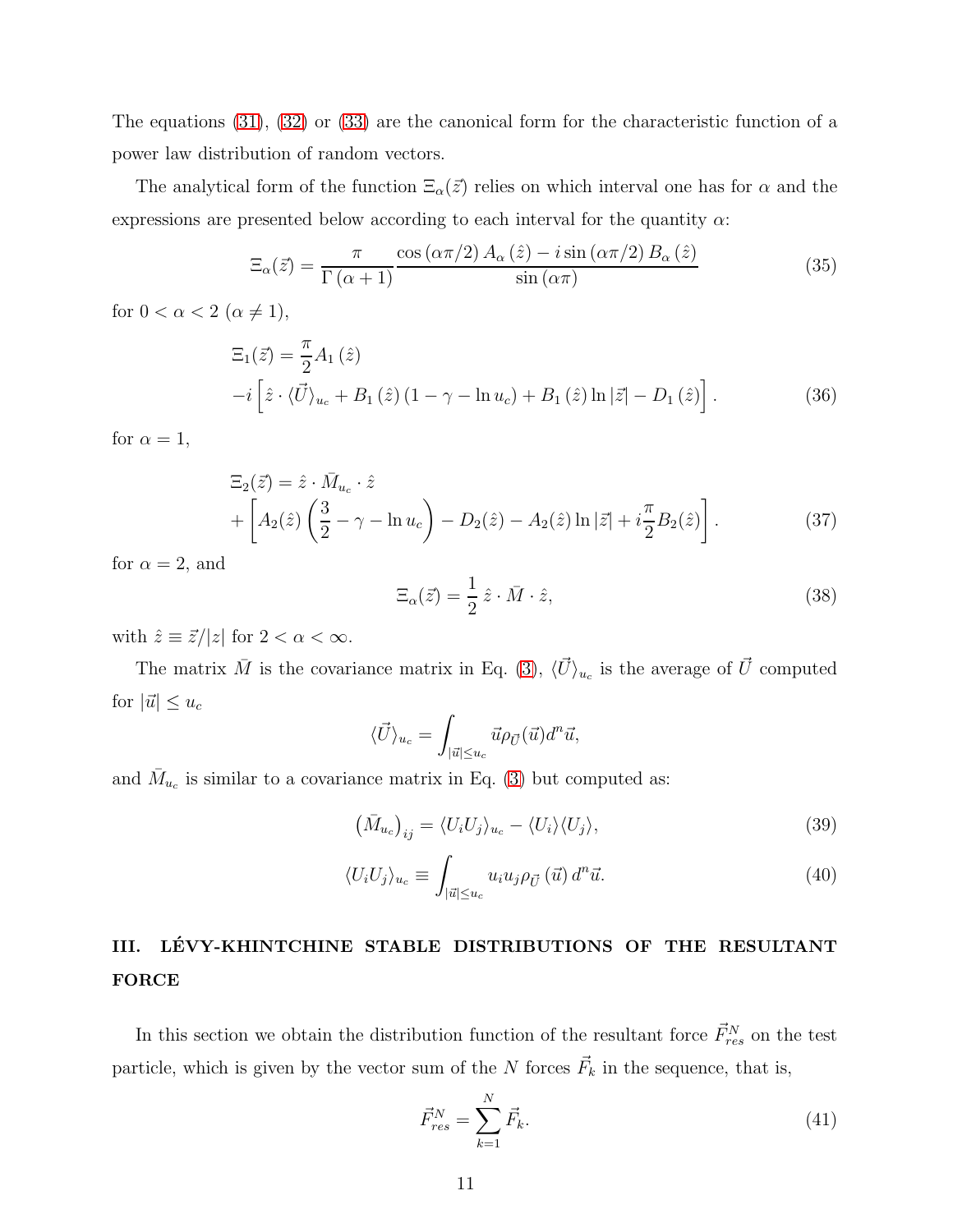For the approach we consider a sequence of N identical and independent random forces  $\vec{F}_1, \vec{F}_2, \ldots, \vec{F}_N$  acting on the test particle, with  $\vec{F}_k = \vec{U}$  for all  $k = 1, \ldots, N$  and the density distribution  $\rho_{\vec{U}}(\vec{u})$  is given by Eq. [\(4\)](#page-5-1). Taking each  $\vec{F}_k$  of the sequence  $(\vec{F}_1, \vec{F}_2, \ldots, \vec{F}_N)$  as mutually independent and identical, the characteristic function of the resultant force is given by

<span id="page-11-4"></span>
$$
\psi_{\vec{F}_{res}^N}(\vec{z}) = \prod_{k=1}^N \psi_{\vec{F}_k}(\vec{z}) = \psi_{\vec{U}}(\vec{z})^N.
$$
\n(42)

Given a random vector variable  $\vec{F}_{res}^N$ , a real number  $a_N$  and a n-dimensional vector  $\vec{b}_N$ , we define the renormalization of  $\vec{F}_{res}^{N}$  by:

<span id="page-11-3"></span>
$$
\bar{F}_{res}^N = a_N \vec{F}_{res}^N + \vec{b}_N. \tag{43}
$$

Its characteristic function is given by:

<span id="page-11-0"></span>
$$
\psi_{\bar{F}_{res}^N}(\vec{z}) = \exp\left(\vec{b}_N \cdot \vec{z}\right) \psi_{\vec{U}} \left(a_N \vec{z}\right)^N. \tag{44}
$$

If the sequence of characteristic functions in Eq. [\(44\)](#page-11-0) converges to a well defined continuous function:

<span id="page-11-1"></span>
$$
\lim_{N \to \infty} \psi_{\bar{F}_{res}^N}(\vec{z}) = \Phi(\vec{z}) \tag{45}
$$

then, as a consequence of Lévy Continuity Theorem, the sequence of density distributions associated to the renormalized forces  $\bar{F}_{res}^1, \bar{F}_{res}^2, \ldots$  converges to a well defined density distribuition for  $N \to \infty$ . We then say that the sequence of random resultant forces  $\vec{F}_{res}^1$ ,  $\vec{F}_{res}^2$ , ... weakly converges in distribution.

The renormalization of each random resultant force in the sequence  $\vec{F}_{res}^1$ ,  $\vec{F}_{res}^2$ , ... is chosen in a way that the renormalized sequence  $\bar{F}^1_{res}, \bar{F}^2_{res}, \ldots$  converges and is obtained according to the value of  $\alpha$ . The different possibilities for the limit characteristic function in [\(45\)](#page-11-1) and the respective renormalizations are obtained in the appendix [A.](#page-30-0) The results are sumarized in Table [I.](#page-12-0)

The results shown in Table [I](#page-12-0) for  $0 < \alpha \leq 2$  ( $\alpha \neq 1$ ), can all be put together in a canonical form that clearly emerges as a generalization of the Lévy-Khintchine stable distributions for random real variables. In analogy with scalar random variables, we define a Lévy-Khintchine stable distribuition for random vectors as the density distribution for which the corresponding characteristic function can be written as:

<span id="page-11-2"></span>
$$
\Phi(\vec{z}) = \exp\left(-\frac{\lambda A_{\alpha}(\hat{z})|\vec{z}|^{\alpha}}{\Gamma(1+\alpha)} \left[1 - i\beta_{\alpha}(\hat{z})\tan\left(\frac{\alpha\pi}{2}\right)\right]\right),\tag{46}
$$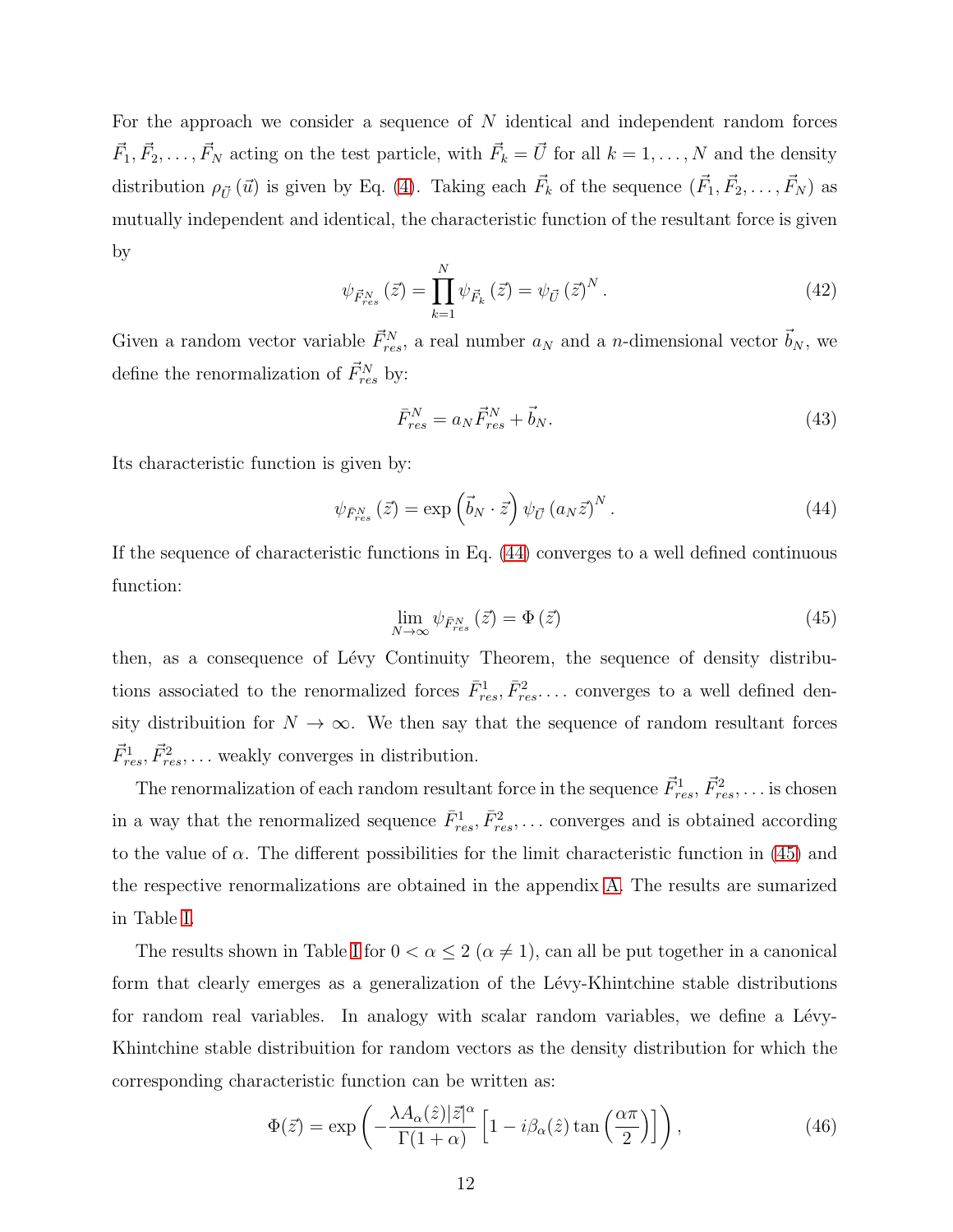<span id="page-12-0"></span>**TABLE I.** The Logarithm of the Limit Characteristic Function  $\Phi(\vec{z})$  and their respective renor*malizations.* For all cases where the resultant force has a mean we have  $\langle \vec{F}_{res}^N \rangle = N \langle \vec{U} \rangle$ . *The vector*  $\vec{v}$  *and the matrix* M *are defined by formulas*  $(A.10)$  *and*  $(A.17)$  *respectively given in Appendix [A.](#page-30-0)*

| Non Singular Cases                                                                                                                                                                                                                                                                                                                                                                                                                                        |  |  |
|-----------------------------------------------------------------------------------------------------------------------------------------------------------------------------------------------------------------------------------------------------------------------------------------------------------------------------------------------------------------------------------------------------------------------------------------------------------|--|--|
| $[0 < \alpha < 1]$<br>$\left[1 < \alpha < 2\right]$<br>$a_N = 1/N^{1/\alpha} \  \, \vec{b}_N = 0 \,\, a_N = 1/N^{1/\alpha} \  \, \vec{b}_N = - \left\langle \vec{F}_{res}^N \right\rangle / N^{1/\alpha}$<br>$\ln \Phi(\vec{z}) = -\left  \vec{z} \right ^\alpha \frac{\pi}{\Gamma(\alpha+1)} \frac{\cos(\alpha \pi/2) A_\alpha(\hat{z}) - i \sin(\alpha \pi/2) B_\alpha(\hat{z})}{\sin(\alpha \pi)}$                                                     |  |  |
| $ 2 < \alpha < \infty $<br>$a_N = 1/N^{1/2} \vec{b}_N = -\langle \vec{F}_{res}^N \rangle / N^{1/2} \ln \Phi(\vec{z}) = -\frac{1}{2} \vec{z} \cdot \vec{M} \cdot \vec{z}$                                                                                                                                                                                                                                                                                  |  |  |
| Singular Cases                                                                                                                                                                                                                                                                                                                                                                                                                                            |  |  |
| $[\alpha=1] u_N = \frac{1}{N} \vec{b}_N = -\langle \vec{U} \rangle_{u_c} + \vec{v} (1-\gamma - \ln u_c) - \vec{v} \ln N$<br>$\ln \Phi(\vec{z}) = - \vec{z}  \left\{ \frac{\pi}{2} A_1(\hat{z}) - i [\hat{z} \cdot \vec{v} \ln  \vec{z}  + D_1(\hat{z}) ] \right\}$<br>$[\alpha = 2]$ $a_N = \frac{1}{(N \ln N)^{1/2}} \vec{b}_N = -\frac{\langle F_{res}^N \rangle}{(N \ln N)^{1/2}}$<br>$\ln \Phi(\vec{z}) = -\frac{1}{2} \vec{z} \cdot M \cdot \vec{z}$ |  |  |

with  $\beta_{\alpha}(\hat{z}) = B_{\alpha}(\hat{z})/A_{\alpha}(\hat{z})$  and  $A(\hat{z})$  and  $B(\hat{z})$  defined in Eq. [\(30\)](#page-9-3) and  $\lambda$  is any positive real number. We have used the trigonometric identity  $sin(\alpha \pi) = 2 sin(\alpha \pi/2) cos(\alpha \pi/2)$ , factors out  $\pi/(2\sin(\alpha\pi/2))$ , and incorporates in  $\lambda$ .

The characteristic function written in the form given in Eq. [\(46\)](#page-11-2) is directly related with the standard characteristic function of stable random vectors presented by Samorodtsky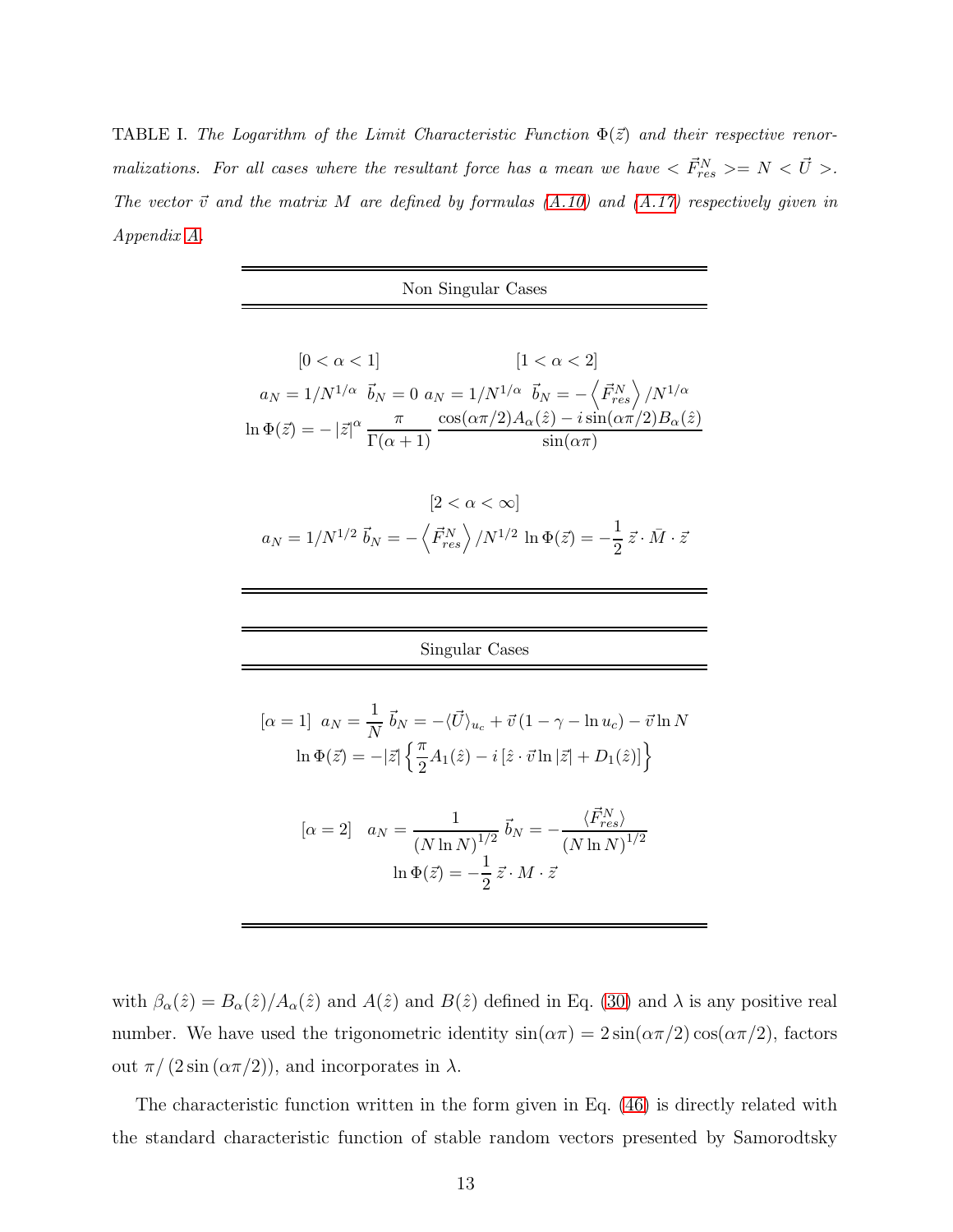and Taqqu in reference [\[8\]](#page-35-3). Some well known properties of the Lévy-Khintchine stable distributions for random vectors are presented in Appendix [B.](#page-33-0)

For  $\alpha = 1$  the characteristic function does not represent a true stable probability distribution, provided that the function  $C(\hat{u})$  defined in [\(4\)](#page-5-1) is not symmetric in the hypersphere  $S_d$ . In this case we have that  $\vec{v} \neq 0$ ,  $D_1(\hat{z}) \neq 0$  and the respective non symmetric probability distribution is called semi-stable. The semi-stable probability densities of real random variable was first introduced by Levy [\[4](#page-34-3)].

However, if the function  $C(\hat{u})$  is symmetric, that is,  $C(\hat{u}) = C(-\hat{u})$ , then  $\vec{v} = 0$  and  $D_1(\hat{z}) = 0$  and the corresponding characteristic function represents a symmetric stable probability distribution which constitutes a generalization of the Cauchy distribution of a real random variable to a d-dimensional random vector.

For  $\alpha > 2$  the renormalized sum of identical random vectors  $\vec{U}$  converges to a Gaussian distribution, independently of the specific statistical properties of the density distribution  $\rho_{\vec{U}}(\vec{u})$ . Moreover, the only property of  $\vec{U}$  that is relevant in the  $N \to \infty$  limit is its covariance structure given by  $M$ .

Note that for  $N \to \infty$  the random vector sequence  $\bar{F}_{res}^N$  converges to a random vector denoted by  $\vec{S}_{\alpha}$  with a probability density given by a Lévy stable distribution with characteristic function given in Table 1 for  $0 < \alpha < 2 \ (\alpha \neq 1)$ .

Also, from the Table 1, we can see that for  $\alpha = 1$  the random sequence  $\bar{F}_{res}^{N}$  converges to a random vector denoted by  $\vec{S}_1^{(i)}$  $i_1^{(i)}$   $(i = 0, 1)$ , and  $i = 0$  corresponds to a stable Lévy distribution and  $i = 1$  corresponds to a semi-stable distribution. For  $\alpha \geq 2$  the probability distribution is a Gaussian distribution with associated random vector denoted by  $\vec{S}_2^*$  for  $\alpha = 2$  and  $\vec{S}_2$ for  $\alpha > 2$ .

It is worth to remark that both random vectors  $\vec{S}_2^*$  and  $\vec{S}_2$  are given by a Gaussian distribuition, but only for  $\vec{S}_2$  the Gaussian distribution is defined by the covariance matrix  $\overline{M}$  of the random force  $\overrightarrow{U}$ . Indeed, the covariance matrix of  $\overrightarrow{U}$  can not be defined for  $\alpha = 2$ and the limit Gaussian in this case is defined by the matrix  $M$  given in equation  $(A.17)$ 

We finalize this section discussing the behaviour of the asymptotic random resultant force when the number of particles tends to infinity. For that, we take the limit  $N \to \infty$  in the sequence [\(43\)](#page-11-3) to obtain: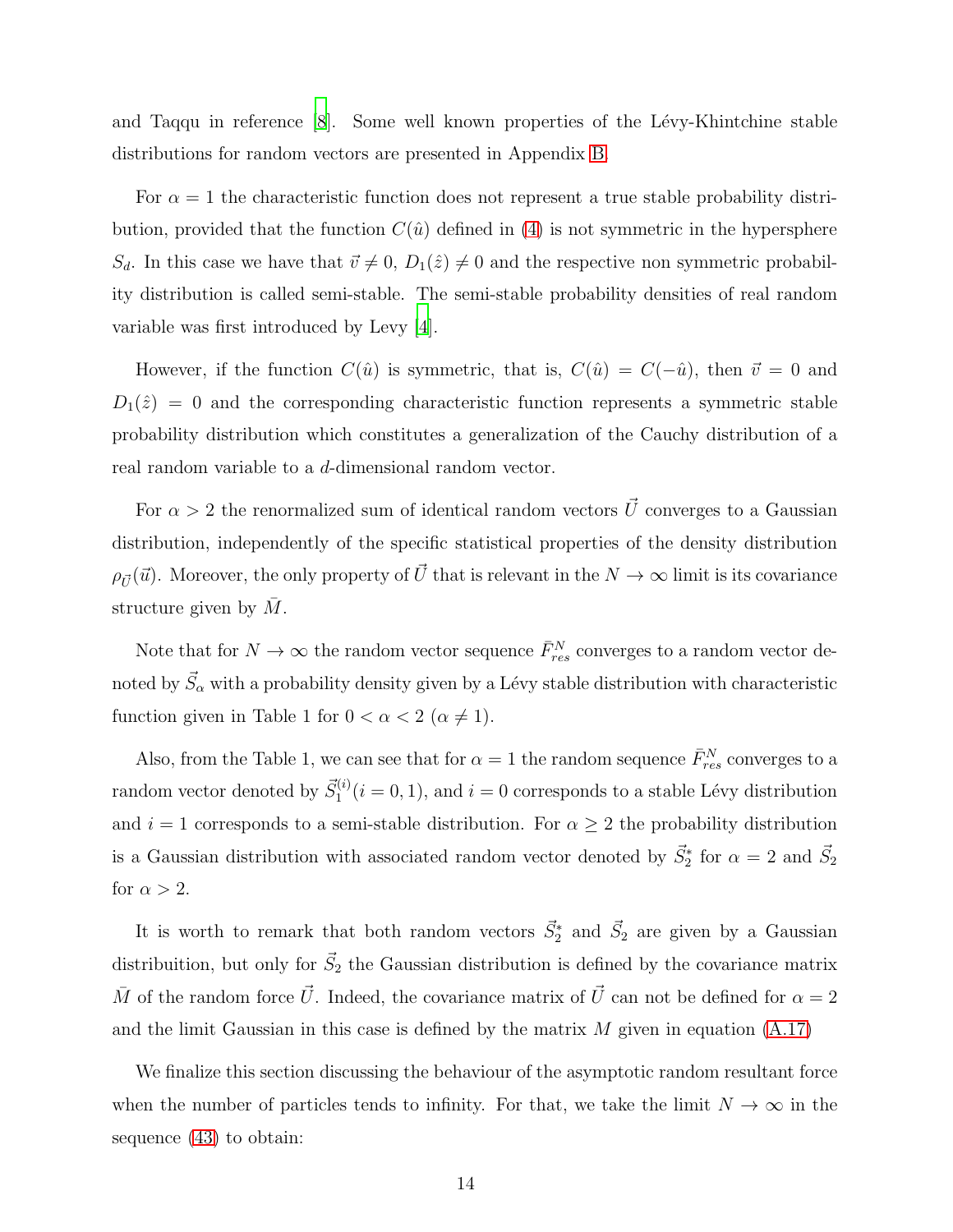<span id="page-14-1"></span>
$$
\lim_{N \to \infty} \vec{F}_{res}^N = \lim_{N \to \infty} \left(\frac{1}{a_N}\right) \vec{S}_{\alpha} - \lim_{N \to \infty} \frac{\vec{b}_N}{a_N}.\tag{47}
$$

Equation [\(47\)](#page-14-1) may be decomposed for different ranges of  $\alpha$  and one gets, assymptotically, for the random resultant force:

<span id="page-14-2"></span>
$$
\lim_{N \to \infty} \vec{F}_{res}^{N} = \begin{cases} N^{1/\alpha} \vec{S}_{\alpha} & 0 < \alpha < 1 \\ N \ln N \vec{v} + N \vec{S}_{1}^{(i)} & \alpha = 1 \ (i = 0, 1) \\ N \left\langle \vec{U} \right\rangle + N^{1/\alpha} \vec{S}_{\alpha} & 1 < \alpha < 2 \\ N \left\langle \vec{U} \right\rangle + (N \ln N)^{1/2} \vec{S}_{2}^{*} & \alpha = 2 \\ N \left\langle \vec{U} \right\rangle + N^{1/2} \vec{S}_{2} & 2 < \alpha \end{cases} \tag{48}
$$

In the next section we present the results for Eq.  $(48)$  in the context of some physical scenarios.

#### <span id="page-14-0"></span>IV. RESULTS

#### A. The Resultant Limit Force for a Central Power Law Random Force

We begin with the calculation of the distribution probability for the resultant force on the test particle due to  $N$  point particles distributed in space according to a give spatial density of probability. The approach is based on associating a random vector  $\vec{R}$  to the relative position of the  $N$  particles with respect to the test particle which is characterized by its probability distribution  $\rho_{\vec{R}}(\vec{r})$  with  $\vec{r} \in \mathbb{R}^d$ , and  $d = 1, 2, 3$  standing for the spatial dimension.

The force  $\vec{F}_i^N$  on the test particle due to particle  $i, i = 1, ..., N$  can be represented by a random vector transformation:

$$
\vec{F}_i^N = \vec{F}^N(\vec{R}).\tag{49}
$$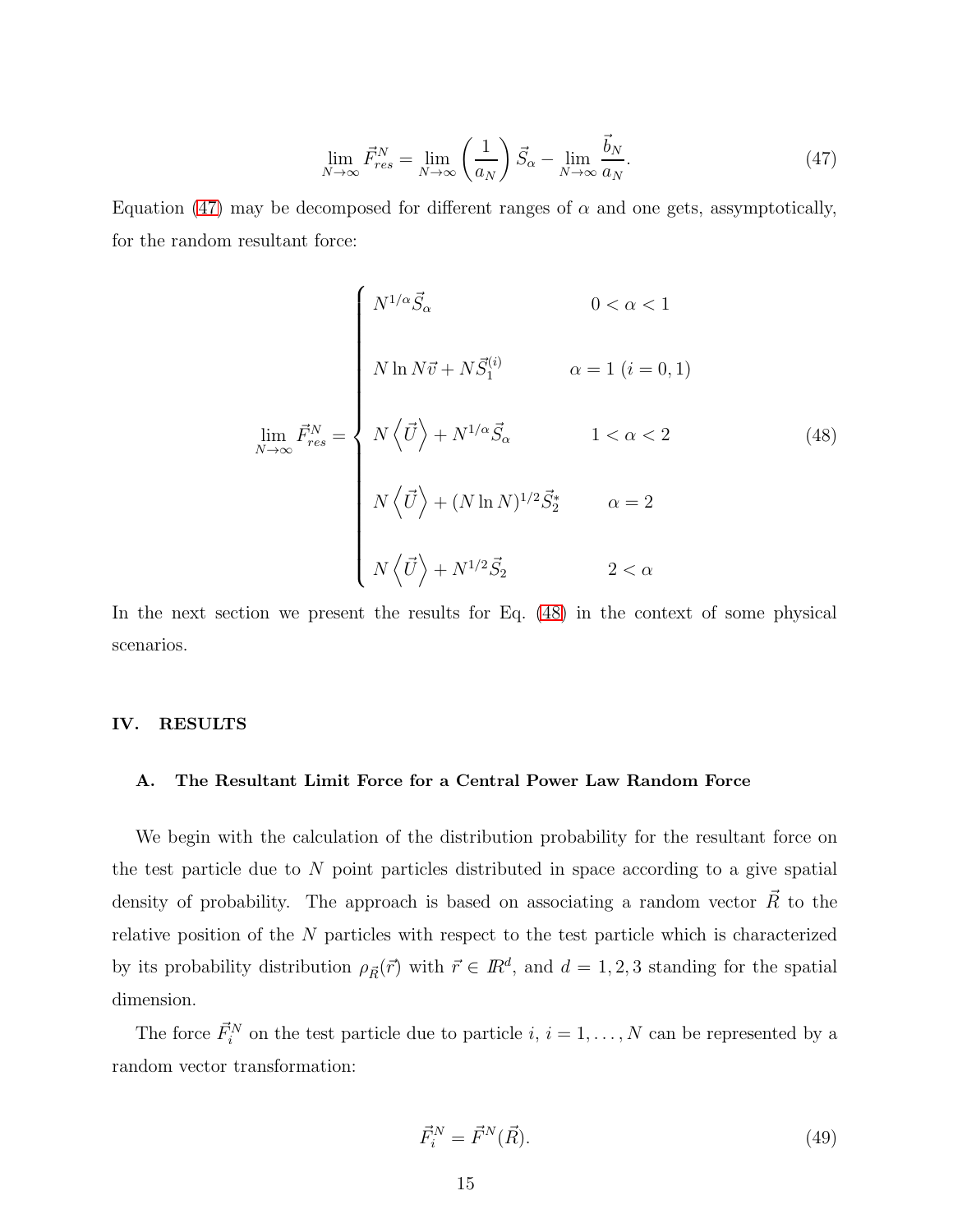In this point one assumes that the N random forces are statistically identical. The resultant force  $\vec{F}_{res}^N$  is the vector sum of the N forces  $\vec{F}_{i}^N$ ,  $i = 1, \ldots, N$ :

<span id="page-15-4"></span>
$$
\vec{F}_{res}^{N} = \sum_{i=1}^{N} \vec{F}_{i}^{N},\tag{50}
$$

and the renormalized force  $\vec{F}_i^N$  is given by:

$$
\vec{F}_i^N(\vec{R}) = a_N \vec{U}(\vec{R}),\tag{51}
$$

with  $N$  large and  $a_N$  is constant. It is usual in the approach for long range interacting systems to rescale the potencial energy with the system size, e.g., introducing the Kac factor [\[35](#page-36-13)], and for that one includes in the representation of the force the superscript  $N$ , or  $\vec{F}_i^N$ .

Considering that the spatial position of the particles are uncorrelated, which is always true if the inter-particle interaction is long-ranged [\[36\]](#page-36-14), i.e., that the position vectors of the particles are statisticaly independent, we can write the characteristic function of the resultant random force as:

<span id="page-15-0"></span>
$$
\psi_{\vec{F}_{res}^N}(\vec{z}) = \prod_{i=1}^N \psi_{\vec{F}_i^N}(\vec{z}) = \psi_{(a_N\vec{U})}(\vec{z})^N = \psi_{\vec{U}}(a_N\vec{z})^N.
$$
\n(52)

If the limit of Eq. [\(52\)](#page-15-0) for  $N \to \infty$  exists (keeping other thermodynamics variables constant) then its characteristic function, denoted by  $\Phi(\vec{z})$ , may be calculated according to the following limit:

<span id="page-15-2"></span>
$$
\Phi(\vec{z}) = \lim_{N \to \infty} \psi_{\vec{F}_{res}^N}(\vec{z}) = \lim_{N \to \infty} \psi_{\vec{U}}(a_N \vec{z})^N.
$$
\n(53)

In order to proceed consider a force  $F_i^N(\vec{R})$  given by:

<span id="page-15-1"></span>
$$
\vec{F}_i^N = \kappa_N \frac{\hat{R}}{|\vec{R}|^\delta}, \quad \hat{R} = \frac{\vec{R}}{|\vec{R}|},\tag{54}
$$

with  $\kappa_N$  and  $\delta$  being constant real numbers and  $\delta \geq 0$ . For such a force (Eq. [\(54\)](#page-15-1)) we should make use of Eq. [\(53\)](#page-15-2) to determine the probability distribution of the resultant force in the limit  $N \to \infty$ . To carry out the calculation, we define the renormalized variable  $\vec{U} = \hat{R}/|\vec{R}|^{\delta}$ with probability distribution denoted as  $\rho_{\vec{U}}(\vec{u})$  and  $\vec{u} \equiv \hat{r}/|\vec{r}|^{\delta}$ . Denoting by  $\rho_{\vec{R}}$  the spatial distribution of particles, i.e., the distribution of  $\vec{R}$ , we have:

<span id="page-15-3"></span>
$$
\rho_{\vec{U}}(\vec{u}) = \rho_{\vec{R}}(\vec{r}) \left\| \frac{\partial \vec{r}}{\partial \vec{u}} \right\| = \frac{1}{\delta} \frac{\rho_{\vec{R}}(\hat{u}/|\vec{u}|^{1/\delta})}{|\vec{u}|^{d+d/\delta}}.
$$
\n(55)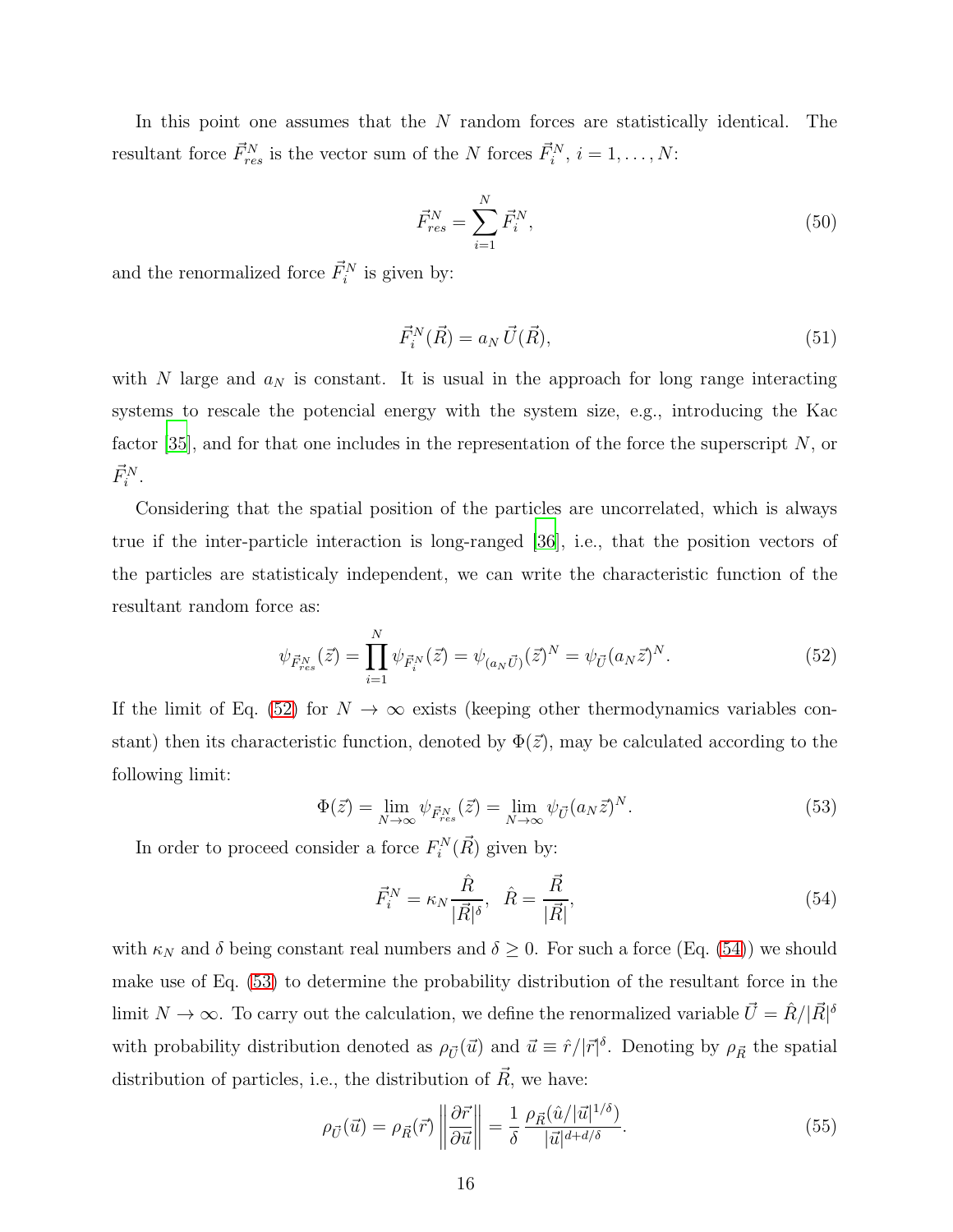To apply the results from the previous section we have to determine the tail of the distribution, i.e., the asymptotic behaviour of  $\rho_{\vec{U}}(\vec{u})$  for  $|\vec{u}| \to \infty$ . From the definition of  $\vec{u}$ and Eq. [\(55\)](#page-15-3) we have:

<span id="page-16-1"></span>
$$
\lim_{|\vec{u}| \to \infty} \rho_{\vec{U}}(\vec{u}) = \frac{1}{\delta |\vec{u}|^{d+d/\delta}} \lim_{|\vec{r}| \to 0} \rho_{\vec{R}}(\vec{r}). \tag{56}
$$

The assymptotic behaviour of  $\rho_{\vec{U}}(\vec{u})$  is thus determined by the short distance behaviour of  $\rho_{\vec{R}}(\vec{r}).$ 

For such systems described by this sort of force one can assume that exists a constant  $r_c > 0$  (possibly  $r_c \ll 1$ ) such that the density distribution  $\rho_{\vec{R}}(\vec{r})$  for  $|\vec{r}| < r_c$  is given by:

<span id="page-16-2"></span>
$$
\rho_{\vec{R}}\left(\vec{r}\right) = g\left(\hat{r}\right)|\vec{r}|^{\nu}; \quad \nu > -d. \tag{57}
$$

From Eq. [\(55\)](#page-15-3) we obtain

<span id="page-16-3"></span>
$$
\rho_{\vec{U}}(\vec{u}) = \frac{g(\hat{r})|\vec{r}|^{\nu}}{\delta|\vec{u}|^{d+d/\delta}} = \frac{g(\hat{u})(1/|\vec{u}|^{1/\delta})^{\nu}}{\delta|\vec{u}|^{d+d/\delta}} = \frac{g(\hat{u})}{\delta} \frac{1}{|\vec{u}|^{d+d/\delta+\nu/\delta}},
$$
\n(58)

for  $|\vec{r}| < r_c$  or equivalently  $|\vec{u}| > u_c = 1/r_c^{\delta}$ . Thus the density distribution  $\rho_{\vec{U}}(\vec{u})$  can be written as:

<span id="page-16-0"></span>
$$
\rho_{\vec{U}}(\vec{u}) = \begin{cases}\nf(\vec{u}), & \text{if } |\vec{u}| \le u_c, \\
\frac{C(\hat{u})}{|\vec{u}|^{d+\alpha}}, & \text{if } |\vec{u}| > u_c,\n\end{cases}
$$
\n(59)

with

$$
\alpha = (d + \nu)/\delta, \tag{60}
$$

and

<span id="page-16-5"></span>
$$
C(\hat{u}) = g(\hat{u})/\delta.
$$
\n(61)

Note that this distribution has the same form as in Eq. [\(4\)](#page-5-1) and its respective characteristic functions are determided in Eqs. [\(31–](#page-9-0)[38\)](#page-10-1).

To obtain the distribution of the resultant random force  $\vec{F}_{res}^{N}$ , we renormalize the force  $\vec{F}_{i}^{N}$  by a suitably chosen of the force constant  $\kappa_{N}$  or (and) the characteristic length  $L_{N} > 0$ :

<span id="page-16-4"></span>
$$
\vec{F}_i^N = \kappa_N \frac{\hat{R}}{\left| L_N \vec{R} \right|^{\delta}} = \frac{\kappa_N}{L_N^{\delta}} \frac{\hat{R}}{\left| \vec{R} \right|^{\delta}} = a_N \vec{U}, \quad a_N = \frac{\kappa_N}{L_N^{\delta}},\tag{62}
$$

in such a way that the limit defined in Eq. [\(53\)](#page-15-2) exists.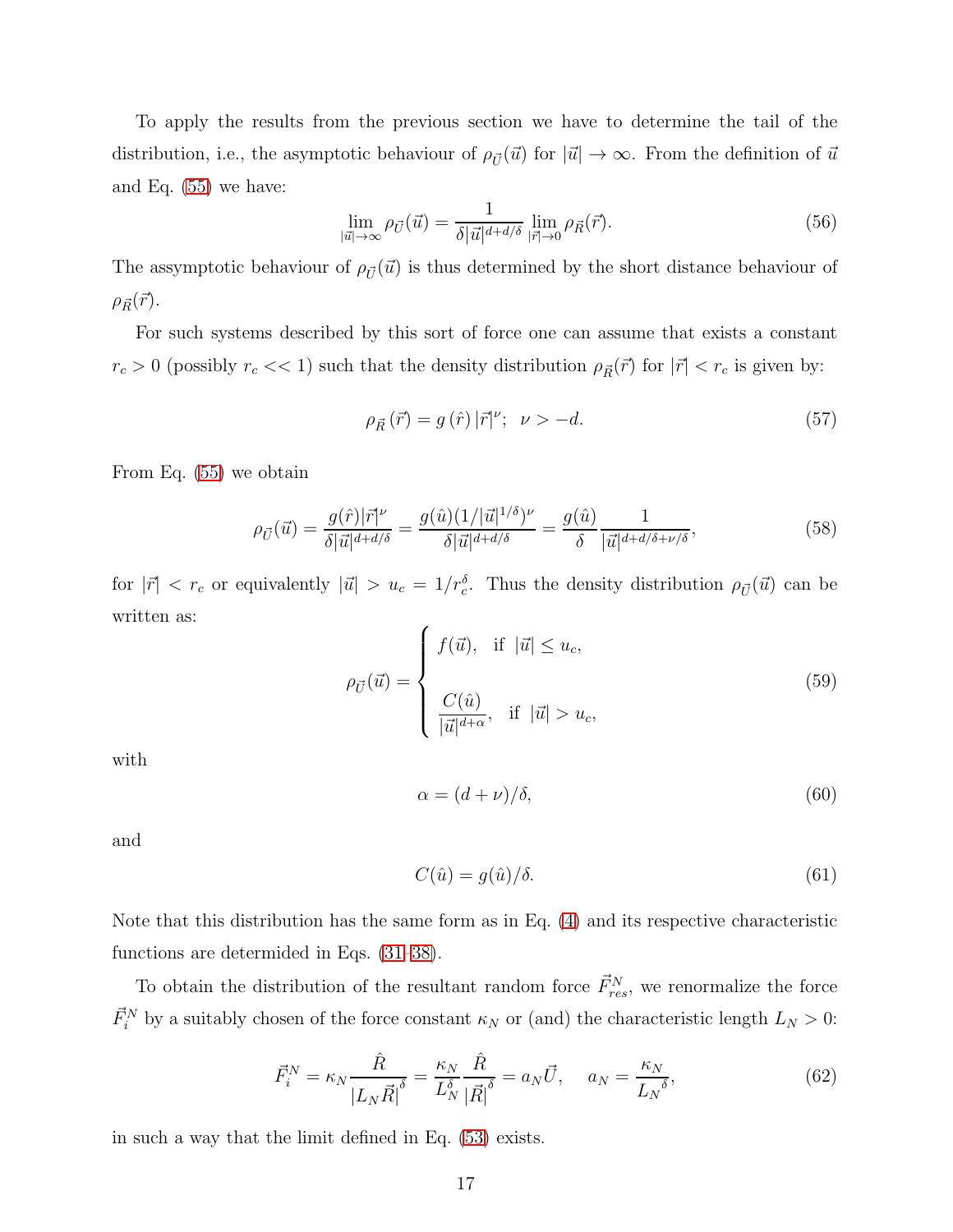#### *1. The Vlasov Limit and the Fluctuation Limit*

In this section we calculate the limit of the resultant force for  $N \to \infty$  considering a random vector  $\vec{U}$  with density distribution given in Eq. [\(59\)](#page-16-0) and Lévy exponent  $\alpha > 0$ . For this purposes we insert the respective characteristic functions of  $\vec{U}$  into the limit defined in Eq.  $(53)$  to obtain:

<span id="page-17-0"></span>
$$
\begin{cases}\n-N|a_N|^{\alpha}|\vec{z}|^{\alpha} \left[\Xi_{\alpha}(q\hat{z}) + \Omega(a_N\vec{z})\right] \ (0 < \alpha < 1) \\
-N|a_N||\vec{z}| \left[\Xi_1(a_N\vec{z}) + \Omega(a_N\vec{z})\right] \ (\alpha = 1) \\
\ln \Phi(\vec{z}) = \lim_{N \to \infty} \begin{cases}\niN|a_N|\vec{z} \cdot \langle q\vec{U} \rangle - N|a_N|^{\alpha}|\vec{z}|^{\alpha} \left[\Xi_{\alpha}(q\hat{z}) + \Omega(a_N\vec{z})\right] \ (1 < \alpha < 2) \\
iN|a_N|\vec{z} \cdot \langle q\vec{U} \rangle - N|a_N|^2|\vec{z}|^2 \left[\Xi_2(a_N\vec{z}) + \Omega(a_N\vec{z})\right] \ (\alpha = 2) \\
iN|a_N|\vec{z} \cdot \langle q\vec{U} \rangle - N|a_N|^2|\vec{z}|^2 \left[\Xi_{\alpha}(q\hat{z}) + \Omega(a_N\vec{z})\right] \ (2 < \alpha),\n\end{cases}\n\tag{63}
$$

where  $q = a_N / |a_N| = \text{sgn}(\kappa_N)$ .

The expressions for  $\Xi_{\alpha}(\hat{z})$  with  $\alpha \neq 1, 2$ , given in Eqs. [\(35\)](#page-10-2) and [\(38\)](#page-10-1), may be written respectively as:

$$
\Xi_{\alpha}(q\hat{z}) = \frac{G_{\alpha}(q\hat{z})}{\Gamma(\alpha+1)} (0 < \alpha < 2), \ \ \Xi_{\alpha}(q\hat{z}) = \frac{\hat{z} \cdot \bar{M} \cdot \hat{z}}{2} (2 < \alpha), \tag{64}
$$

with the following definition:

$$
G_{\alpha}(q\hat{z}) = \Gamma(\alpha + 1)\Xi_{\alpha}(q\hat{z}) = \pi \frac{\cos(\alpha \pi/2)A_{\alpha}(\hat{z}) - i\sin(\alpha \pi/2)B_{\alpha}(q\hat{z})}{\sin(\alpha \pi)}.
$$
(65)

The functions  $\Xi_1(\vec{z})$  and  $\Xi_2(\vec{z})$ , respectively defined in Eqs. [\(36\)](#page-10-3) and [\(37\)](#page-10-4), allows us to write:

$$
\begin{aligned} \Xi_1(a_N \vec{z}) &= -i \left[ B_1(q\hat{z}) \ln |a_N \vec{z}| + R_1(q\hat{z}) \right] + \frac{\pi}{2} A_1(q\hat{z}), \\ \Xi_2(a_N \vec{z}) &= -A_2(\hat{z}) \ln |a_N \vec{z}| + R_2(q\hat{z}). \end{aligned}
$$

The possible renormalizations of  $a_N$  are given in order to assure a well defined limit in Eq. [\(63\)](#page-17-0) and are sumarized in Table [II.](#page-18-0)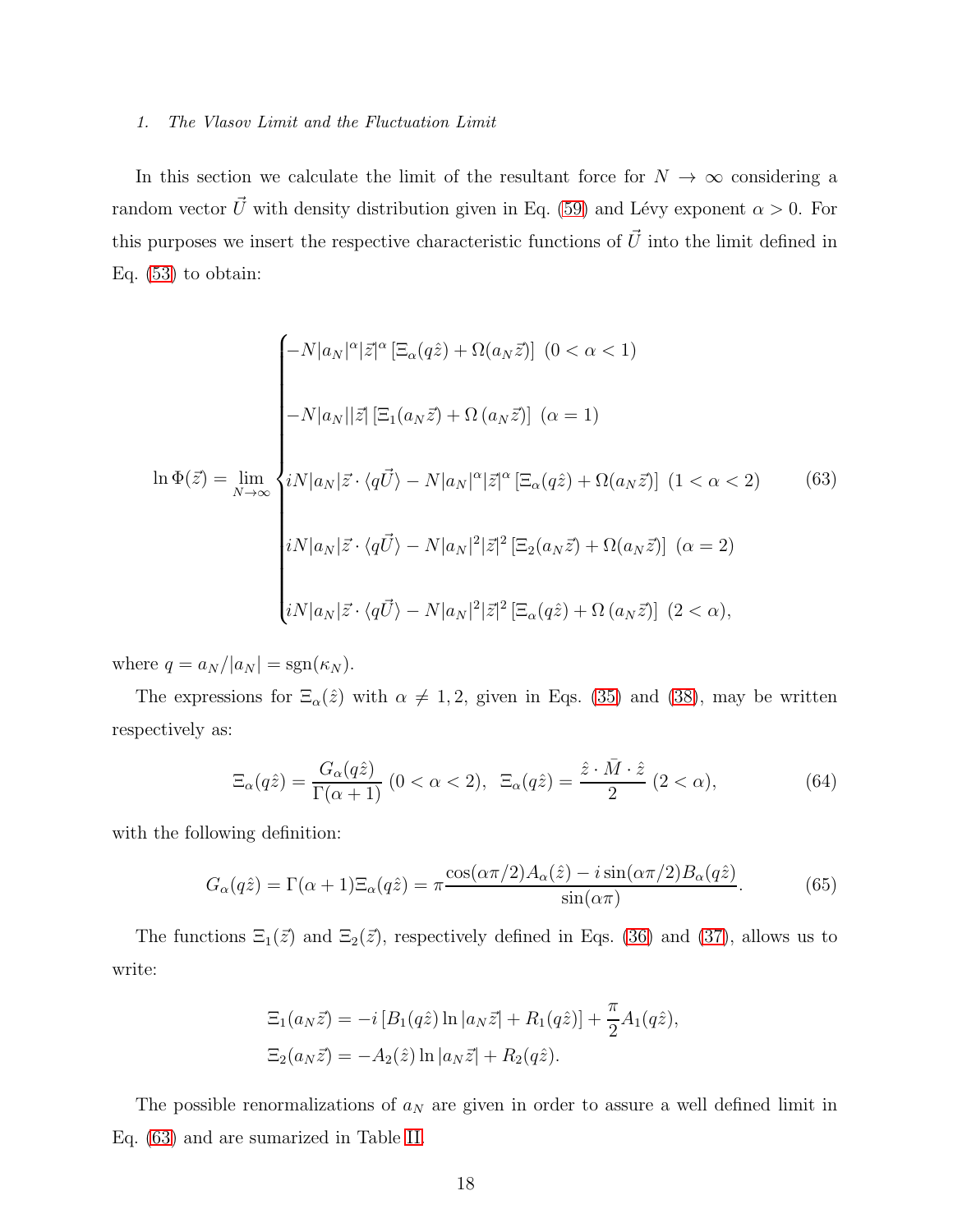<span id="page-18-0"></span>

| Fluctuation $(0 < \alpha < 1)$ Singular $(\alpha = 1)$ Vlasov $(1 < \alpha < \infty)$ |                            |                       |
|---------------------------------------------------------------------------------------|----------------------------|-----------------------|
| $N a_N ^{\alpha} = K$                                                                 | $-N a_N \ln a_N =K$        | $N a_N =K$            |
| $ a_N  = \left(\frac{K}{N}\right)^{1/\alpha}$                                         | $ a_N  = h(K/N)$           | $ a_N  = \frac{K}{N}$ |
| N>0                                                                                   | $N \geq \frac{2}{\ln 2} K$ | N>0                   |

TABLE II. *The Renormalizations of*  $a_N$ . *K is an arbitrary positive constant* 

For all renormalization cases presented in the Table [II](#page-18-0) we have that

$$
\lim_{N \to \infty} a_N = 0 \Rightarrow \lim_{N \to \infty} \Omega(a_N \vec{z}) = 0.
$$

For  $\alpha = 1$  and  $\alpha = 2$  we have respectively:

$$
\lim_{N \to \infty} \left\{ N |a_N| \Xi_1(a_N \vec{z}) \right\} = \lim_{N \to \infty} \left\{ -i N |a_N| \ln |a_N| B_1(q\hat{z}) + N |a_N| \frac{\pi}{2} A_1(q\hat{z}) \right\},
$$
  

$$
\lim_{N \to \infty} \left\{ N |a_N|^2 \Xi_2(a_N \vec{z}) \right\} = \lim_{N \to \infty} \left\{ -N |a_N|^2 \ln |a_N| \right\} A_2(\hat{z}).
$$

Then, from Eq. [\(63\)](#page-17-0) we can obtain:

<span id="page-18-1"></span>
$$
\ln \Phi(\vec{z}) = \lim_{N \to \infty} \begin{cases}\n-\frac{\sigma_N^{\alpha} |\vec{z}|^{\alpha}}{\Gamma(\alpha+1)} G_{\alpha}(q\hat{z}) & \sigma_N = K^{1/\alpha} \quad (0 < \alpha < 1) \\
i\vec{z} \cdot (qK\vec{v}) - \sigma_N \frac{\pi A_1(\hat{z})}{2} |\vec{z}| & \sigma_N = Nh(K/N) \quad (\alpha = 1) \\
\iiint \Phi(\vec{z}) = \lim_{N \to \infty} \begin{cases}\ni\vec{z} \cdot \langle qK\vec{U} \rangle - \frac{\sigma_N^{\alpha} |\vec{z}|^{\alpha} G_{\alpha}(q\hat{z})}{\Gamma(\alpha+1)} & \sigma_N = KN^{(1-\alpha)/\alpha} \quad (1 < \alpha < 2) \\
i\vec{z} \cdot \langle qK\vec{U} \rangle - \frac{\sigma_N^2}{2} \vec{z} \cdot M \cdot \vec{z} & \sigma_N = K \left(N^{-1} \ln N\right)^{1/2} \quad (\alpha = 2) \\
i\vec{z} \cdot \langle qK\vec{U} \rangle - \frac{\sigma_N^2}{2} \vec{z} \cdot \vec{M} \cdot \vec{z} & \sigma_N = KN^{-1/2} \quad (2 < \alpha < \infty),\n\end{cases}\n\tag{66}
$$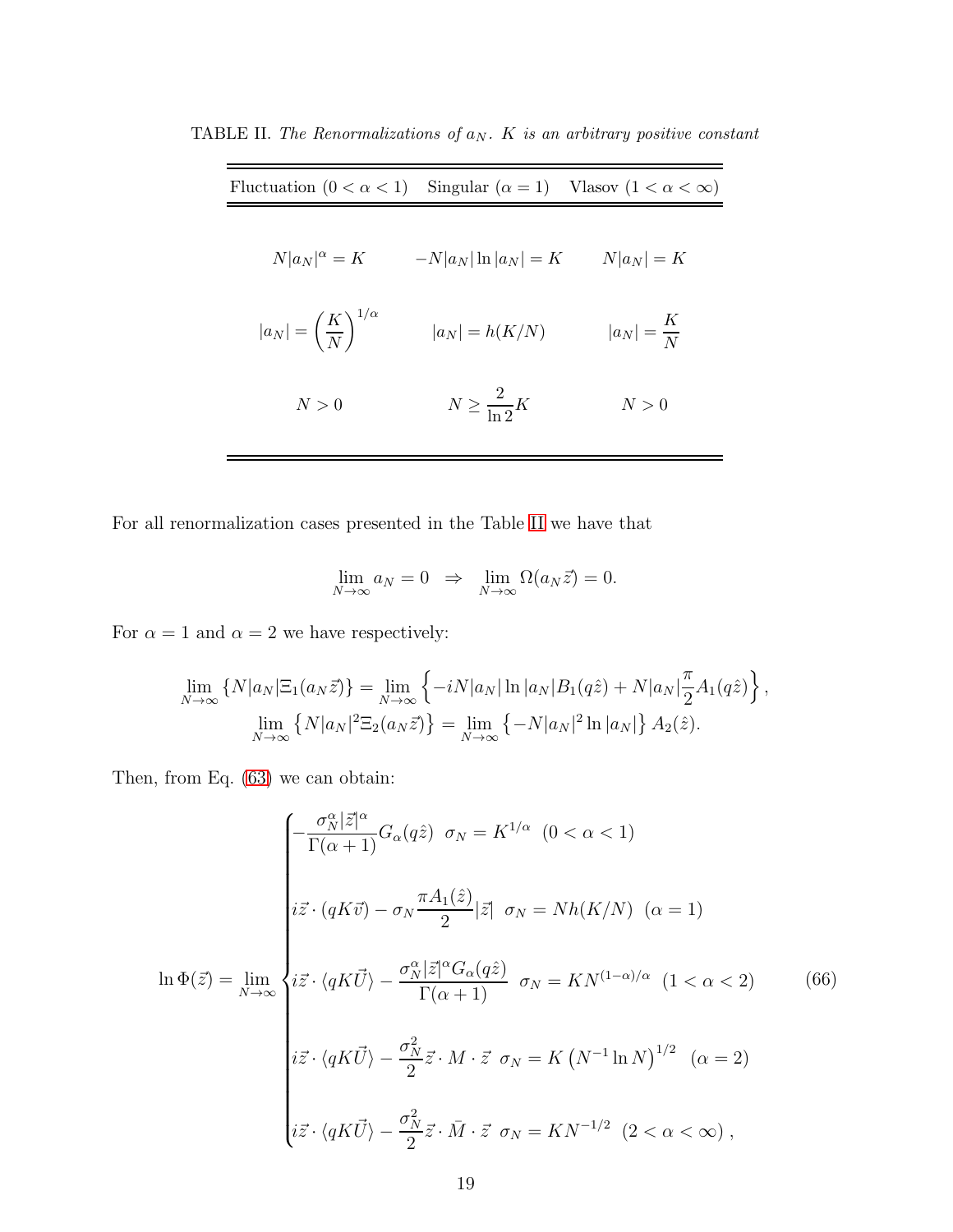The vector  $\vec{v}$  and the matrix M are defined respectively by formulas [\(A.10\)](#page-31-0) and [\(A.17\)](#page-32-0) given in Appendix [A](#page-30-0)

Using the Lévy's Continuity Theorem, the limit renormalization process above for the characateristic functions can be presented in terms of the random resultant forces as follows:

<span id="page-19-0"></span>
$$
\lim_{N \to \infty} \vec{F}_{res}^{N} = \lim_{N \to \infty} \begin{cases} \sigma_N \vec{S}_{\alpha} \quad \sigma_N = K^{1/\alpha} \quad (0 < \alpha < 1) \\ \\ qK\vec{v} + \sigma_N \vec{S}_1^0 \quad \sigma_N = Nh(K/N) \quad (\alpha = 1) \\ \\ \langle qK\vec{U} \rangle + \sigma_N \vec{S}_{\alpha} \quad \sigma_N = KN^{(1-\alpha)/\alpha} \quad (1 < \alpha < 2) \\ \\ \langle qK\vec{U} \rangle + \sigma_N \vec{S}_2^* \quad \sigma_N = K \left(N^{-1} \ln N\right)^{1/2} \quad (\alpha = 2) \\ \\ \langle qK\vec{U} \rangle + \sigma_N \vec{S}_2 \quad \sigma_N = KN^{-1/2} \quad (2 < \alpha < \infty), \end{cases} \tag{67}
$$

where the Lévy stable random vectors  $\vec{S}_{\alpha}$  are defined at the end of section 2.

From the assymptoptic expressions for the global dispersion parameter  $\sigma_N$  in Eqs. [\(66\)](#page-18-1) or [\(67\)](#page-19-0), we can conclude that

$$
\lim_{N \to \infty} \sigma_N = 0 \Rightarrow \ln \Phi(\vec{z}) = i < qK\vec{U} >,
$$

for all Lévy exponent  $\alpha > 1$ . This result suggest that the resultant force converges to the mean resultant force:

$$
\vec{F}_{mf} \equiv \lim_{N \to \infty} \langle \vec{F}_{res}^N \rangle = \langle qK\vec{U} \rangle = \lim_{N \to \infty} \vec{F}_{res}^N,\tag{68}
$$

and mf stands for mean-field as this limit corresponds to the mean-field limit in statistical mechanics. Indeed, the renormalization for  $\alpha > 1$  is guided by the requirement that the resultant force have a well defined mean, which is independent of the particle number N. This limit we named as the Vlasov Limit. For  $N \to \infty$  the assymptotic resultant force in the Vlasov Limit can be written as

$$
\vec{F}_{res}^N = \vec{F}_{mf} + \delta \vec{F}^N,\tag{69}
$$

where  $\delta \vec{F}^{N} = \vec{F}_{res}^{N} - \vec{F}_{mf}$  is the fluctuation of the resultant force around its mean and its statistic is described by a stable Lévy random vector  $\vec{S}_{\alpha}$  for  $\alpha > 1$ .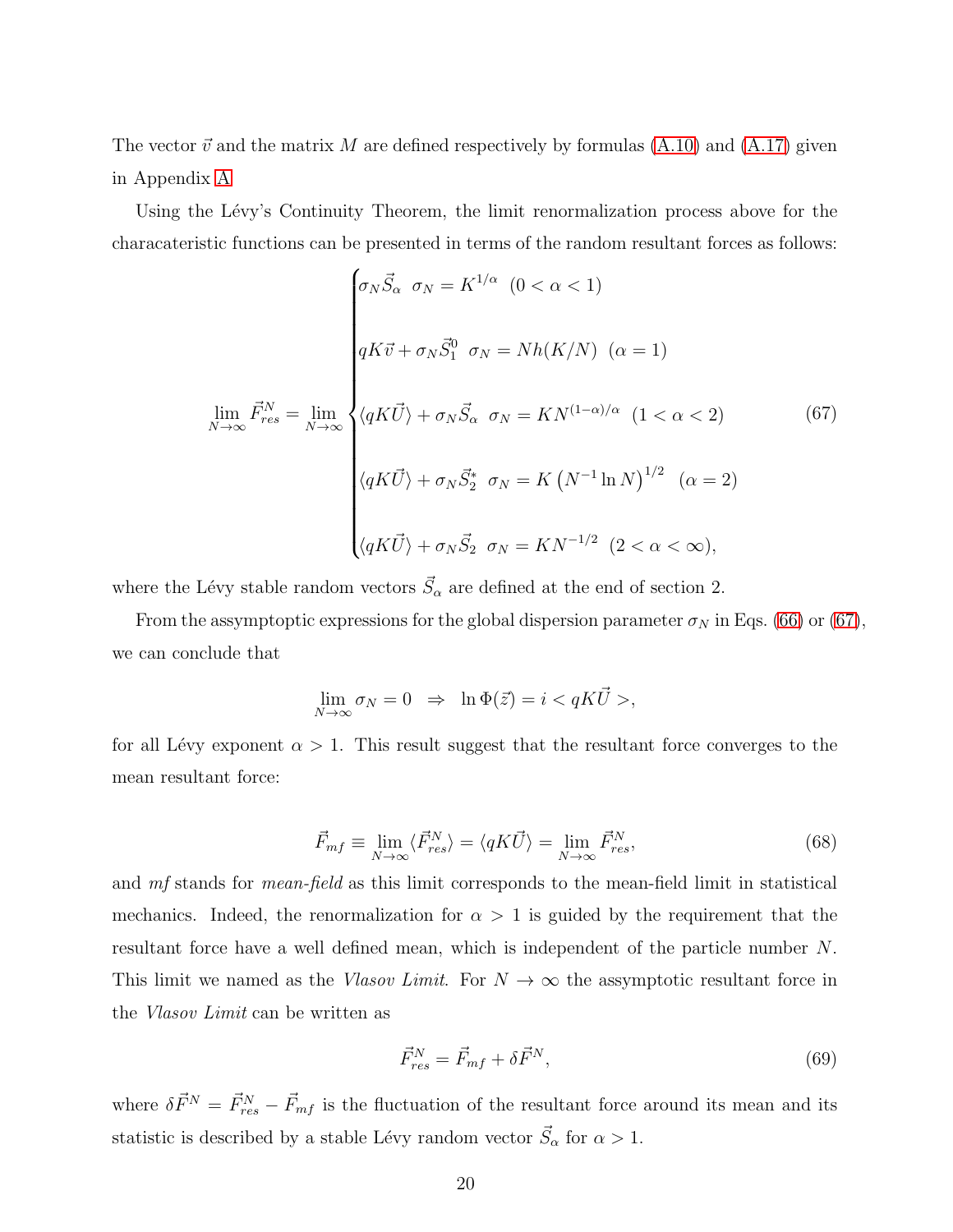The fluctuation about the mean force has a global dispersion parameter given by  $\sigma_N$  and goes to zero whenever  $N \to \infty$ . For  $\alpha \geq 2$  the statistical distribution of  $\delta \vec{F}^N$  tends to a Gaussian distribution and, when  $\alpha > 2$ ,  $\sigma_N$  contributes to the random resultant force as a multiplicative factor of the standard deviation for each direction of  $\vec{F}_{res}^{N}$ .

For the singular case  $\alpha = 1$  the random force  $\vec{F}_i^N$  has no finite mean. However, from Eq. [\(66\)](#page-18-1) or Eq. [\(67\)](#page-19-0) and the fact that  $\lim_{N\to\infty} \sigma_N = 0$  we can conclude that

$$
\ln \Phi(\vec{z}) = i\vec{z} \cdot (qK\vec{v}) \quad \Longleftrightarrow \quad \lim_{N \to \infty} \vec{F}_{res}^N = qK\vec{v},\tag{70}
$$

and, in a similar way as in the *Vlasov Limit*, the resultant force converges to a well defined vector for  $N \to \infty$ . In this case we can also define a Fluctuation Force about this vector  $qK\vec{v}$  with statistic described by the stable symmetric Cauchy vector  $\vec{S}_1^0$ .

To conclude the analysis we note that for  $0 < \alpha < 1$  the random forces  $F_i^N$  have no finite mean, and, differently to the singular case  $\alpha = 1$ , no possible renormalization can be defined in order to assure that the resultant force converges to a well defined vector for  $N \to \infty$ .

As a consequence, the resultant force is purely due to fluctuations and a Vlasov Limit as made previously can not be defined. The interval  $0 < \alpha < 1$  we named as *Fluctuation* Limit. In this case a well defined limit for the density distribution of the resultant force is still possible, provided the parameter  $a_N$  is renormalized as shown in the Table 2. Indeed, from Eq. [\(66\)](#page-18-1) it is straightfoward to see that:

$$
\ln \Phi(\vec{z}) = -\frac{K|\vec{z}|^\alpha G_\alpha(q\hat{z})}{\Gamma(\alpha+1)}.\tag{71}
$$

The statement that the random resultant force is a pure fluctuating force can be expressed as:

$$
\lim_{N \to \infty} \vec{F}_{res}^N = \lim_{N \to \infty} \sigma_N \vec{S}_{\alpha} = K^{1/\alpha} \vec{S}_{\alpha} \ (0 < \alpha < 1),\tag{72}
$$

with  $\sigma_N$  being the dispersion and a constant parameter.

#### B. Exponentially Damped Power Law Force

We shall now consider an inter-particle potential which is short-range, viz. decay faster than  $r^{-d}$  at long distances, but its proportional to  $r^{-(\delta-1)}$  for short distances. As an example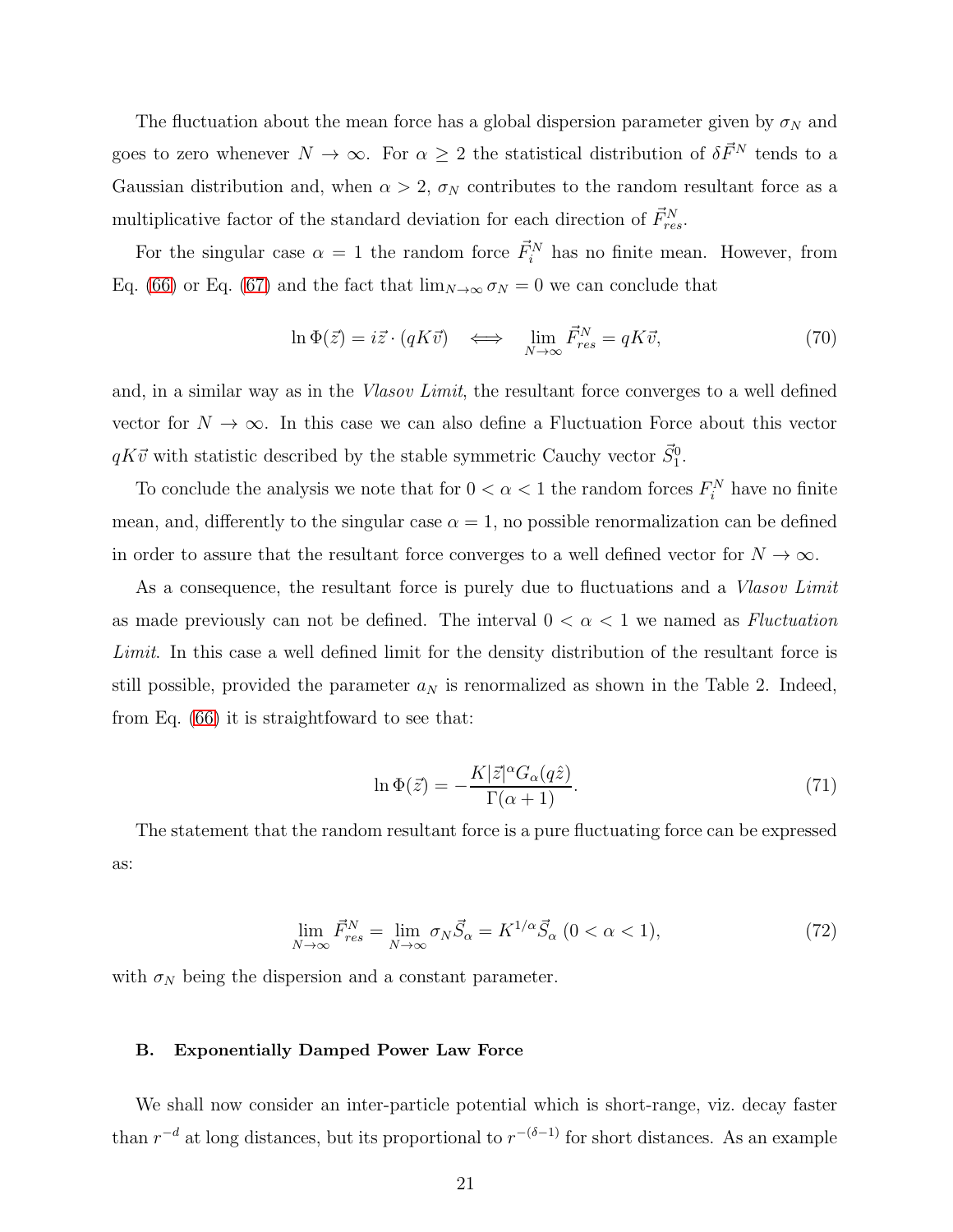of this class of potentials, let us consider an exponetially damped power law potential of the form:

$$
V_i^N(\vec{R}) = \frac{\kappa_N e^{-\lambda_N |\vec{R}|}}{|\vec{R}|^{\delta - 1}},\tag{73}
$$

where  $\kappa_N \in \mathbb{R}, \lambda_N \geq 0$  and  $\delta \geq 0$ . The force derived from this potential is given by:

<span id="page-21-0"></span>
$$
\vec{F}_i^N(\vec{R}) = \frac{\kappa_N e^{\lambda_N |\vec{R}|}}{|\vec{R}|^{\delta}} \left(\lambda_N |\vec{R}| + \delta - 1\right) \hat{R}.\tag{74}
$$

Let observe that when  $\lambda_N = 0$  we have back a random force like the analysed in the previous section.

Let us define the renormalized random vector

$$
\vec{U}_{\bar{\lambda}} = \frac{e^{-\bar{\lambda}|\vec{R}|}}{|\vec{R}|^{\delta}} \left(\bar{\lambda}|\vec{R}| + \delta - 1\right) \hat{R},
$$

associated to a given real positive number  $\bar{\lambda}$ . Then, it is straightfoward to show that in the assymptotic limit of  $|\vec{R}| \to 0$  ( $|\vec{U}_{\bar{\lambda}}| \to \infty$ ) the density distribution  $\rho_{\vec{U}_{\bar{\lambda}}}(\vec{u})$  can be written as

$$
\rho_{\vec{U}_{\bar{\lambda}}}(\vec{u}) = \rho_{\vec{R}}(\vec{r}) \left\| \frac{\partial \vec{r}}{\partial \vec{u}} \right\|, \quad \vec{u}(\vec{r}) = (\delta - 1) \frac{\hat{r}}{|\vec{r}|^{\delta}},\tag{75}
$$

where  $\|\partial \vec{u}/\partial \vec{r}\|$  is the jacobian of  $\vec{u}(\vec{r})$ . Analogously as in [\(56\)](#page-16-1) we can conclude that

$$
\lim_{|\vec{u}| \to \infty} \rho_{\vec{U}_{\bar{\lambda}}}(\vec{u}) = \frac{\delta - 1}{\delta |\vec{u}|^{d + d/\delta}} \lim_{|\vec{r}| \to 0} \rho_{\vec{R}}(\vec{r}). \tag{76}
$$

Also we consider the density distribuition  $\rho_{\vec{R}}(\vec{r})$  in a neighborhood of  $\vec{r} = 0$  as given in equation [\(57\)](#page-16-2). Thus, we can conclude that assymptotically for  $|\vec{u}| \to \infty$  we have (like in equation [58\)](#page-16-3):

$$
\rho_{\vec{U}_{\bar{\lambda}}}(\vec{u}) = \frac{\delta - 1}{\delta} g(\hat{u}) \frac{1}{|\vec{u}|^{d + (d+\nu)/\delta}},\tag{77}
$$

Thus, in a equivalent way as shown in the previous section, the density distribution  $\rho_{\vec{U}_{\bar{\lambda}}}(\vec{u})$ can be put in the following form (analogous to equation [59\)](#page-16-0):

$$
\rho_{\vec{U}_{\vec{\lambda}}}(\vec{u}) = \begin{cases} f(\vec{u}) & |\vec{u}| \le u_c \\ C(\hat{u}) & \alpha = \frac{d+\nu}{\delta}; \quad C(\hat{u}) = \frac{\delta-1}{\delta}g(\hat{u}). \end{cases}
$$
(78)

The resultant random force is given in [\(50\)](#page-15-4) and the force  $\vec{F}_i^N$  is a renormalization of  $\vec{U}_{\bar{\lambda}}$ in analogous way as defined in equation [\(62\)](#page-16-4), that is,

$$
\vec{F}_i^N = \frac{\kappa_N e^{-\lambda_N |L_N \vec{R}|}}{|L_N \vec{R}|^{\delta}} \left(\lambda_N |L_N \vec{R}| + \delta - 1\right) \hat{R} = a_N \vec{U}_{\bar{\lambda}}
$$
(79)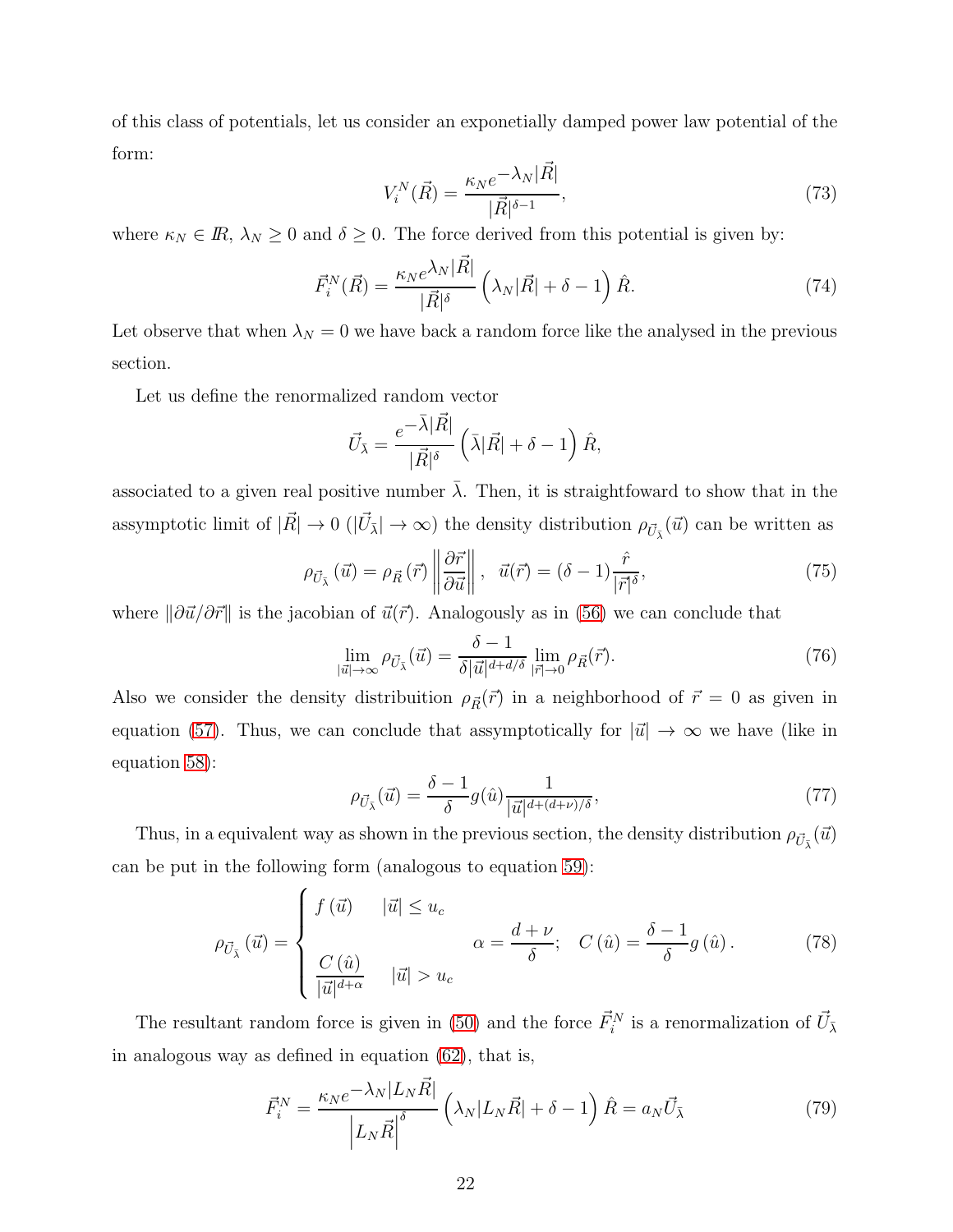where we have considered

$$
a_N = \frac{\kappa_N}{L_N^{\delta}}; \ \lambda_N L_N = \bar{\lambda}.
$$
\n(80)

As in the previous section, we have renormalized the force of each particle in terms of the variable  $\vec{U}_{\bar{\lambda}}$ .

The Vlasov limit calculation proceed in a fully similar way as done in the previous section and, accordingly, we obtain the same results for the assymptotic characteristic function of the resultant force associated to the different values to the shape exponent  $\alpha$ .

#### C. Scale Renormalization Process

Another possible renormalization that is based only on a time and spatial scale transformation in the units in which the force is measured. We call this kind of renormalization a Scale Renormalization.

In order to define a Scale Renormalization let remember that the test particle satisfies the second law of Newton:

<span id="page-22-1"></span>
$$
m\frac{d^2\vec{r}}{dt^2} = \sum_{i=1}^{N} \vec{F}_i,
$$
\n(81)

where  $\vec{r}$  stands for the test particle position and the force  $F_i$  is defined in equation [\(54\)](#page-15-1) or [\(74\)](#page-21-0).

Now, let consider a scale tranformation in time and space given by:

<span id="page-22-0"></span>
$$
t = T_N t_N; \quad \vec{r} = L_N \vec{r}_N; \quad \vec{R} = L_N \vec{R}_N. \tag{82}
$$

We remark that  $t_N$  is the reescaled time,  $\vec{r}_N$  is the reescaled position vector of the test particle and  $\vec{R}_N$  is the reescaled random vector associated to the relative position of the i'th particle with respect to the test particle. Their values may depend on the number of particles N through the parameters  $T_N$  and  $L_N$ , which are called scale parameters.

Plugging the reescaled variables in [\(82\)](#page-22-0) into the second Newton law [\(81\)](#page-22-1) we get

$$
m\frac{d^2\vec{r}_N}{dt_N^2} = \vec{F}_{res}^N = \sum_{i=1}^N \vec{F}_i^N,
$$
\n(83)

where  $\vec{F}_{res}^{N}$  denotes the resultant force and the reescaled force  $\vec{F}_{i}^{N}$  due to the *i'th* particle can be expressed as

<span id="page-22-2"></span>
$$
\vec{F}_i^N = \kappa \left(\frac{T_N^2}{L_N}\right) \vec{F}_i = a_N \vec{U}; \ \ a_N = \kappa \frac{T_N^2}{L_N},\tag{84}
$$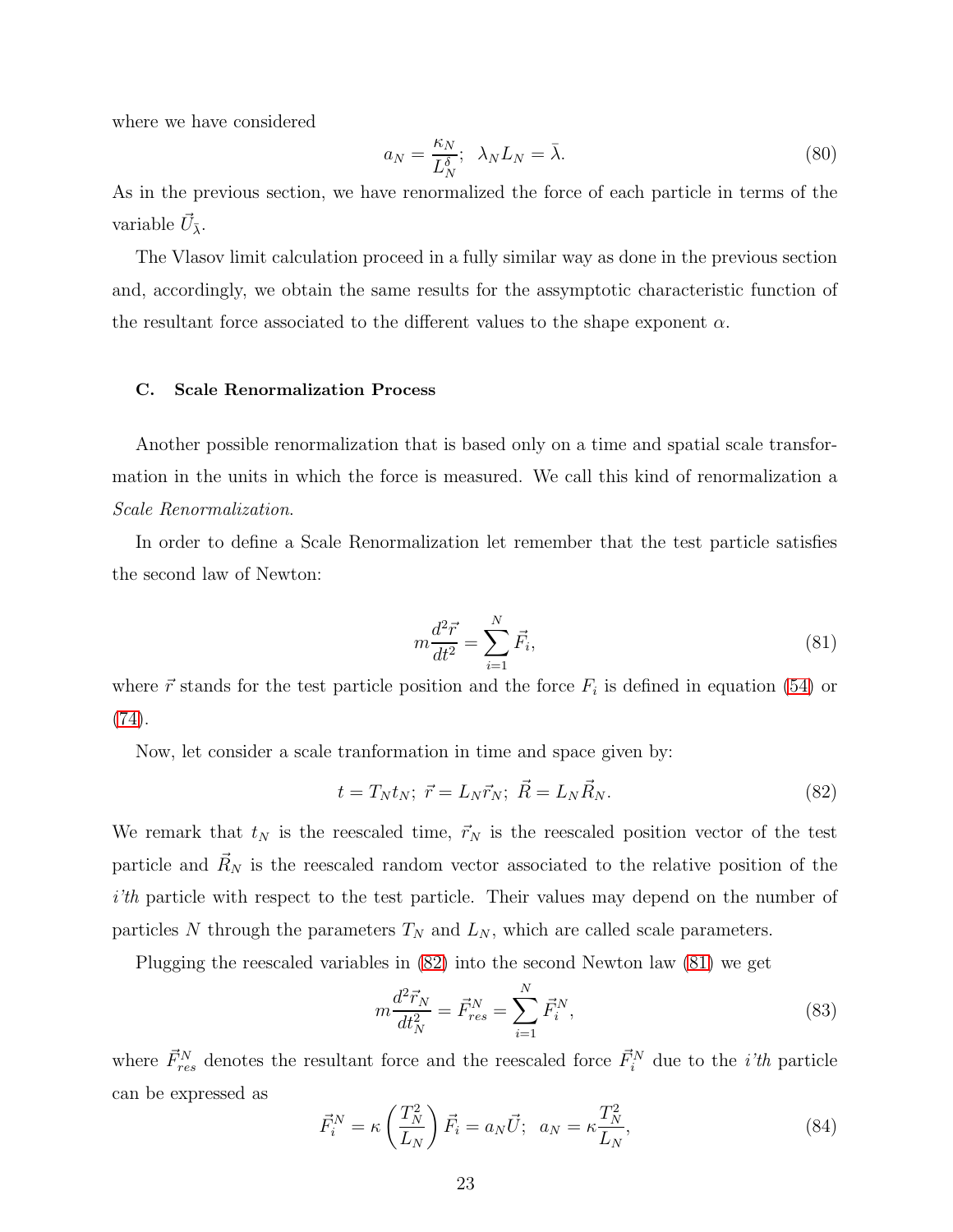where we have considered  $\kappa_N = \kappa$  as a force constant in some system of units.

Similarly to what was obtained in equation [\(62\)](#page-16-4), the force  $F_i^N$  is a renormalization of the vector  $\vec{U}$ , therefore the limit calculation follows the same steps made for the Vlasov and Fluctuation Limit and yields the same conditions for the renormalization parameter  $a_N$  given in Table [II,](#page-18-0) but taking into account its new value in Eq. [\(84\)](#page-22-2), we obtain new renormalization conditions that are summarized in Table [III.](#page-23-0)

**TABLE III.** The Scale Renormalization Conditions. We have  $\alpha = (d + \nu)/\delta$  and  $a_N$  given in *Eq.* [\(84\)](#page-22-2). Without lost of generality we can choose a system of units where  $|\kappa| = 1$  and K as an *arbitrary positive constant.*

<span id="page-23-0"></span>

| Fluctuation $(0 < \alpha < 1)$ Singular $(\alpha = 1)$ Vlasov $(1 < \alpha < \infty)$                                                                    |  |
|----------------------------------------------------------------------------------------------------------------------------------------------------------|--|
| $(0 < d + \nu < \delta)$ $(\delta = d + \nu)$ $(\delta < d + \nu)$                                                                                       |  |
| $\left(\frac{T_N^2}{L_N}\right)^{(d+\nu)/\delta} = \frac{K}{N}$ $-\frac{T_N^2}{L_N}\ln\frac{T_N^2}{L_N} = \frac{K}{N}$ $\frac{T_N^2}{L_N} = \frac{K}{N}$ |  |

#### D. Physical Renormalization

We named the whole process as *Physical Renormalization* for it provides changes in the physical parameters that defines the system of N particles. It implies that either the force or the system size, or both, must be modified in the renormalization process. Taking into account the renormalization conditions presented in Table [III](#page-23-0) and the definition of  $a_N$  in Eq. [\(62\)](#page-16-4) we obtain the renormalization relations that are shown in Tables [V](#page-28-0) and [IV.](#page-24-0)

There are two particular conditions that are worth to be discussed in detail and are shown in Table [IV:](#page-24-0)  $(i)$  the size of the system is kept fix and  $(ii)$  the force constant remains unchanged. Without lost of generality, we may consider either  $L_N = 1$  or  $\kappa_N = 1$  to obtain the renormalization conditions.

In the case (i) the system size is not renormalized and for  $\alpha > 1$  the constant force  $\kappa_N$ should be the inverse of the number of particles  $N$  and this relation is independent of the power law exponent  $\delta$  associated to the force. It assures the extensivity of the potencial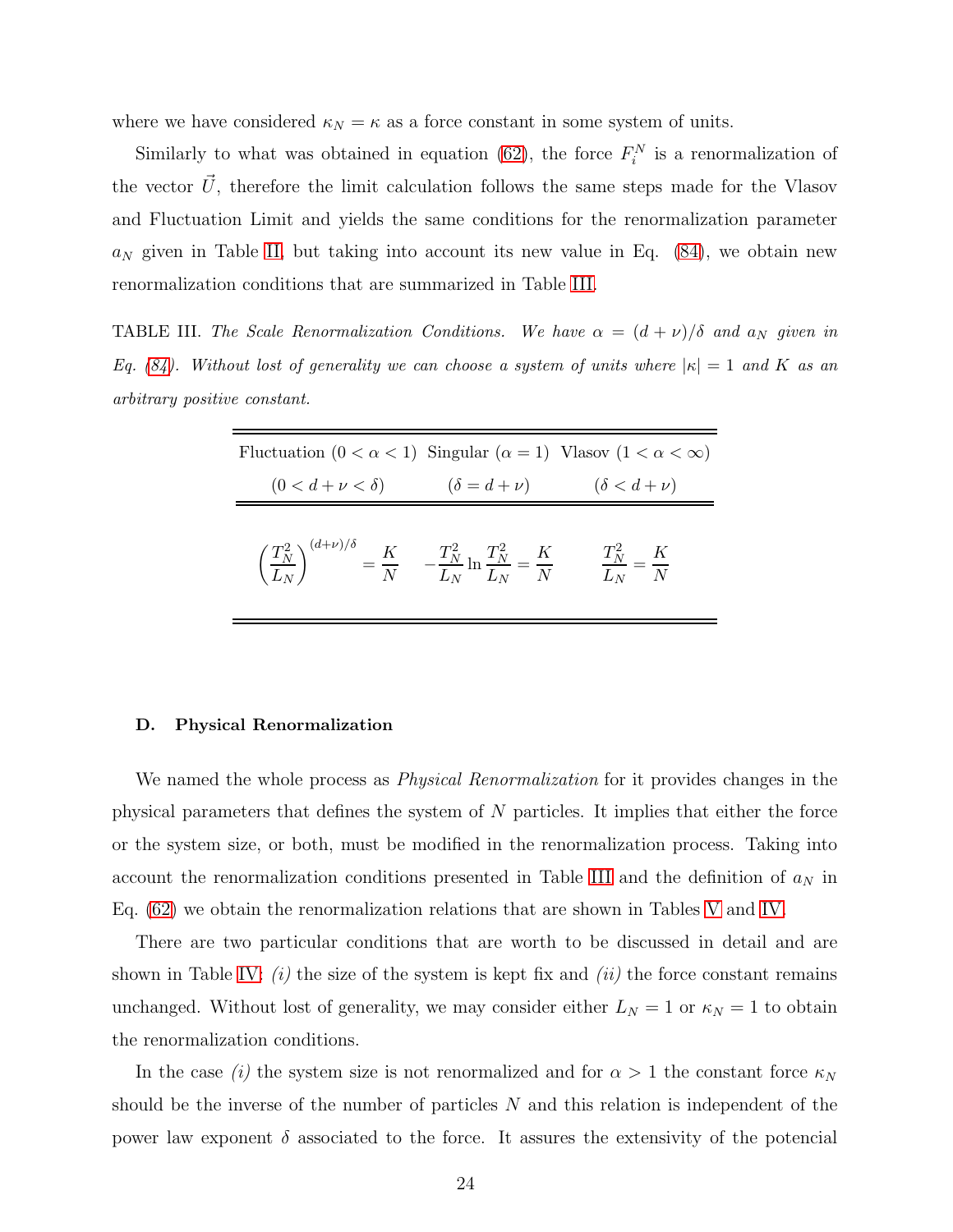**TABLE IV.** The Physical Renormalization Conditions. We have  $\alpha = (d + \nu)/\delta$  and  $a_N$  given in *Eq. [\(62\)](#page-16-4).* K *is an arbitrary positive constant.*

<span id="page-24-0"></span>

| Fluctuation $(0 < \alpha < 1)$ Singular $(\alpha = 1)$ Vlasov $(1 < \alpha < \infty)$ |                                                                                                                                                                                                                                                                 |                     |  |  |
|---------------------------------------------------------------------------------------|-----------------------------------------------------------------------------------------------------------------------------------------------------------------------------------------------------------------------------------------------------------------|---------------------|--|--|
|                                                                                       | $(0 < d + \nu < \delta)$ $(\delta = d + \nu)$ $(\delta < d + \nu)$                                                                                                                                                                                              |                     |  |  |
|                                                                                       | $N\frac{ \kappa_N ^{(d+\nu)/\delta}}{L_{\scriptscriptstyle N}^{d+\nu}}=K \qquad -N\frac{ \kappa_N }{L_{\scriptscriptstyle N}^{\delta}}\ln\frac{ \kappa_N }{L_{\scriptscriptstyle N}^{\delta}}=K \qquad N\frac{ \kappa_N }{L_{\scriptscriptstyle N}^{\delta}}=K$ |                     |  |  |
| (i) - The Size System is Not Renormalized $(L_N = 1)$                                 |                                                                                                                                                                                                                                                                 |                     |  |  |
|                                                                                       | $ \kappa_N  = \left(\frac{K}{N}\right)^{\delta/(d+\nu)} \quad - \kappa_N  \ln  \kappa_N  = \frac{K}{N} \qquad \quad  \kappa_N  = \frac{K}{N}$                                                                                                                   |                     |  |  |
| (ii) - The Force Constant is Not Renormalized ( $ \kappa_N =1$ )                      |                                                                                                                                                                                                                                                                 |                     |  |  |
| $N = KL_N^{d+\nu}$                                                                    | $N = \frac{K}{d + \nu} \frac{L_N^{a + \nu}}{\ln L}$                                                                                                                                                                                                             | $N = KL_N^{\delta}$ |  |  |

energy associated to the force, as well known in the Vlasov Limit. In the Fluctuation Limit for  $\alpha$  < 1 the force constant is the inverse of the number of particles trough the power  $\alpha = \delta/(d+\nu)$  (as shown in the second line of Table [IV](#page-24-0) and, differently of the Vlasov Limit, this renormalization does not define an extensive potential energy.

In the case *(ii)*, where the force constant is not renormalized, the Vlasov Limit  $(\alpha > 1)$ imply a relation between the number of particles N and the size system that depends only on the power law exponent  $\delta$  of the force. On the other hand, for the Pure Fluctuation Limit  $(\alpha < 1)$ , this relation depends only on  $d + \nu$ , that is, the sum of the spatial dimension d and the parameter  $\nu$ , which is associated to the spatial density distribution of particles in the neighborhood of the test particle (see equation [57\)](#page-16-2).

Particularly, in the Pure Fluctuation Limit, if  $\nu = 0$  then the relation between N and  $L<sub>N</sub>$  implies the well known thermodinamical limit: the size and the number of particles goes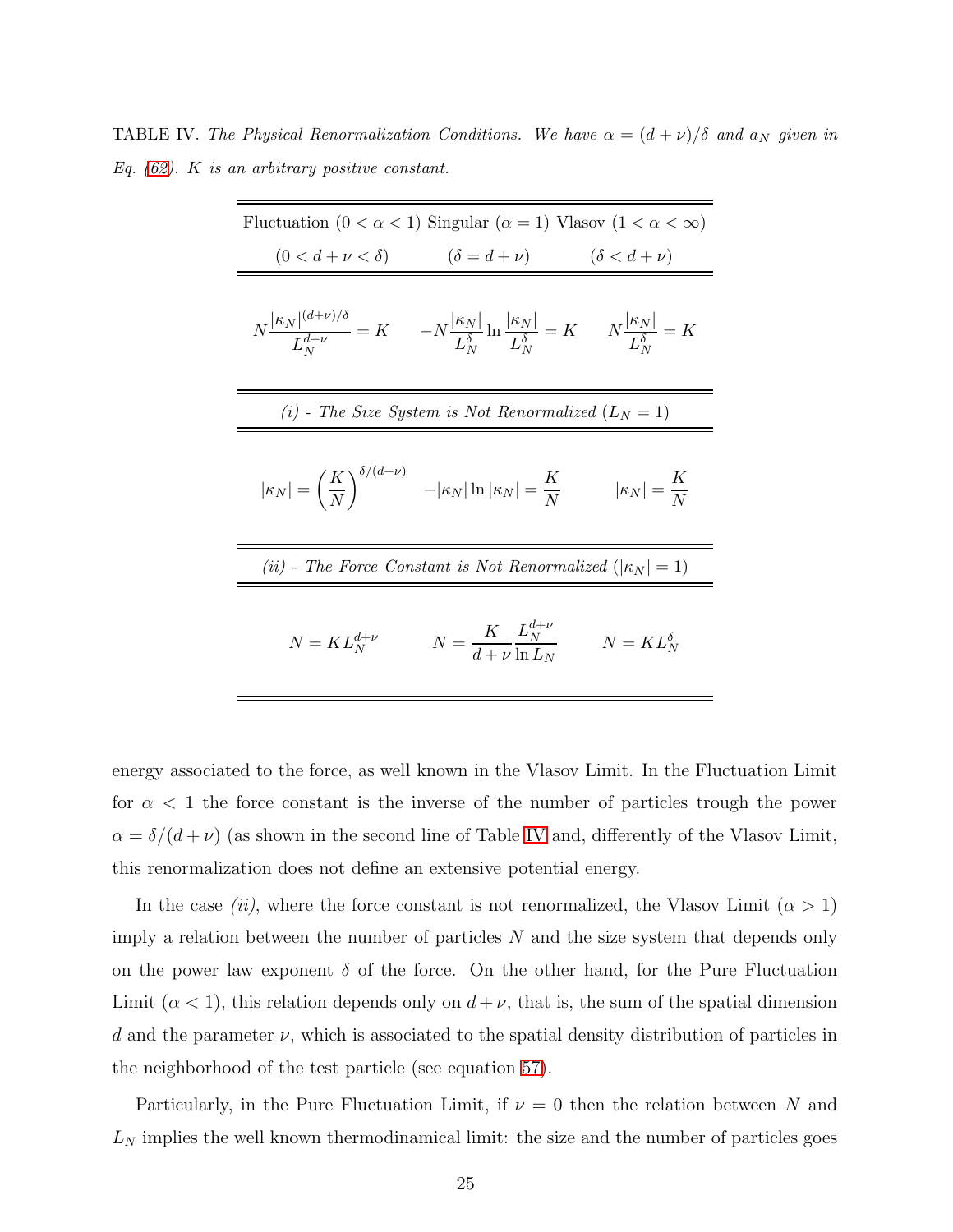to infinity while the ratio between the number of particles and the system volume remain constant. Moreover, the random resultant force is only a fluctuation force and the dispersion parameter  $\sigma_N = K^{1/\alpha}$  depends on the particle number density.

#### <span id="page-25-0"></span>V. DISCUSSIONS

The results presented in the previous sections are rather mathematical and we need to clarify what are the mathematical constraints imposed in our calculations in order to compare to previous results of the literature (see [\[31\]](#page-36-10)). The conditions usually adopted in others results refer to isotropy and homogeneity over the distribution  $\rho(\vec{r})$ .

Firstly, we have not restricted the exponent  $\delta$  of the force acting on the test particle and also no global restriction is applied to distribution of the  $N$  particles. Secondly, we just imposed that the limit of the distribution for  $r \to 0$  can be expressed as  $\lim_{r\to 0} \rho(\vec{r}) = g(\hat{v})r^{\nu}$ with  $-d < \nu$ ,  $\delta \geq 0$  e  $0 < \alpha \leq \infty$ .

Along these lines let us discuss in more detail some particular situations. One has:

- 1. For  $\nu = 0$  the limit  $\lim_{r\to 0} \rho(\vec{r})$  exist and is finite. It encompass all distributions  $\rho(\vec{r})$ finite at  $r = 0$  (continuous or not).
	- (i) The condition  $g(\hat{r}) = C > 0$  represents a distribution  $\rho(\vec{r})$  that is finite  $(\rho(0) =$  $C > 0$ ) and continous at  $r = 0$ . In this case, the assymptotic distribution of the resultant force is given by a stable and symmetric Lévy distribution for  $0 < \alpha \leq 2$ and a Gaussian distribution for  $\alpha > 2$ .
	- (ii) If  $g(\hat{r})$  is not constant then the distributions are finite but not continous at  $r = 0$ . In this case the assymptotic value for the resultant force may be represented by stable and assymmetric Lévy distributions for  $0 < \alpha < 2$  and for Gaussian distributions for  $\alpha \geq 2$ . The parameters that define these distributions: of form  $(A_{\alpha}(\hat{z}))$  and assimetry  $(\beta_{\alpha}(\hat{z}))$  are completely determined by the function  $g(\hat{r})$  (see Eqs.  $(30)$  and  $(61)$ . This corroborates the result of [\[26\]](#page-36-5) for the 3d gravitational force. It means that the knowldege of the distribution  $\rho(\vec{r})$  nearby the test particle (at  $r = 0$ ) is sufficient to determine the assymptotic expression for the resultant force.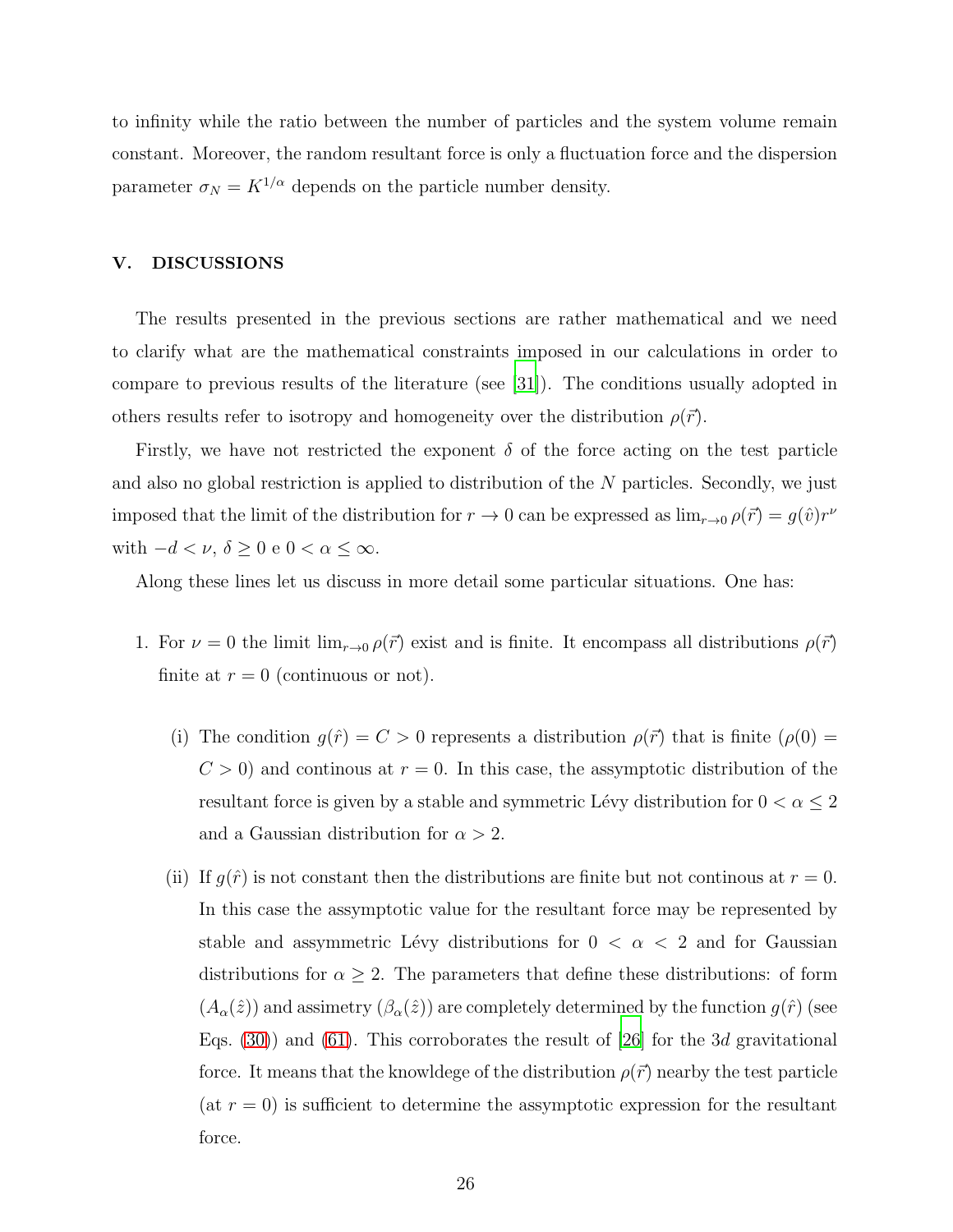2. The condition  $-d < \nu < 0$  represents a class of distributions  $\rho(\vec{r})$  that are singular at  $r = 0$ . For  $\nu > 0$  one has continuous distributions  $(\rho(\vec{r}))$  at  $r = 0$  such as  $\rho(0) = 0$ , but some first or higher order derivative is singular at  $r = 0$ . The distribution of the resultant force (assymptotic) is always Gaussian for  $\alpha \geq 2$  and a stable Lévy for  $0 < \alpha \leq 2$ . For the latter, the distribution can be symmetric for  $g(\hat{r}) = C > 0$ , os assymmetric when  $g(\hat{r})$  is not constant.

Now we should explore the limit  $N \to \infty$  for the resultant force. In this situation one has defined two limits: Fluctuation Limit and Vlasov Limit. In both cases we must renormalize either constant of the force  $(\kappa_N)$  or the size of the system  $(L_N)$  or both.

#### A. Fluctuation Limit

The Fluctuation Limit for  $0 < \alpha < 1$  may be defined without any further mathematical constraint on the distribution  $\rho(\vec{r})$  other than those indicated at the introduction of this section (See 1<sup>st</sup> column, Tables [II](#page-18-0) and [III\)](#page-23-0). For  $\alpha \geq 1$  one has to impose a further constraint to the distribution  $\rho(\vec{r})$ , i.e., the average value for the resultant force must be zero for  $\alpha > 1$ and  $g(\hat{r})$  must be symmetric when  $\alpha = 1$ .

We should also notice that in the case of the Central Limit Theorem (CLT)(see Section [II\)](#page-3-0) the resultant force is central (with the same meaning of CLT) if one has a non null average for the resultant force. This procedure is not possible in the Fluctuation Limit for one is allowed only to renormalize either the constant of the force or the size of the system, or both. However, when the average of the resultant force is zero this procedure of centralization is not needed in the CLT and the Fluctuation Limit is equivalent to the renormalization process of the CLT discussed in Sec. [III](#page-10-0) for the conditions presented in Table [V.](#page-28-0) Some additional considerations related to the results presented in the literature are necessary. They are:

(i) The results obtained by Chavanis [\[31](#page-36-10)] are reproduced in the context of the fluctuation limit when  $\kappa_N$  is constant and the size of the system (L) increases with  $N \to \infty$  (see case(ii) Table [V\)](#page-28-0). In [\[31\]](#page-36-10) the distribution is isotropic and  $0 < \alpha < 2$  and these are not needed here. For  $1 \leq \alpha < 2$  also referring to [\[31\]](#page-36-10) we obtain the same result imposing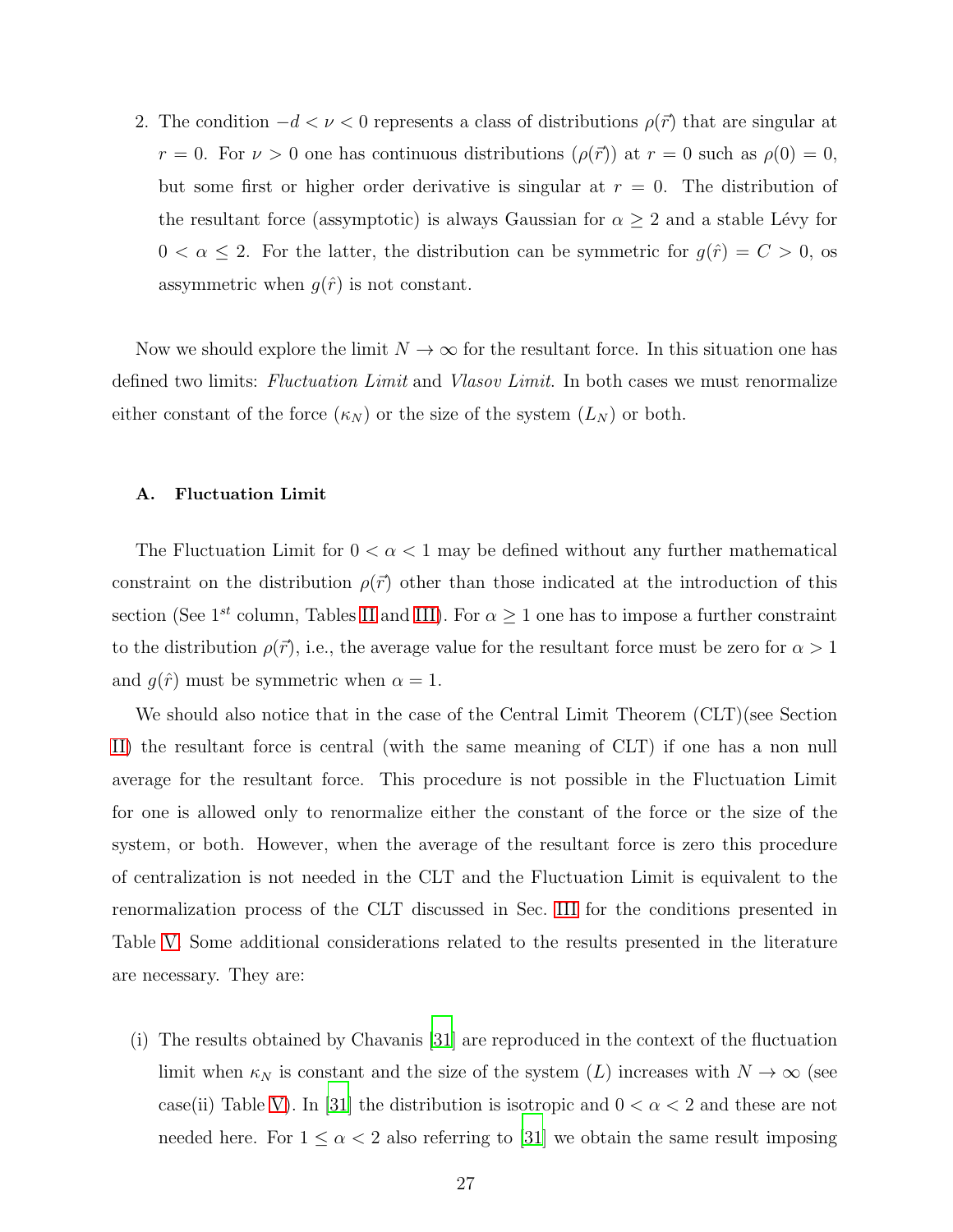that the average force is zero but not imposing isotropy. The condition  $2\leq \alpha <\infty$ (column 3 of Table [V\)](#page-28-0) is not analized by [\[31](#page-36-10)].

- (ii) The 2d system studied by Chavanis [\[31\]](#page-36-10) means to consider  $\delta = 1$  and  $d = 2$  for an uniform distribution around the test particle. In this case the thermodynamic limit does not exist but one can obtain a well defined fluctuaction limit if the relations given in column 2 of Table [V](#page-28-0) are satisfyied. It means that the result obtained in [\[31\]](#page-36-10) is an assymptotic relation for the resultant force and the number of particles in the system. In the context of this report it is given by the assymptotic equations obtained from the CLT contained in Eq. [46](#page-11-2) for  $\alpha = 2$ , Sec. [III,](#page-10-0) Table [I.](#page-12-0)
- (iii) In [\[31\]](#page-36-10) Chavanis extends the study to encompass  $\delta = 0$  and  $d = 1$ . He admits a symmetric distribution of particles around the test particle that means  $\alpha = \infty$ . From the third column of case (ii) of Table [V](#page-28-0) the fluctuation renormalization is not permitted for the number of particles is independent of the size of the system. However, according to the relations given in column 3 case (ii) of Table [V](#page-28-0) if the constant of the force depends on the number of particles one may have a fluctuation renormalization. In the context of this report the result presented in [\[31](#page-36-10)] (an assymptotic relation for the resultant force obtained from the CLT) may be described by the condition  $\alpha > 2$ (Gaussian Distribution, see Table [I\)](#page-12-0).
- (iv) For  $\nu = 0$  and the force constant not renormalized (see case(ii) in Tables [IV](#page-24-0) and [V\)](#page-28-0) but renormalizing the size of the system  $(L(N))$  one has for  $0 < \alpha < 2$  the well know Thermodynamic Limit. The results of Chandresakhar [\[21](#page-36-0)] may be obtained if one takes  $\delta = 2$  and  $d = 1$  corresponding to a limit distribution of resultant force given by a Lévy with  $\alpha = 3/2$ . In this context the hypothesis of uniformity of [\[21](#page-36-0)] for the distribution means that the average of the force is null.
- (v) The results for the resultant force obtained in Ahmed et. al. [\[25](#page-36-4)] (system with fixed size and  $N \to \infty$ ) are derived from the CLT. In the context of the present report this is a particular case of  $1 < \alpha < 2$  in Eq. [46](#page-11-2) taking  $\alpha = 3/2$  and  $\langle \vec{U} \rangle = 0$ .

To conclude the discussion of this limit we should emphasize that in the literature those reports that investigate the resultant random force follow the same methology of the CLT and we have not found any calculation that resembles the limit processes such as the constant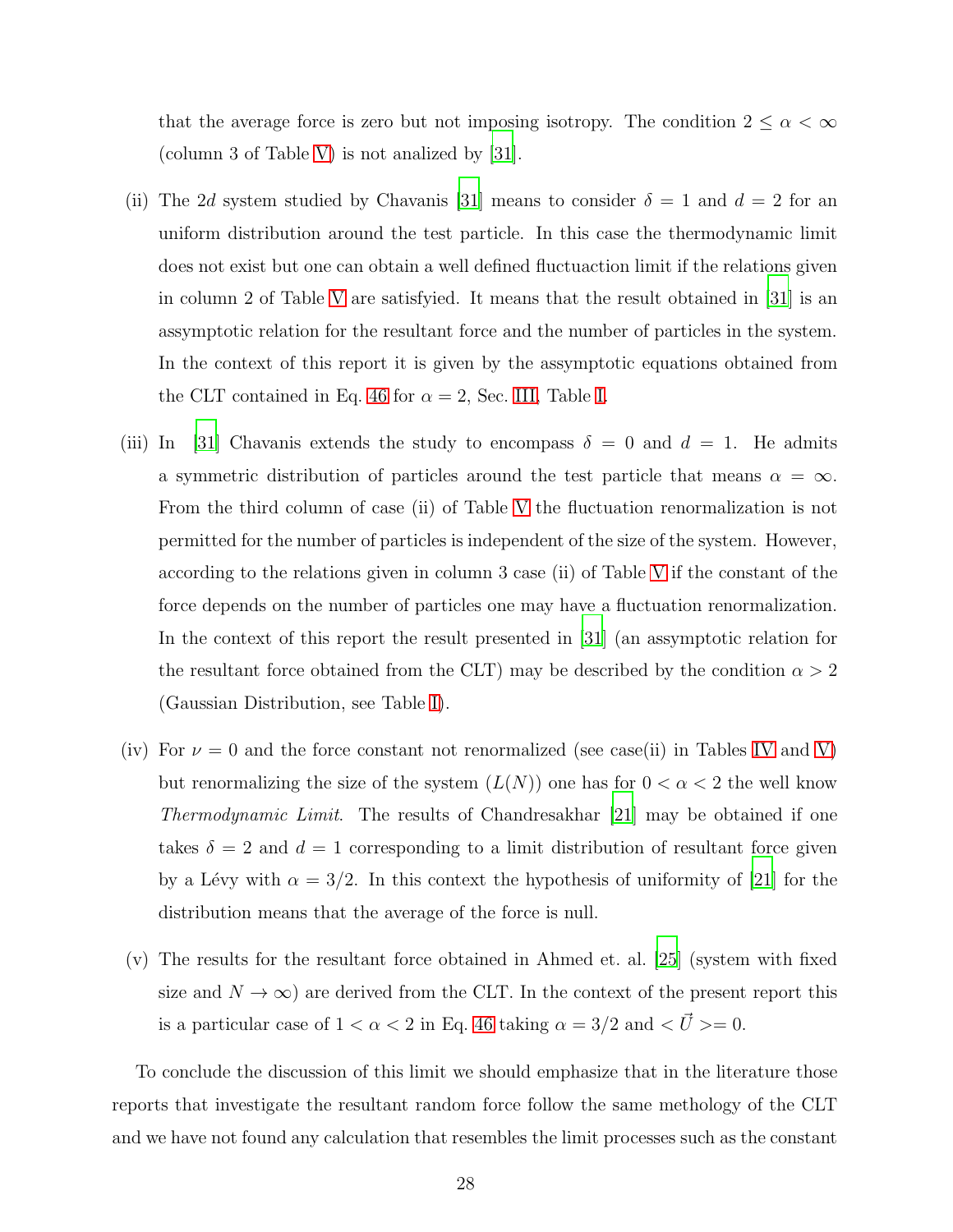of the force is renormalized. We provide in the Table [V](#page-28-0) the conditions for renormalization in this limit for  $1 \leq \alpha < \infty$ .

TABLE V. *Fluctuation Limit for*  $1 \leq \alpha = (d + \nu)/\delta < \infty$ . The condition  $\langle \vec{F}_N \rangle = N \langle \vec{U} \rangle = 0$ *must be satisfied and* K > 0 *is an arbitrary constant.*

<span id="page-28-0"></span>

| <b>Fluctuation Renormalizations</b>                                                                                                                                   |                                               |                       |  |  |
|-----------------------------------------------------------------------------------------------------------------------------------------------------------------------|-----------------------------------------------|-----------------------|--|--|
| $1 \leq \alpha < 2$                                                                                                                                                   | $\alpha=2$                                    | $2 < \alpha < \infty$ |  |  |
| $N a_N ^{\alpha} = K$ $-N a_N ^2 \ln  a_N  = K$ $N a_N ^2 = K$                                                                                                        |                                               |                       |  |  |
| $N\frac{ \kappa_N ^{(d+\nu)/\delta}}{L_N^{d+\nu}}=K\ -N\frac{ \kappa_N ^2}{L_N^{2\delta}}\ln\frac{ \kappa_N }{L_N^{\delta}}=K\ N\frac{ \kappa_N ^2}{L_N^{2\delta}}=K$ |                                               |                       |  |  |
| (i) - The Size System is Not Renormalized $(L_N = 1)$                                                                                                                 |                                               |                       |  |  |
| $ \kappa_N  = \left(\frac{K}{N}\right)^{\delta/(d+\nu)} -  \kappa_N ^2 \ln  \kappa_N  = \frac{K}{N}  \kappa_N  = \left(\frac{K}{N}\right)^{1/2}$                      |                                               |                       |  |  |
| (ii) - The Force Constant is Not Renormalized ( $ \kappa_N =1$ )                                                                                                      |                                               |                       |  |  |
| $N = KL_N^{d+\nu}$                                                                                                                                                    | $N = K \frac{L_N^{2\delta}}{\delta \ln{L_N}}$ | $N = KL_N^{\delta}$   |  |  |

#### B. Vlasov Limit

The Vlasov limit is well defined if the average of the resultant force exists and it means that one must consider  $1 \leq \alpha$ . In this situation no restrictive hypothesis is necessary for the distribuition  $\rho(\vec{r})$  of particles around the test particle. The limit distribution of the force for  $N\to\infty$  will be given by a Dirac  $\delta\text{-function}$  and the assymptotics expressions show that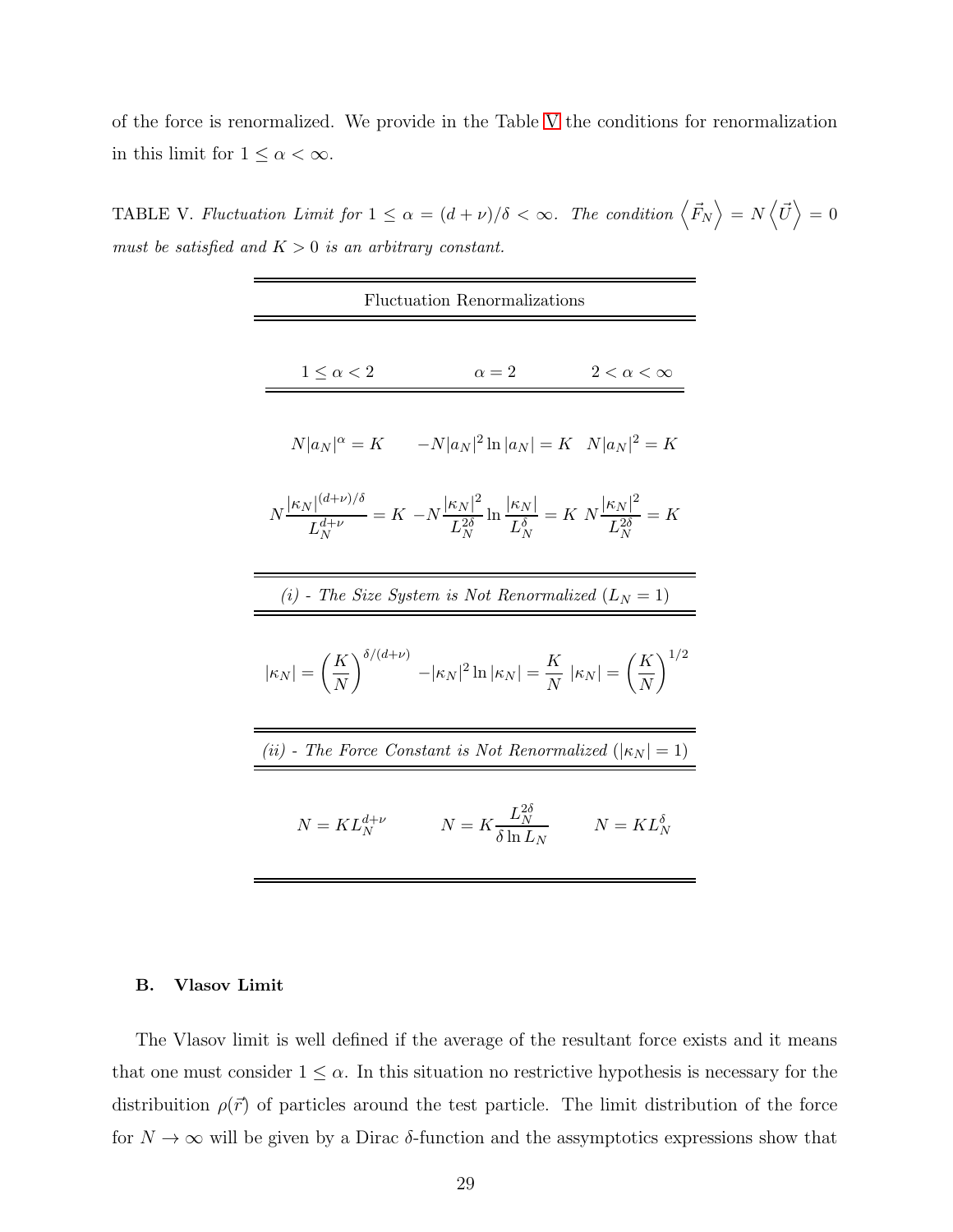the average of the distribution of the force for  $N >> 1$  are stables functions of Lévy (either symmetric or assymmetric) when  $1 \leq \alpha < 2$  or Gaussian distributions for  $2 \leq \alpha < \infty$  (see Eqs. [66](#page-18-1) and [67\)](#page-19-0).

On one side, in the literature the Vlasov limit is obtained for system with constant size. This is shown in columns 2 and 3, case (i) of Table [IV](#page-24-0) of the present report and corresponds to what is known as Kac prescription: the renormalization of the constant of the force (or of the potential energy) is given by  $|\kappa_N| = K/N$ . On the other side according to colums 2 and 3 of case (ii) of Table [IV](#page-24-0) one has an opposite situation, or that the constant of the force is fixed and the size of the system varies as a function of  $N$ . Up to our knowledge this is not discussed in the literature. According to Eqs. [66](#page-18-1) and [67](#page-19-0) the distribution of the resultant force, whatever renormalization is effected, one finds the same dependency with N. In fact, once we have a value of  $\alpha$  one may admit that test particles under the effect of a same average resultant force and of a same fluctuation around this mean value of the force will have the same dynamics independent of the process of renormalization. Last, but not least we know that the Vlasov equation is a kinetic equation in the limit of  $N \to \infty$ and obtained in the study Hamiltonian systems within the scope of statistical mechanics. In the literature, it is usual for a gravitational force, that the Vlasov Limit is obtained for a system of  $N$  identical particles of mass  $m$  with a given spatial distribution and one takes the limit  $N \to \infty$  with  $M = Nm$  being constant.

#### VI. ACKNOWLEDGMENTS

ADF and TMRF acknowlodge CNPq., Brazilian Government for the financial support. The authors would like to acknowledge the frutiful comments of the referee.

#### APPENDICES

In order to make the paper self contained we include a set of appendices related to theory developed in the main text.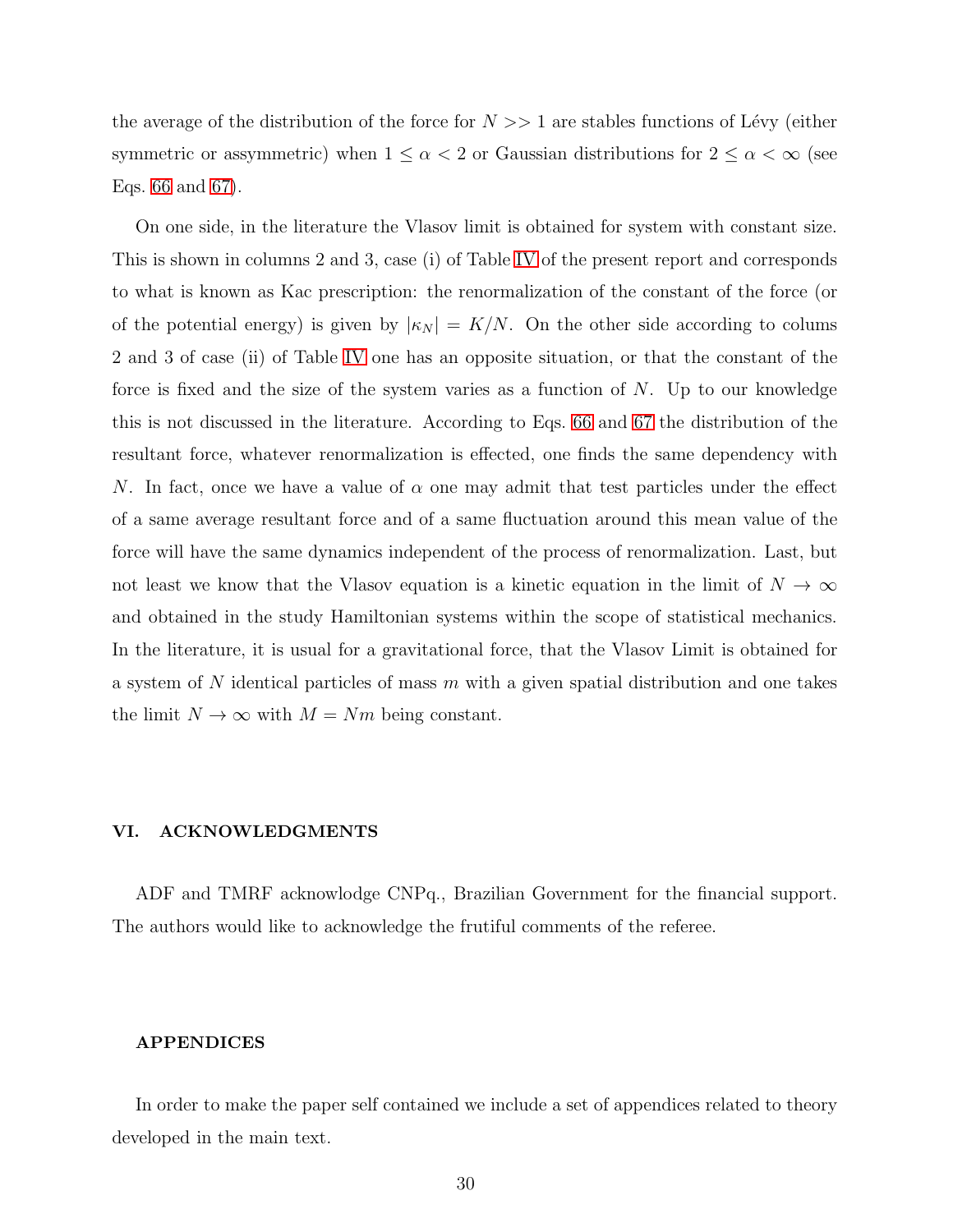#### <span id="page-30-0"></span>Appendix A: The Limit Characteristic Function of the Renormalization Process

For  $0 < \alpha < 1$  the following renormalization ensures the convergence of the renormalized sequence:

$$
a_N = \frac{1}{N^{1/\alpha}}, \quad \vec{b}_N = 0.
$$
 (A.1)

From Eqs. [\(42–](#page-11-4)[44\)](#page-11-0) we obtain:

<span id="page-30-2"></span>
$$
\psi_{\bar{F}_{res}}(\vec{z}) = \psi_{\vec{U}} \left(\frac{\vec{z}}{N^{1/\alpha}}\right)^N = e^{-|\vec{z}|^\alpha}
$$

$$
\times \exp\left(\frac{\pi}{\Gamma(\alpha+1)} \frac{\cos(\alpha \pi/2) A_\alpha(\hat{z}) - i \sin(\alpha \pi/2) B_\alpha(\hat{z})}{\sin(\alpha \pi)} + \Omega\left(\frac{\vec{z}}{N^{1/\alpha}}\right)\right).
$$
(A.2)

In the  $N \to \infty$  limit we have that:

<span id="page-30-3"></span>
$$
\lim_{N \to \infty} \Omega\left(\frac{\vec{z}}{N^{1/\alpha}}\right) = \Omega(0) = 0. \tag{A.3}
$$

Thence we have for  $\Phi(\vec{z})$  in Eq. [\(45\)](#page-11-1):

<span id="page-30-4"></span>
$$
\Phi(\vec{z}) = \exp\left(-|\vec{z}|^{\alpha} \frac{\pi}{\Gamma(\alpha+1)} \frac{\cos(\alpha \pi/2) A_{\alpha}(\hat{z}) - i \sin(\alpha \pi/2) B_{\alpha}(\hat{z})}{\sin(\alpha \pi)}\right). \tag{A.4}
$$

For the interval  $1 < \alpha < 2$  we have that  $\langle \vec{F}_{res}^N \rangle = N \langle \vec{U} \rangle$  and we chose a renormalization such that the renormalized variable  $\bar{F}_{res}^N$  has zero mean and dispersion parameter not increasing with  $N$ :

$$
a_N = \frac{1}{N^{1/\alpha}}, \quad \vec{b}_N = -\frac{\langle \vec{F}_{res}^N \rangle}{N^{1/\alpha}}, \tag{A.5}
$$

The characateristic function os  $\bar{F}_{res}^{N}$  is then:

<span id="page-30-1"></span>
$$
\Phi_{\bar{F}_{res}^N}(\vec{z}) = \exp\left(-i\frac{N\vec{z}\cdot\langle\vec{U}\rangle}{N^{1/\alpha}}\right) \left[\psi_{\vec{U}}\left(\frac{\vec{z}}{N^{1/\alpha}}\right)\right]^N.
$$
\n(A.6)

Using the expression for  $\psi_{\vec{U}}(\vec{z})$  from Eqs. [\(32\)](#page-9-1), [\(34\)](#page-9-4) and [\(35\)](#page-10-2) in Eq. [\(A.6\)](#page-30-1) we obtain the same expression as in Eq. [\(A.2\)](#page-30-2). Taking the limit  $N \to \infty$  and considering Eq. [\(A.3\)](#page-30-3) we obtain the same result as in Eq. [\(A.4\)](#page-30-4).

For  $\alpha = 1$  the convenient renormalizations is:

$$
a_N = \frac{1}{N}, \quad \vec{b}_N = -\langle \vec{U} \rangle_{u_c} + \vec{v} (1 - \gamma - \ln u_c) - \vec{v} \ln N. \tag{A.7}
$$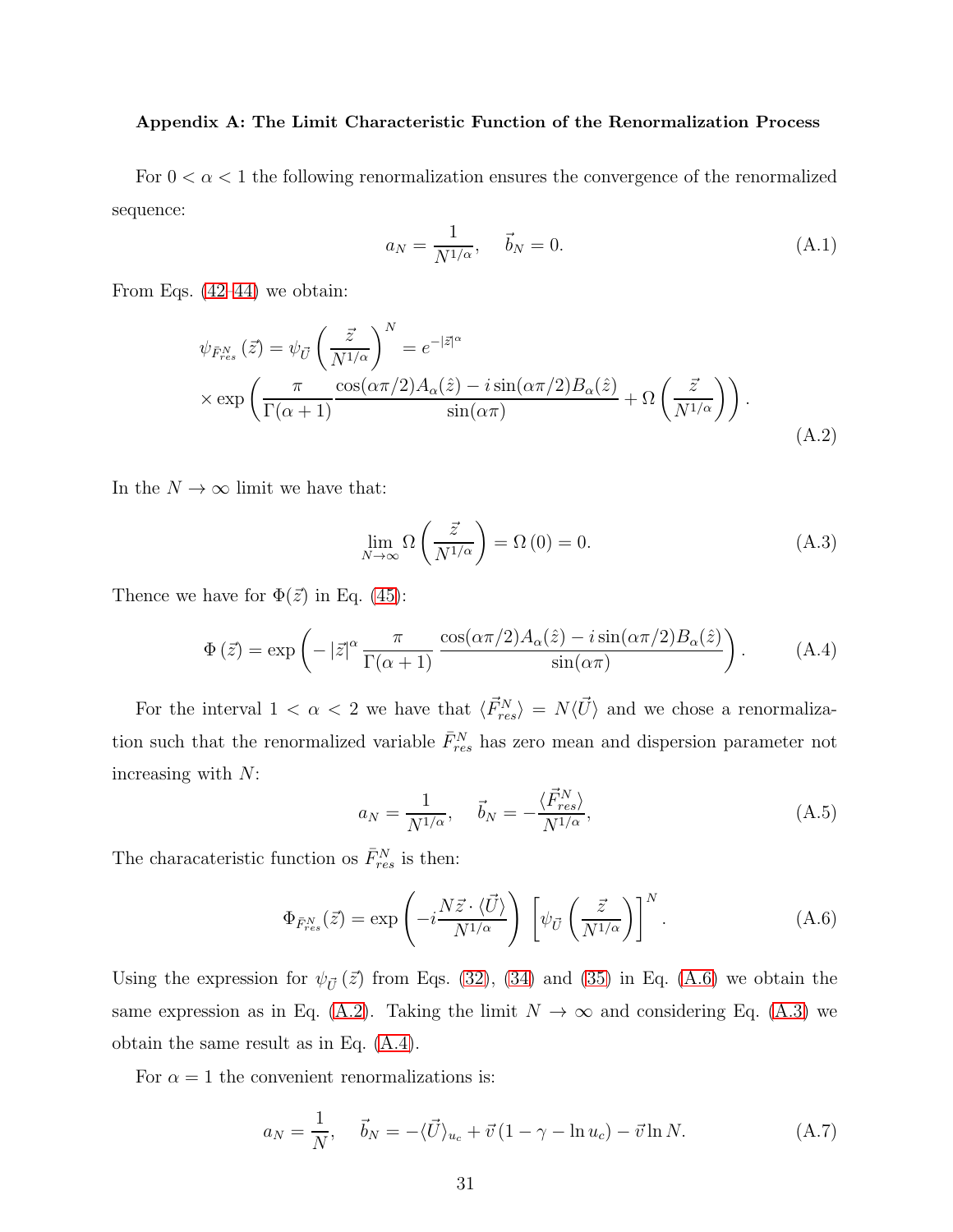The characteristic function in Eq. [\(A.2\)](#page-30-2) and the expression for  $\psi_{\vec{U}}(\vec{z})$  in Eqs. [\(32\)](#page-9-1) and [\(36\)](#page-10-3) imply that

$$
\psi_{\bar{F}_{res}}(\vec{z}) = \psi_{\vec{U}} \left(\frac{\vec{z}}{N}\right)^N
$$
  
=  $\exp\left(-|\vec{z}| \left\{\frac{\pi}{2} A_1(\hat{z}) - i[\hat{z} \cdot \langle U \rangle_{u_c} + B_1(\hat{z})(1 - \gamma - \ln u_c) + B_1(\hat{z})\ln \frac{|\vec{z}|}{N} - D_1(\hat{z})\right\} \right)$  (A.8)

Taking  $N \to \infty$  in the last equation yields:

<span id="page-31-1"></span>
$$
\psi_{\bar{F}_{res}^N}(\vec{z}) = \exp\left(-|\vec{z}| \left\{\frac{\pi}{2} A_1(\hat{z}) - \hat{z} \cdot \vec{v} \ln|\vec{z}| - D_1(\hat{z})\right\}\right) \tag{A.9}
$$

where

<span id="page-31-0"></span>
$$
\vec{v} = -\int_{S_d} C(\hat{u}) \hat{u} \, dS_d. \tag{A.10}
$$

Here we have considered the following simplification obtained from the definition of  $B_1(\hat{z})$ in Eq. [\(30\)](#page-9-3):

$$
B_1(\hat{z}) = \int_{S_d} C(\hat{u}) \,\hat{z} \cdot \hat{u} dS_d = \hat{z} \cdot \left( \int_{S_d} C(\hat{u}) \,\hat{u} dS_d \right) = -\hat{z} \cdot \vec{v} \,. \tag{A.11}
$$

Let remember that the definition of  $D_1(\hat{z})$  is also given in Eq. [\(30\)](#page-9-3).

The characteristic function given in Eq. [\(A.9\)](#page-31-1) does not represent a true stable probability distribution, provided that the function  $C(\hat{u})$  defined in [\(4\)](#page-5-1) is not symmetric in the hypersphere  $S_d$ . In this case we have that  $\vec{v} \neq 0$  and  $D_1(\hat{z})$  and the respective non symmetric probability distribution is called semi-stable. The semi-stable probability densities of real random variable was first introduced by Levy [\[4](#page-34-3)]. On the other side, if the function  $C(\hat{u})$  is symmetric, that is,  $C(\hat{u}) = C(-\hat{u})$ , then  $\vec{v} = 0$  and  $D_1(\hat{z}) =$  and the characteristic function in [\(A.9\)](#page-31-1) corresponds to a symmetric stable probability distribution which constitutes a generalization of the Cauchy distribution of a real random variable to a d-dimensional random vector.

For  $\alpha = 2$  the proper renormalization is:

$$
a_N = \frac{1}{(N \ln N)^{1/2}} \quad \vec{b}_N = -\frac{\langle \vec{S}_N \rangle}{(N \ln N)^{1/2}},
$$
(A.12)

where  $\langle \vec{F}_{res}^N \rangle = N \langle \vec{U} \rangle$ . Thus, the characteristic function in [\(A.2\)](#page-30-2) can be written as

$$
\psi_{\bar{F}_{res}^N}(\vec{z}) = \exp\left(-i\frac{N\vec{z}\cdot\langle\vec{U}\rangle}{\sqrt{N\ln N}}\right)\psi_{\vec{U}}\left(\frac{\vec{z}}{\sqrt{N\ln N}}\right)^N,\tag{A.13}
$$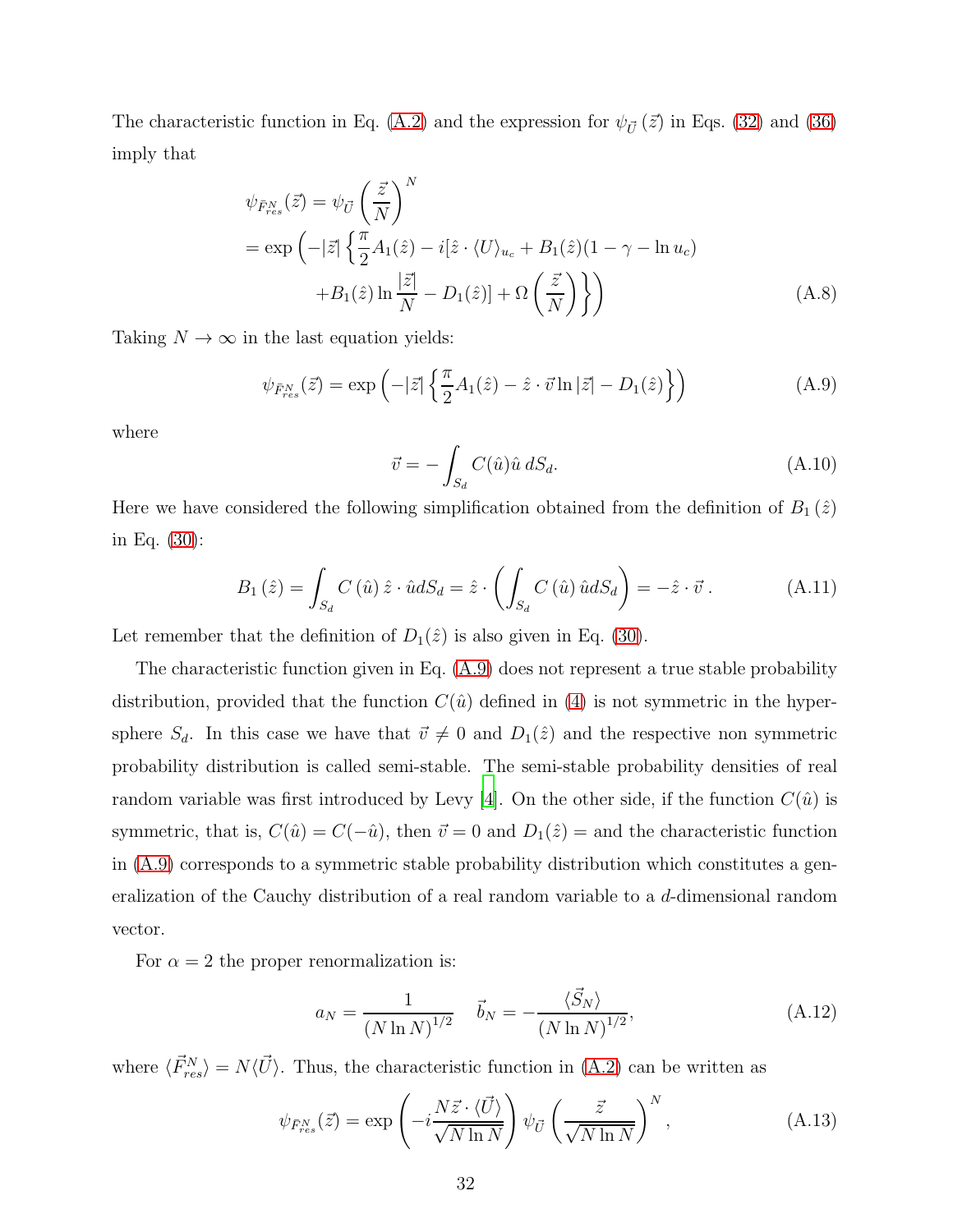and thence:

$$
\psi_{\bar{F}_{res}}(\vec{z}) = \exp\left(-\frac{|\vec{z}|^2}{2\ln N}\right)
$$

$$
\times \left[\hat{z} \cdot \bar{M}_{u_c} \cdot \hat{z} + A_2(\hat{z}) \left(\frac{3}{2} - \gamma - \ln u_c - \ln\left|\frac{\vec{z}}{\sqrt{N \ln N}}\right|\right)\right]
$$

$$
-D_2(\hat{z}) + i\frac{\pi}{2}B_2(\hat{z}) + \Omega\left(\frac{\vec{z}}{\sqrt{N \ln N}}\right)\right), \tag{A.14}
$$

where we used the corresponding characteristic function  $\psi_{\vec{X}}(\vec{z})$  for  $\alpha = 2$  givev in Eqs. [\(32\)](#page-9-1) and [\(37\)](#page-10-4). Finally, in the  $N\to\infty$  limit we obtain:

$$
\Phi\left(\vec{z}\right) = e^{-\frac{1}{4}A_2\left(\hat{z}\right)|\vec{z}|^2} = e^{-\frac{1}{2}|\vec{z}|^2\hat{z}\cdot\mathbf{M}\cdot\hat{z}} = e^{-\frac{1}{2}\vec{z}\cdot\mathbf{M}\cdot\vec{z}},\tag{A.15}
$$

where we used:

$$
A_2(\hat{z}) = \int_{S_d} C(\hat{u}) (\hat{z} \cdot \hat{u})^2 dS_d = \int_{S_d} C(\hat{u}) \left( \sum_{k=1}^d [\hat{z}]_k [\hat{u}]_k \right)^2 dS_d = 2\hat{z} \cdot \mathbf{M} \cdot \hat{z}, \quad (A.16)
$$

with

<span id="page-32-0"></span>
$$
[M]_{ij} = \frac{1}{2} \int_{S_d} [\hat{u}]_i [\hat{u}]_j C(\hat{u}) dS_d, \qquad (A.17)
$$

and

$$
\hat{u} = ([\hat{u}]_1, \dots, [\hat{u}]_d), \quad \hat{z} = ([\hat{z}]_1, \dots, [\hat{z}]_d). \tag{A.18}
$$

Let us now turn to the remaining case  $2 < \alpha < \infty$ . In this case we take:

$$
a_N = \frac{1}{N^{1/2}}, \quad \vec{b}_N = -\frac{\langle \vec{S}_N \rangle}{N^{1/2}}, \tag{A.19}
$$

where again  $\langle \vec{F}_{res}^N \rangle = N \langle U \rangle$ . Plugging the values of  $a_N$  and  $\vec{b}_N$  into Eq. [\(A.2\)](#page-30-2) yields:

$$
\psi_{\bar{F}_{res}}(\vec{z}) = \exp\left(-i\frac{N\vec{z}\cdot\langle\vec{U}\rangle}{\sqrt{N}}\right)\psi_{\vec{U}}\left(\frac{\vec{z}}{\sqrt{N}}\right)^N.
$$
\n(A.20)

Using Eqs. [\(32\)](#page-9-1) and [\(38\)](#page-10-1) we obtain:

$$
\psi_{\bar{F}_{res}^N}(\vec{z}) = \exp\left(-\frac{1}{2}|\vec{z}|^2 \left[\hat{z} \cdot \bar{M} \cdot \hat{z} + \Omega\left(\frac{\vec{z}}{\sqrt{N}}\right)\right]\right). \tag{A.21}
$$

Finally, taking the limit  $N\to\infty$  leads to:

$$
\Phi(\vec{z}) = \exp\left(-\frac{1}{2}|\vec{z}|^2 \hat{z} \cdot \bar{M} \cdot \hat{z}\right) = \exp\left(-\frac{1}{2}\vec{z} \cdot \bar{M} \cdot \vec{z}\right),\tag{A.22}
$$

where  $\overline{M}$  is the covariance matrix in Eq. [\(3\)](#page-4-0).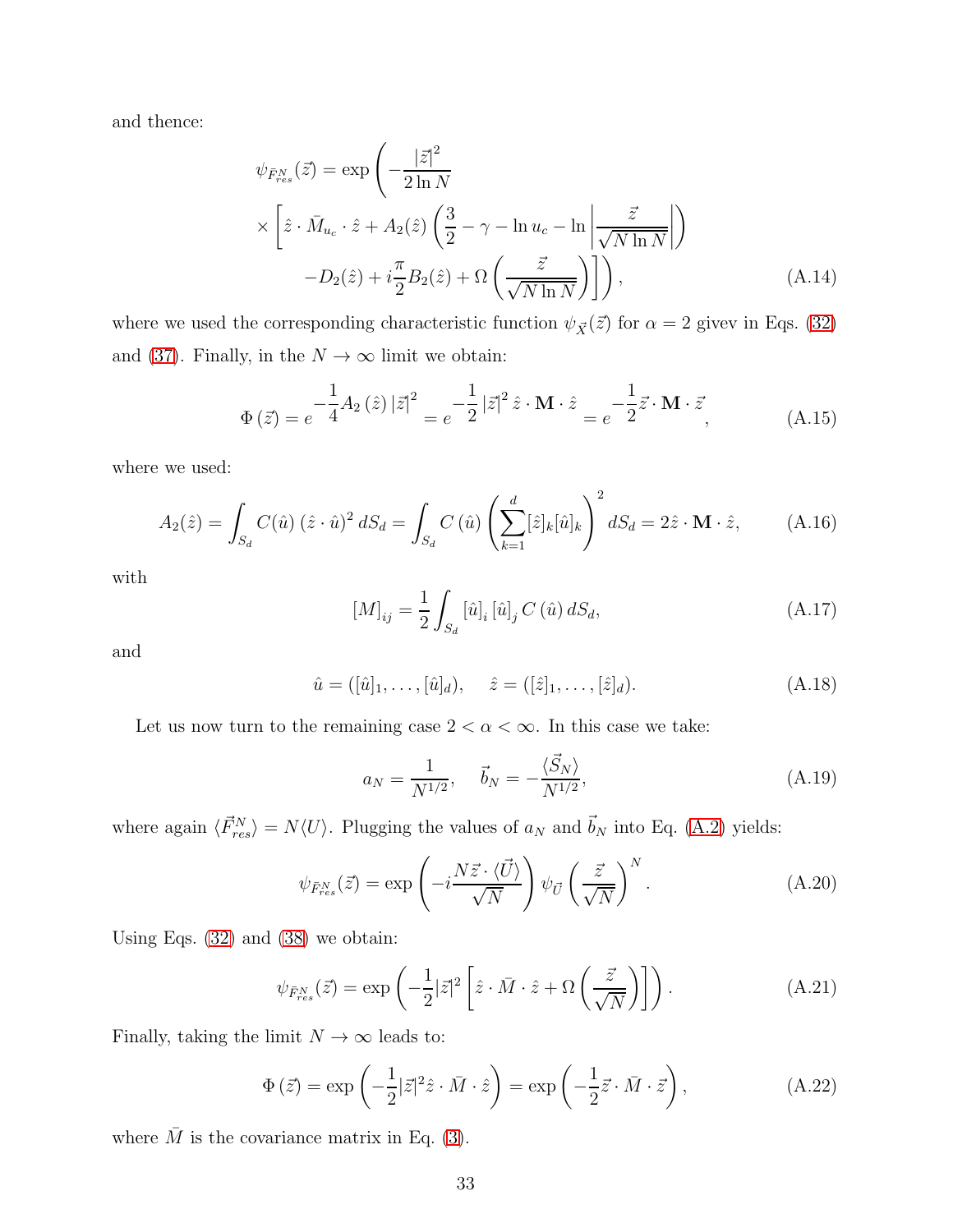#### <span id="page-33-0"></span>Appendix B: Some Properties of Lévy-Khintchine Distribution

It is worth to emphasize some points about the Lévy-Khintchine characteristic function of a  $n$  – *dimensional* random vector as defined in [\(46\)](#page-11-2):

- 1. This Characteristic Function is specified by a real parameter  $\alpha \in (0, 2]$ , called in this work shape-exponent, and by a non-negative function  $C(\hat{x})$ , defined in the hypersphere of unit radius contained in  $\mathbb{R}^n$ , that is,  $\hat{x} \in S_n \subset \mathbb{R}^n$ . Additional conditions on this function must be done only in order to garantee the existence of the integrals defined in [\(30\)](#page-9-3).
- 2. The stability of the Lévy-Khintchine distribution is related to the following property: Let consider two random vectors  $\vec{X}_1$  and  $\vec{X}_2$  having characteristic function as given in [\(46\)](#page-11-2) with the same  $\alpha$  parameter and  $C(\hat{x})$  function, and having different parameters  $\lambda$ : let say  $\lambda_1$  and  $\lambda_2$  respectively associated to  $\vec{X}_1$  and  $\vec{X}_2$ . Then, the characteristic function associated to the random vector  $a_1 \vec{X}_1 + a_2 \vec{X}_2$  (a linear combination of  $\vec{X}_1$  and  $\vec{X}_2$  with  $a_1$  and  $a_2$  being real numbers) will have the same form, but with  $\lambda$  parameter given by  $\lambda_1 a_1^{\alpha} + \lambda_2 a_2^{\alpha}$ .
- 3. From the function  $C(\hat{x})$  we define the functions  $A_{\alpha}(\hat{z})$  and  $B_{\alpha}(\hat{z})$  through the formulas in [\(46\)](#page-11-2). Let observe that these functions depends only on the direction  $\hat{z}$  associated to a given vector  $\vec{z} \in \mathbb{R}^n$ . It is straightfoward to show that  $A_{\alpha}(\hat{z})$  is a simetric and  $B_{\alpha}(\hat{z})$  an anti-simetric function. Mathematicaly we have:  $A_{\alpha}(-\hat{z}) = A_{\alpha}(\hat{z})$  and  $B_{\alpha}(-\hat{z}) = -B_{\alpha}(\hat{z}).$
- 4. The function  $A_{\alpha}(\hat{z})$  is positive for any  $\hat{z}$  and geometrically it can be associated to a width measure of the density probability function in a certain direction. The function  $\beta_{\alpha}(\hat{z})$  is called asymmetry function and, from the inequality  $|B_{\alpha}(\hat{z})| \leq$  $A_{\alpha}(\hat{z})$  for all  $\hat{z}$  we have  $-1 \leq \beta_{\alpha}(\hat{z}) \leq 1$ . From the property of asymmetry of the function  $B_{\alpha}(\hat{z})$  it is easy to conclude that the asymmetry function is also an asymmetric function, that is,  $\beta_{\alpha}(-\hat{z}) = -\beta_{\alpha}(\hat{z})$ .
- 5. In order to have a better understanding about the meaning of the functions  $A_{\alpha}(\hat{z})$  and  $\beta(\hat{z})$  let consider the marginal distribuition

$$
\rho_k(x_k) = \int \cdots \int \rho(x_1, \ldots, x_k, \ldots, x_n) dx_1 \ldots dx_{k-1} dx_{k+1} \ldots dx_n
$$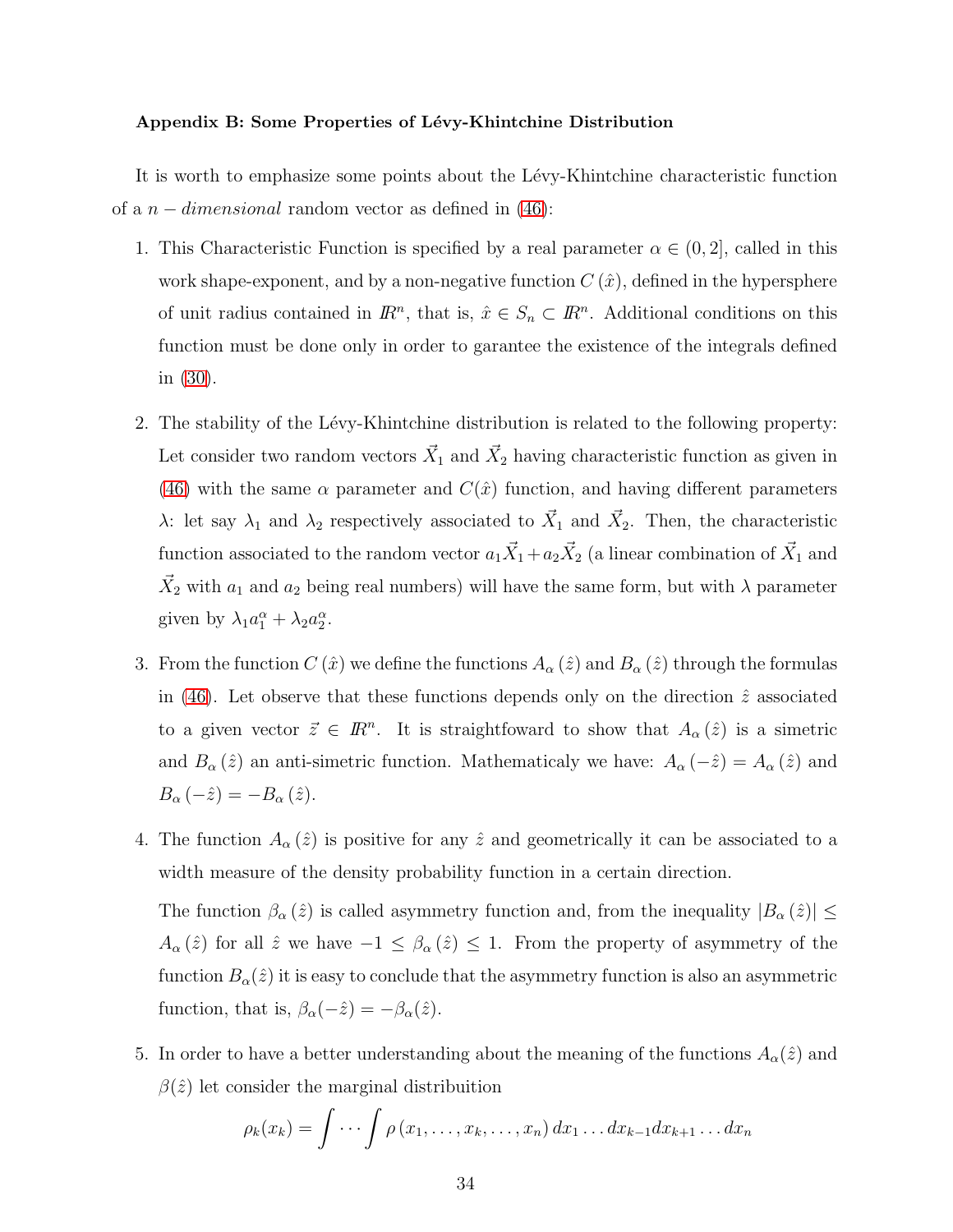of the  $k'$ th random component  $X_k$  of the random vector

$$
\vec{X} = (X_1, \ldots, X_k, \ldots, X_n),
$$

which is supposed to have a L'evy-Khintchine characteristic function as given in  $(46)$ . It is straightfoward to show that the characateristic function  $\psi_k(z_k)$  associated to the marginal distribution  $\rho_k(x_k)$  can be obtained just taking  $\vec{z} = z_k \hat{e}_k$  in equation [\(46\)](#page-11-2), where  $\hat{e}_k$  stand for the canonical versor with components  $(\hat{e}_k)_i = \delta_{ki}$  for  $i = 1, \ldots, n$ . In this case we need to consider that  $\hat{z} = \hat{e}_k$  to obtain:

$$
\psi_k(z_k) = \Psi(z_k \hat{e}_k) = e^{-\frac{\lambda A_k |z_k|^{\alpha}}{\Gamma(\alpha+1)} \left(1 - i \frac{z_k}{|z_k|} \beta_k \tan\left(\frac{\alpha \pi}{2}\right)\right)};
$$

where we have defined  $A_k = A_\alpha (\hat{e}_k) \beta_k = \beta_\alpha (\hat{e}_k)$ . The characteristic function above has the well known form of the Lévy-Khintchine characteristic function associated to one-dimensional stable random variables [\[7](#page-35-2)].

This shows that the marginal density probability of any component of a stable random vector corresponds to a stable random variable with shape exponent  $\alpha$  and asymmetry parameter  $\beta_k$ . The parameter given by  $\lambda A_k$  can be used as a measure of the width of the marginal distribution  $\rho_k(x_k)$ .

- <span id="page-34-0"></span>[1] P. L´evy, *Th´eorie des erreurs. La loi de Gauss et les lois exceptionalles*, Bull. Soc. Math. France, t. LII, 49-85 (1922). In: D. Dugué, *Oeuvres de Paul Lévy, Eléments Aléatoires*, Vol. 3, Gauthiers-Villars (Paris, 1976).
- <span id="page-34-1"></span>[2] P. L´evy, *Sur les lois stables em calcul des probabilit´es*, C. Acad.R. Sc. 176, 1284-1286 (1923). In: D. Dugué, *Oeuvres de Paul Lévy, Eléments Aléatoires*, Vol. 3, Gauthiers-Villars (Paris, 1976).
- <span id="page-34-2"></span>[3] P. L´evy, *Integrales `a ´el´ements al´eatoires ind´ependants et lois stables ´a n variables*, C. R. Acad. Sc. 202, 543-545 (1936). In: D. Dugué, *Oeuvres de Paul Lévy, Eléments Aléatoires*, Vol. 3, Gauthiers-Villars (Paris, 1976).
- <span id="page-34-3"></span>[4] P. L´evy, *Th´eorie de l'Addition des Variables Al´eatoires*, 2nd Ed., Gauthiers-Villars (Paris, 1954).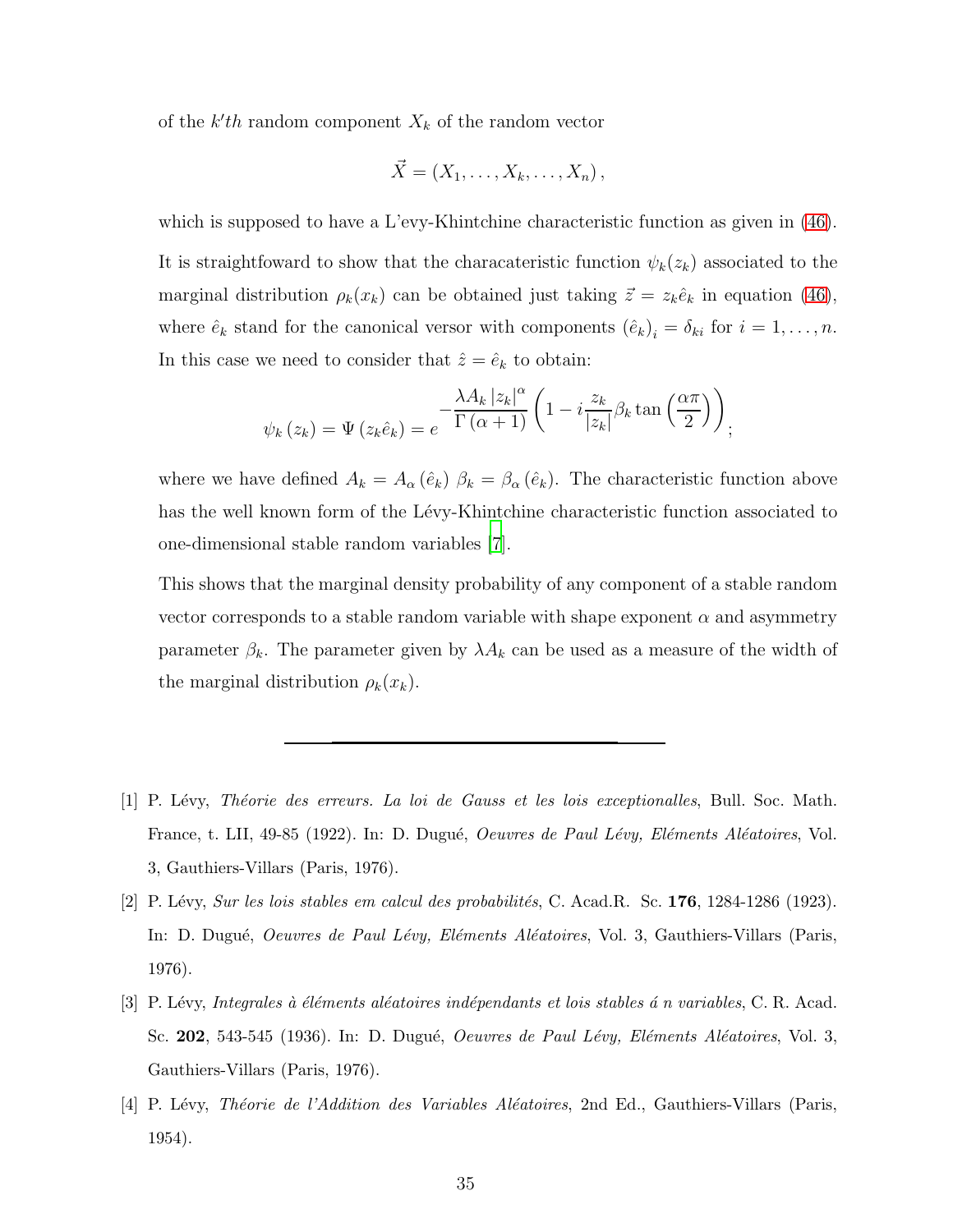- <span id="page-35-0"></span>[5] B. Gnedenko and A. Kolmogorov, *Limit Distributions for Sums of Independent Random Variables*, Revised Edition, Addison-Wesley (1968).
- <span id="page-35-1"></span>[6] E. Rvaceva, *On domains of attraction of multidimensional distributions*, Select. Transl. Math. Stat. Prob. 2, American Math. Soc., 183-205 (Rhode Island, 1962).
- <span id="page-35-2"></span>[7] A. Khintchine and P. Lévy, *Sur les lois stables*, C. R. Acad. Sc. **202**, 374-176 (1936). In: D. Dugué, *Oeuvres de Paul Lévy, Eléments Aléatoires*, Vol. 3, Gauthiers-Villars (Paris, 1976).
- <span id="page-35-3"></span>[8] G. Samorodnitsky and M. Taqqu, *Stable non-gaussian random process*, Chapman & Hall (New York, 1994).
- <span id="page-35-4"></span>[9] P. Hall, *A comedy of errors: the canonical form for a stable characteristic function*, Bull. London Math. Soc. 13, 23-27 (1981).
- <span id="page-35-6"></span>[10] J. Karamata, *Sur certain "Tauberian theorems" de m.m Hardy et Littlewood*, Mathematica (Cluj) 3, 33-48 (1930).
- <span id="page-35-7"></span>[11] J. Karamata, *Sur un mode de croissance r´eguliere des fonctions*, Mathematica (Cluj) 4, 38-53 (1930).
- <span id="page-35-8"></span>[12] W. Feller, *An introduction to Probability Theory and Its Applications*, Vol. 2, 2nd Ed., Wiley (New York, 1971).
- <span id="page-35-9"></span>[13] A. Balkema, *Monotone transformations and limit laws*, Mathematical Centre Tracts 45, Mathematisch Centrum (Amsterdam, 1973).
- <span id="page-35-12"></span>[14] The generalization of this formalism from real variables to vector variables is suggested in a short letter Levy in 1936 (see [\[3](#page-34-2)]).
- [15] M. Hahn and M. Klass, *The generalized domain of attraction of spherically symmetric stable* laws on  $\mathbb{R}^d$ , Probability theory on vector spaces, Lecture Notes in Math. 828, 52-81, Springer (Berlin, 1980).
- [16] M. Meerschaert, *Regular Variation and domains of attraction in*  $\mathbb{R}^k$ , Stat. Probab. Lett. 4, 43-45 (1986).
- [17] M. Meerschaert, *Regular Variation in*  $\mathbb{R}^k$ , Proc. Amer. Math. Soc. **102**, 341-348 (1988).
- <span id="page-35-10"></span>[18] M. Meerschaert, *Norming operators for generalized domains of atrraction*, J. Theoret. Probab. 7, 793-798 (1994).
- <span id="page-35-5"></span>[19] J. McCulloch, *On the parametrization of the afocal stable distributions*, Bull. London Math. Soc. 28, 651-655 (1996).
- <span id="page-35-11"></span>[20] M. Meerschaert and H.P. Scheffler, *Limit distributions for sums of independent random vec-*